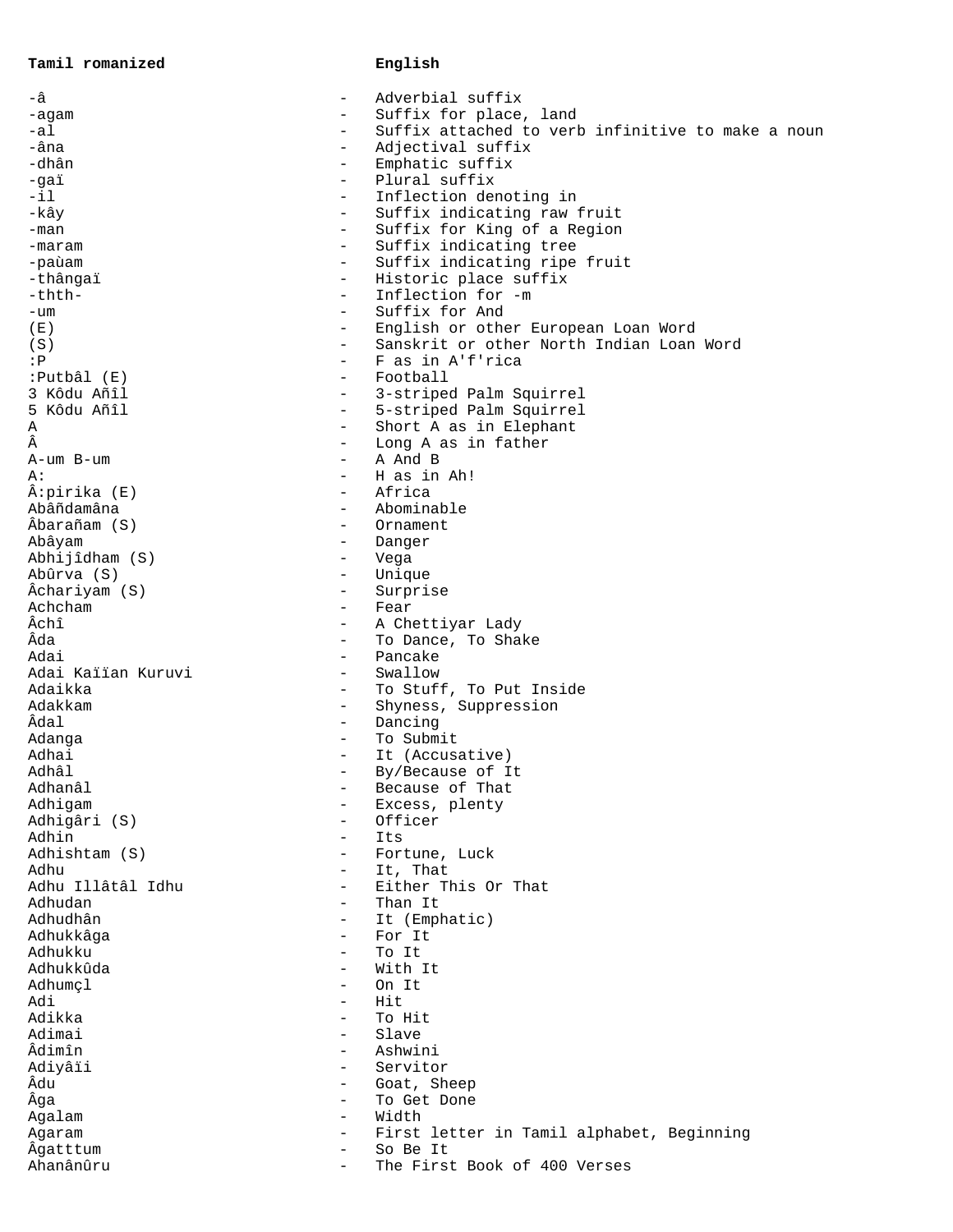AI - Diphthong AI as I..E in Bike<br>Ai- - Penta-Ai- - Penta-- United Nations<br>- Alas!  $Ai(ai)yô!$ Aikiya - United Aimmîn - Rohini - Five (formal) Aisvariyam (S) - Prosperity - Vaishnavite Brahmin Caste Aiyyar - Shaivite Brahmin Caste<br>Akarâthi - Dictionary - Shaivite Brahmin Caste Akarâthi - Dictionary - Akarâthi - Dictionary<br>Akkâ - Elder Sist Akkâ - Elder Sister<br>Âkka - Elder Sister<br>- To Make Âkka - To Make - Side By Side Akkarai - Responsibilty<br>Akka°ai - Across The Ri Akka°ai - Across The River<br>Aùa - Across The River Aùa - To Cry<br>Aùagâ - To Cry - To Cry - Beautifully<br>- Beautiful Aùagâna - Beautiful<br>Aùagu - Beautiful - Beauty Aùagu - Beauty - Beauty - Beauty - Beauty - Beauty - Beauty - Beauty - Beauty - Beauty - Beauty - Beauty - Beauty - Beauty - Beauty - Beauty - Beauty - Beauty - Beauty - Beauty - Beauty - Beauty - Beauty - Beauty - Beauty - Wave<br>- To Escort Aùaiththukondu Pôga Aïakka - To Measure - To Measure - To Measure - To Measure - To Measure - To Measure - To Measure - To Measure Âùam - Depth Âlamaram - Banyan Tree - To Wash Alangu - Pangolin Alasa - To Rinse Âùavâr - Vaishnavite Poet-saint Aïavu - Measure - Measure<br>Âli - Eagle Âli - Eagle Aùikka - To Rub Off, To Eliminate Aùindha - Extinct Alkatti - Lapwing - Lapwing - Lapwing - Lapwing - Lapwing - Lapwing - Lapwing - Lapwing - Lapwing - Lapwing - - To Gather Aïuqa - To Cry (colloquial) Aùuga - To Rot Aùukkâna - Dirty Aùukku - Dirt<br>Âm - Yes. Âm - Yes, House (Brahmin Dialect) Amaichchar - Minister Amaichchu - Administration<br>Amaidhi - Peace - Peace Amaidhi - Peace - To Arrange For Amaippu - Arrangement, Management<br>Amarkaïam - Riot, Jamboree Amarkaïam - Riot, Jamboree<br>Ambattan Katti - Palm Swift - Palm Swift Ambi - Young Man (Tirunelveli Dialect) Ambu - Arrow - Arrow - Arrow - Arrow - Arrow - Arrow - Arrow - Arrow - Arrow - Arrow - Arrow - Arrow - Arrow - $-Mom$ Amman - Goddess Amman Kâsu - Coin of Former Pudukkottai Princely State - New Moon Day Amudham (S) - Rice, Divine Nectar<br>
Añ Âñ  $\overline{A}$ ñ - Male - Male - Male - Male - Male - Male - Male - Male - Male - Male - Male - Male - Male - Male - Male - Male - Male - Male - Male - Male - Male - Male - Male - Male - Male - Male - Male - Male - Male - Male Añ- - He-, Male Prefix Añâ - Anna (One-Sixteenth Of A Rupee)<br>Ânai - Elephant Ânai - Elephant Añaikka - To Switch Off<br>Ânaikkutti - To Switch Off Ânaikkutti - Elephant Calf, A Fat Person (colloquial) - Elephant Fish<br>- Bliss  $\hat{A}$ nandham  $(S)$ Anbadippu - Gift, Present Anbu - Affection Anchal - Post Añdâ - Large Cooking Vessel Âñdai - Owl Âñdâï - Godhai, A Tamil Saint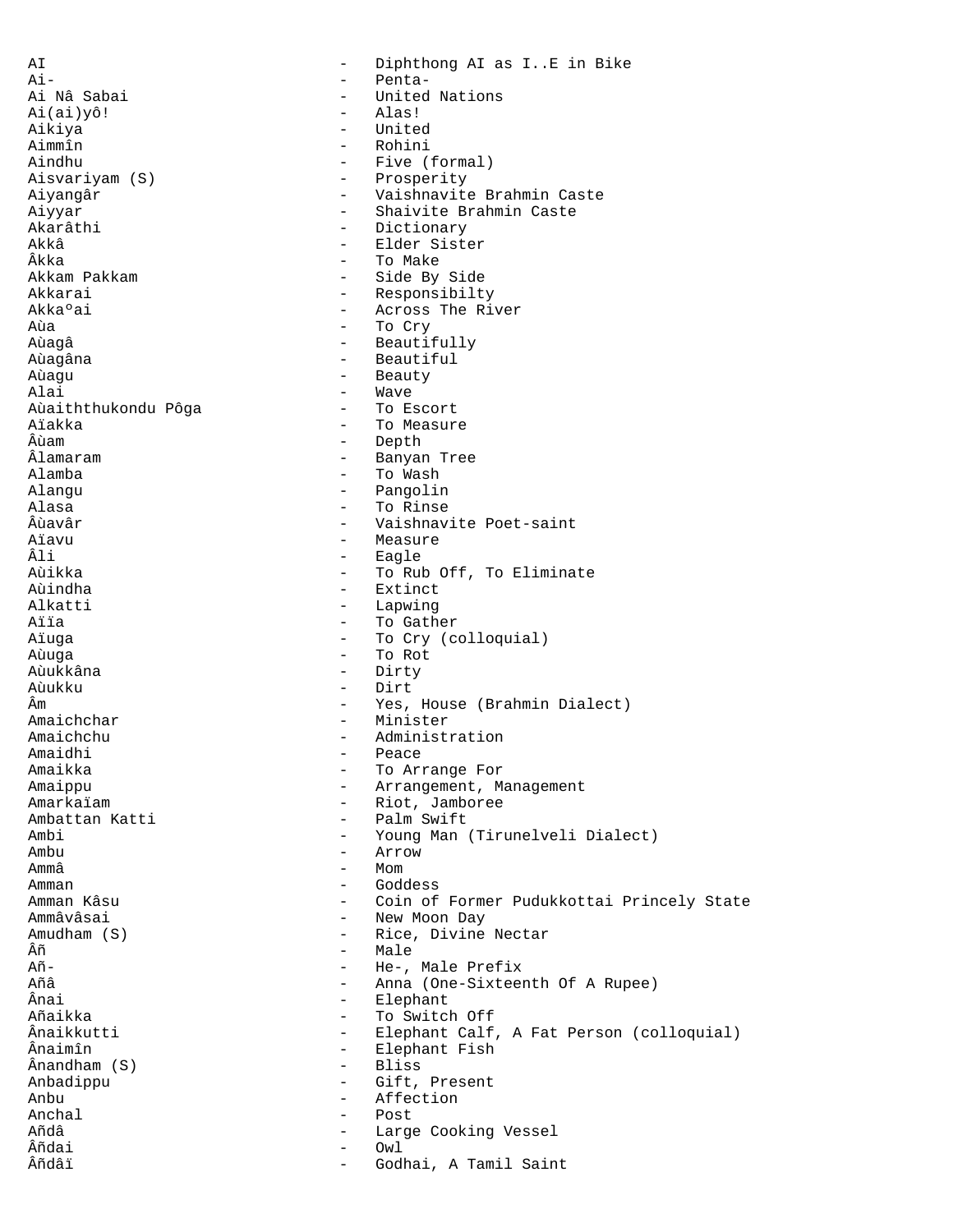Añdankâkkai - Jungle Crow, Raven Âñdavan - God Andha - That One Angâragam (S)<br>Ângila Ângila - English (Adjective)<br>Ângilam - - English - English<br>- Thence Angirandhu Angu - There - There - There - There - There - There - There - There - There - There - There - There - There -- There Too Añîl - Squirrel Anju - Five (casual)<br>
Añkadik - Bustard-Ouail Âñkadik - Bustard-Quail (male)<br>Aññâ - C. Annadurai's nickn Aññâ - C. Annadurai's nickname<br>Aññâ - Elder brother (informal - Elder brother (informal) Annai - Mother, Nun<br>Annam (S) - - Cooked Rice Annam (S) - Cooked Rice Aññan - Elder Brother (formal)<br>Annikki - That Day (Informal) - That Day (Informal) Anniyan - Stranger<br>An°u - That Day An°u - That Day<br>Anuppa - To Send Anuppa - To Send - Ladle Appâ - Dad Appadi - That Manner Appam - Flat Ricecake Appan - Father (formal) Appiram - Later Appô - Then (Colloquial) Appoùudhu  $\hat{A}$ o - Then (Formal)<br> $\hat{A}$ o - River º - River Arai - Half<br>A°ai - Room A°ai - Room - Room - Room<br>Araikka - To We - To Wet Grind Araiya - To Be Ground Arâjagam - Anarchy - Anarchy<br>Arakkan - (Lion-ta Arakkan - (Lion-tailed) Macaque<br>Aºakkuïâmîn - Seerfish (Cybium comme A°akkuïâmîn - Seerfish (Cybium commersonnii)<br>Arakku°ai - Half-baked - Half-baked Ârambam (S) - Beginning Âramikka - To Begin, To Start °âmîn - Pleiades<br>°âmîn °âvottu - Time of F - Time of Rough Sea Weather<br>- Stage Arangam (S)<br>Arang纺am Arang纺am - First Stage Performance<br>Arañmañai - - Palace Arañmañai - Palace - Palace - Palace - Palace - Palace - Palace - Palace - Palace - Palace - Palace - Palace -Arasan - King - Government Arasi - Queen Arasiyal - Politics - Politician Arasu - Government Ârâychi - Research Arikka - To Itch, To Irritate - Rice<br>- Health Ârôggiyam (S) - Health Ârôggiyamâna<br>°°umîn  $\hat{A}^{\text{o}}{}^{\text{o}}$ umîn - River Fish - River Fish - Six Âru - Six - Six - Six - Six - Six - Six - Six - Six - Six - Six - Six - Six - Six - Six - Six - Six - Six - Si - To Bore, To Saw Aruï - Divinity, Purity<br>Ârumañi Kuruvi - Indian Pitta Ârumañi Kuruvi - Indian Pitta<br>ºumîn - The Pleiades ºumîn - The Pleiades<br>ºumîn-kâtalan - Skanda (Brough - Skanda (Brought up by the Pleiades) Aruvai - Boredom, A Boring Thing<br>A°uvi - Waterfall Waterfall<br>Fool Asadu - Fool - Fool - Fool - Fool - Fool - Fool - Fool - Fool - Fool - Fool - Fool - Fool - Fool - Fool - Fool<br>Asal (S) - Desire, Wish<br>- To Shake Asaththa  $-$  To Shake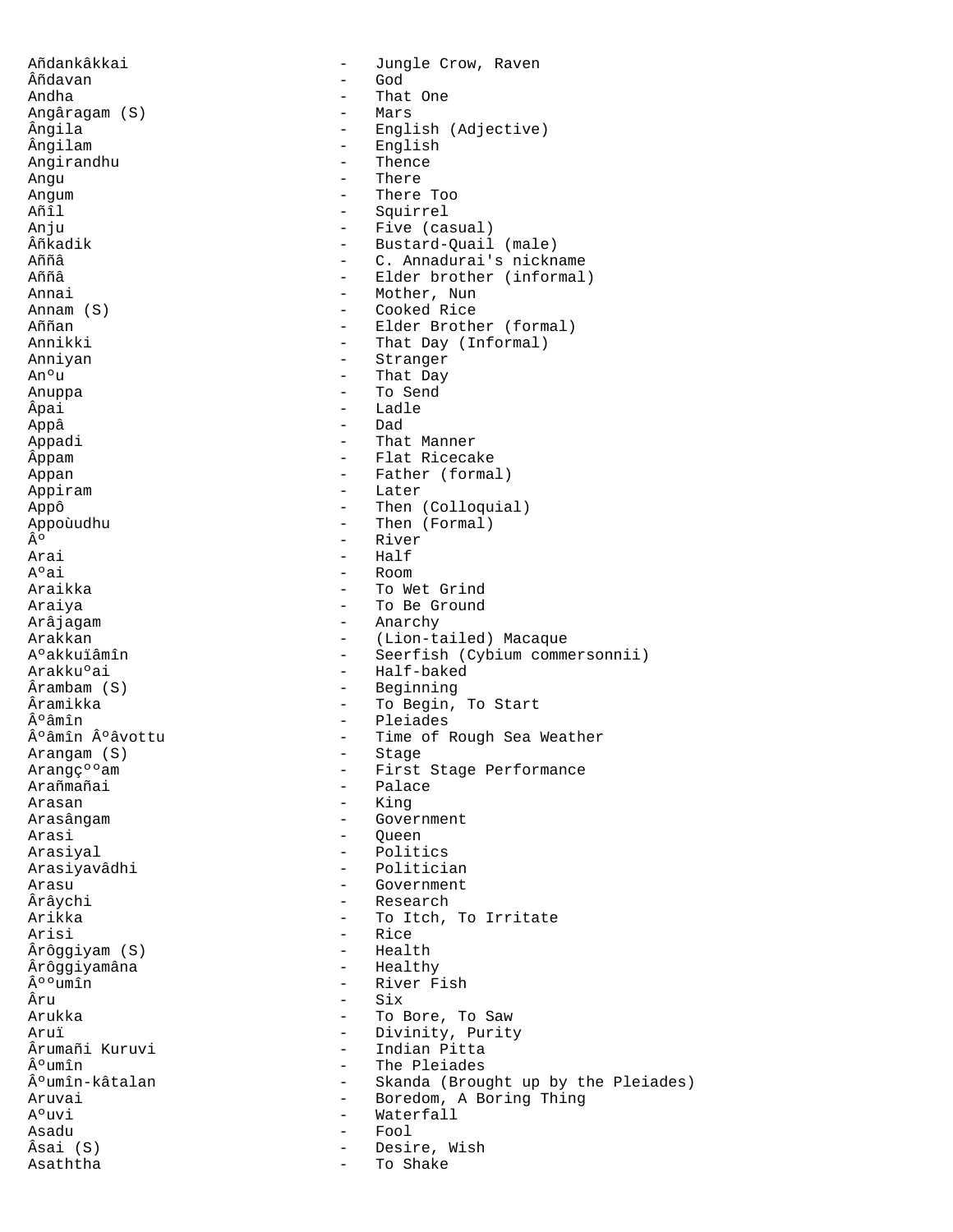Âsiriyar - Professor Âspathri (E) - Hospital Âsthigan (S) - Believer Âtchi - Rule, Reign<br>Âthankarai - Aiverside - Aiverside - Riverside<br>- Soul Âthman (S)<br>Aththai Aththai - Father's Sister Aththân - Paternal Aunt's Son<br>Aththimber - Akka's/Aththai's Hu - Akka's/Aththai's Husband Aththira  $-$  Those Many Attai - Card, Cardboard Âttam - Dance, Game, Sport<br>Âttukari - Mutton Curry - Mutton Curry<br>- Lamb  $\hat{A}$ ttukutti AU - Diphthong AU as OW in Cow Avai  $\overline{a}$  - They (Formal)<br> $\overline{a}$ vai  $\overline{a}$ Avaï - She, Her<br>Avaïai - Her (Accu Avaïai - Her (Accusative)<br>Avaïâl - By/Because of He Avaïâl - By/Because of Her Avaïdhân - She (Emphatic)<br>Avaïc - She by Herself Avaïç - She by Herself - With Her Avaïmçl - On Her - Than Her<br>- Her Avaïudaya - Her Avaïukkâga Avaïukku - To Her Avaïul - In Her Avaïum - She Also Avan - He, His<br>Avanai - Him (Ac) Avanai - Him (Accusative)<br>Avanâl - By/Because of Hi Avanâl - By/Because of Him - He (Emphatic) Avanç - He by Himself - With Him Avanmcl - On Him Avanudan - Than Him Avanudaya Avanukkâga - For Him Avanukku - To Him Avanuï - In Him Avanum - He Also Avar - He/She (Respectful), His/Her (Respectful)<br>Avarai - Him/Her (Accusative) (Respectful), Bean Avarai - Him/Her (Accusative) (Respectful), Bean<br>Avarâl - By Him/Her (Bespectful) Avarâl - By Him/Her (Respectful)<br>Avardhân - He/She (Emphatic Respec - He/She (Emphatic Respectful) Avarç <br/>
— He/She By Him/Herself (Respectful) Avargaï - They, He/She (Respectful)<br>Avargaïai - Them (Accusative) Avargaïai - Them (Accusative)<br>Avargaïâl - By/Because of The - By/Because of Them Avargaïdhân - They (Emphatic) Avargaïç - They by Themselves Avargaïin Avargaïkûda - With Them<br>Avargaïmcl - On Them Avargaïmçl - On Them Avargaïudan - Than T<br>Avargaïudava - Theirs Avargaïudaya - Theirs Avargaïukkâga<br>Avarqaïukku - To Them Avargaïul - In Them<br>Avargaïum - Thev Al: Avargaïum - They Also - With Him/Her (Respectful) Avarmçl - On Him/Her (Respectful) Avarudan - Than Him/Her (Respectful) Avarudaya  $-$  His/Her (Respectful) Avarukkâga - FoR Him/Her (Respectful) Avarukku - To Him/Her (Respectful)<br>Avarui - To Him/Her (Respectful) Avaruï - In Him/Her (Respectful)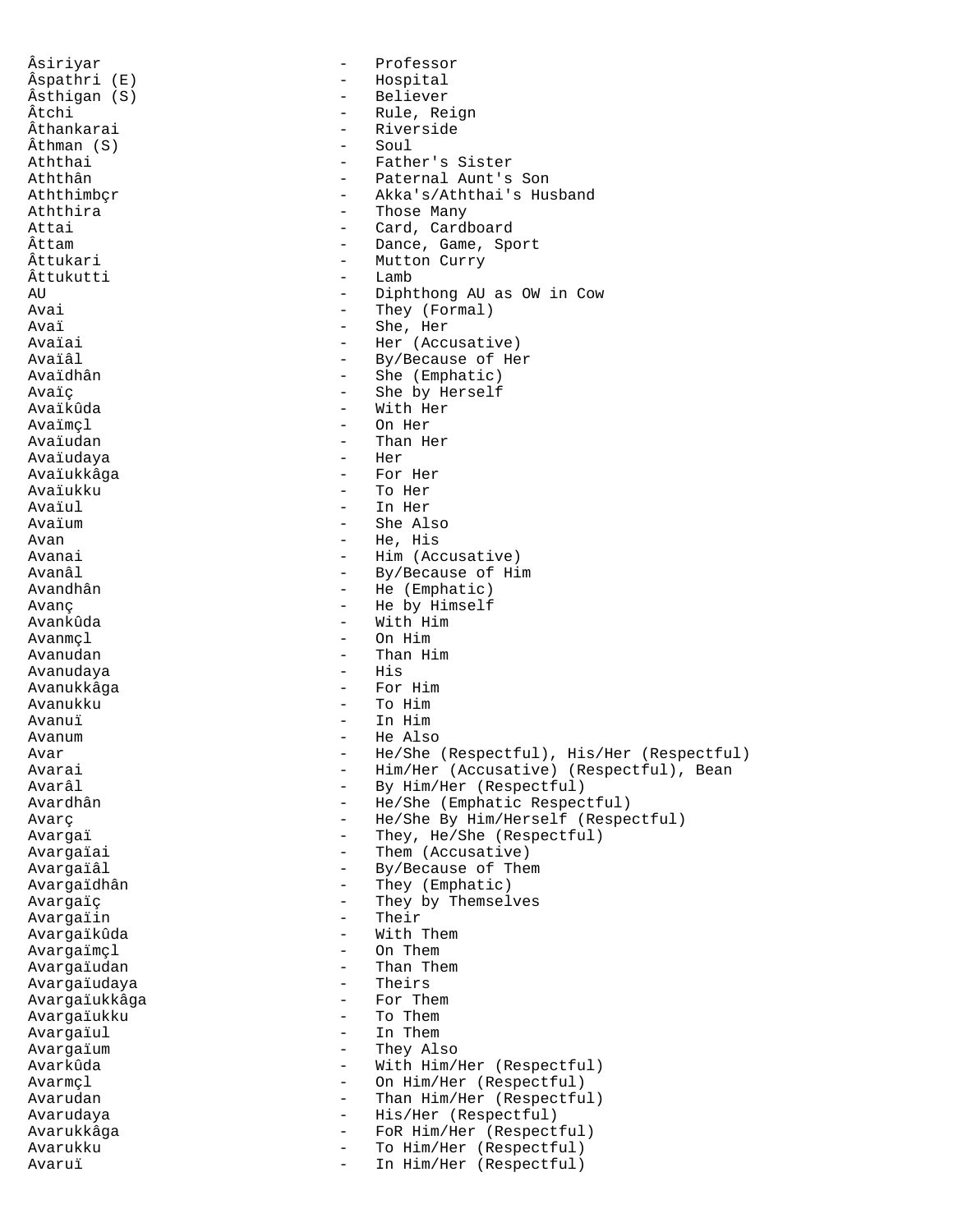Avarum - He/She Also (Respectful) Avasara - Rapid Avasaram - Hurry Âvî - Ghost, Steam Avvai - Old Woman Avvaïavu - That Much Âyiram - Thousand - Thousand - Thousand - Thousand - Thousand - Thousand - Thousand - Thousand - Thousand - Th B (Tamil same latter as P) - B as in<br>Bâdhâm Paruppu - Almond Bâdhâm Paruppu Bâdhikka - Affect Adversely<br>Badhil - Answer Bagavadham  $(S)$ Bâgavadham (S) - The Bhagavad-gita<br>Bagavadhi (S) - Goddess Bagavadhi (S)<br>Bakthan (S) Bakthan (S) - Devotee<br>Bakthi (S) - Devotion Bakthi (S) - Devotion Balam (S) - Strength Balç! - Well Done! Bambaram - Spinning Top Bambây - Mumbai/Bombay Bandhâ - Boast<br>Baradham (S) - The Ma Baradham (S) - The Mahabharata Bâradham (S) - India (Bharat)<br>Bâshai (S) - - Language Bayam  $(S)$ Bayam Puduththa  $-$  To Threaten Bayangaram (S) - Terrible, Terrific - Dangerously<br>Bayangaramâna - Dangerous<br>Bayangaramâna - Dangerous Bayangaramâna - Dangerous<br>Bçdhi - Diarrhoea Bçdhi - Diarrhoea Bengaïûr - Bangalore Bôdhaipporuï - Narcotic Bommai - Doll<br>Bûdham (S) - Ghost  $Bûdham(S)$ Budhan (S)  $-$  Wednesday, Jupiter Budhankiùamay - Wednesday Bûgambam (S) - Earthquake - Diangadhâri (S) - Ophiuchus<br>Bûmâdhçvi (S) - - Mother Ea Bûmâdhçvi (S) - Mother Earth<br>Bûmi (S) - Earth  $Bûmi (S)$  - Earth  $\overline{C}h$  - Ch as Ch - Ch as in 'Ch'urch<br>Châdham - Cooked Rice Châdham - Cooked Rice Chagadhi - Wet Mud Chakkai - Pulp<br>Chakkaippaùam - - Jackfruit Chakkaippaùam - Jackfruit Chakkarai (S) - Sugar Chakkaram (S?) - Wheel Châkku (E)<br>Châkkumûttai Châkpîs (E) - Chalk Chalavidham<br>Chamaikka Chamaikka - To Cook Chamandhi - Marigold - Marigold - Marigold - Cooking, Chamayalkattu<br>Châmbal Châmbal - Ash<br>Chambaiam - Sala Chambaïam - Salary Chandhira (S) - Lunar Chandhiram (S) - Moon<br>Chandhiran (S) - Moon  $Chandhiran(S)$  -Chandhrâ - Orange Changili - Chain

- In a Thousand<br>- B as in 'B'ag - Answer<br>- Deity - Language<br>- Fear Bayandhânguïi - Coward, Frightened Person - Epithet of Subramanya Bharati Bôdhai - Intoxication, Drunkenness - To Die - Gunny Sack<br>- Chalk - Cooking, Cuisine<br>- Kitchen - Fight, War<br>- Lunar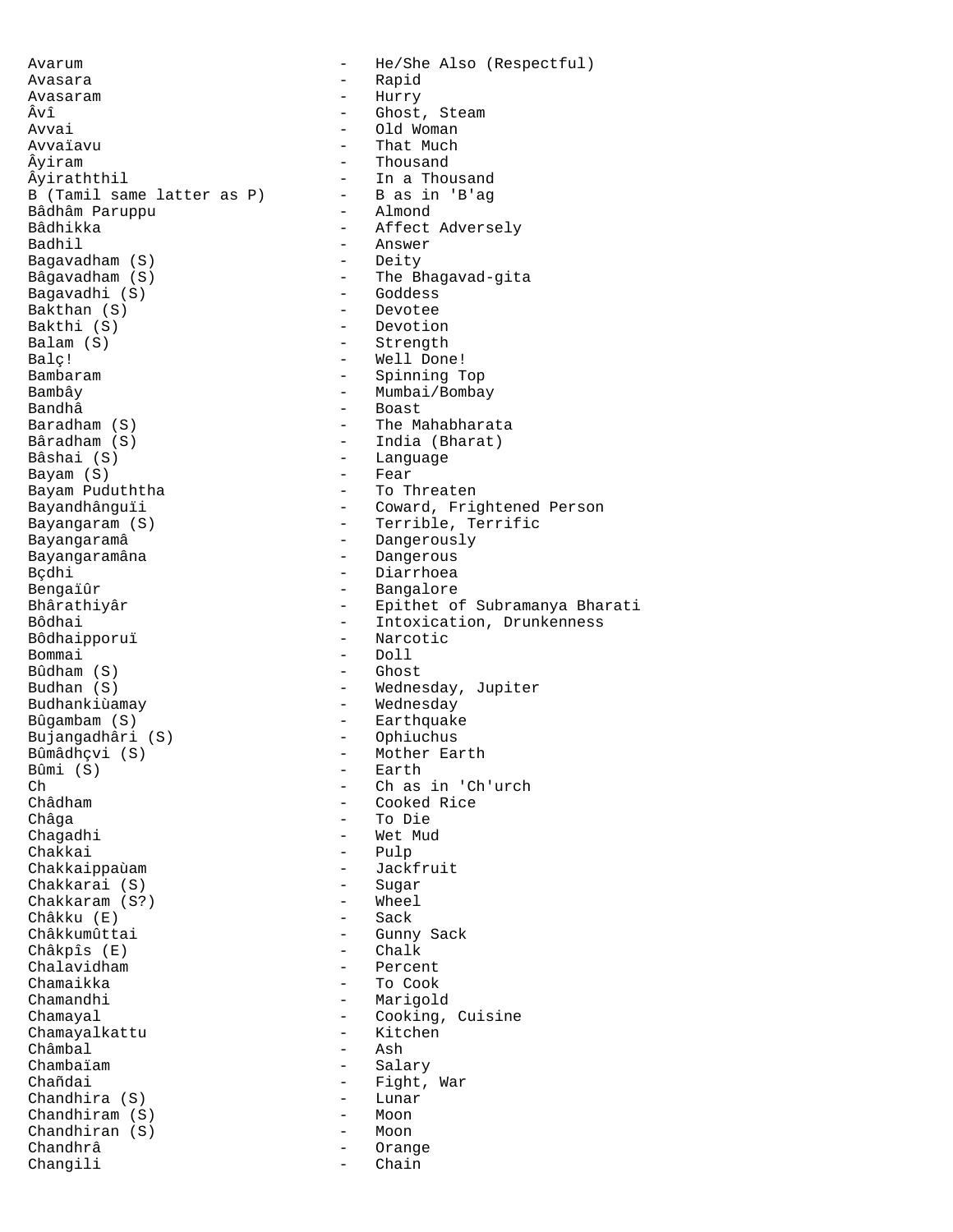Chañi (S) - Saturn, Saturday<br>Chañikiùamay - Saturday - Saturday - Saturday Châppâdu - Meal (informal)<br>Chappai Chondan - Spoonbill - Spoonbill - Spoonbill<br>- Meal Châppâttu<br>Châppida Châppida - To Eat (A Meal)<br>Charithram (S) - Biography, Char Charithram (S) - Biography, Character<br>Chaththam Pôda - - To Make A Noise, To J Chaththam Pôda - To Make A Noise, To Scold Chaththiram - Dharamshala, Pilgrim's Resting Place - Orange<br>- Shirt Chattai (E) - Shi<br>Chattam - Law Chattam<br>Chattani - Chutney Chatti - Pot Chauïi - Some beans<br>Chaval Kuruvi - Hoopoe Chaval Kuruvi - Hoopoe Châvi (S)<br>Châvu Châvu - Death - Death - Death - Death - Death - Death - Death - Death - Death - Death - Death - Death - Death -Châvu Kuruvi - Barn Owl<br>Châyâ - Tea Châyâ - Tea - Plant<br>- Redshank Chegappu Kâl Uïïan<br>Chelavâkka Chelavâkka - To Spend Chelavu - Expenditure Chembaruththi - Shoeflower<br>Chembu - Shoeflower<br>- Brass - Brass Chemmîn - Sperm Whale (Euphysetes macrocephalus)<br>Chemmîn Vairam - Ambergris - Ambergris Chempakam - Crow Pheasant Chengal - Brick<br>
Chenganarai - Painte Chenganarai - Painted Stork<br>Chengîrî - Stripenecked I Chengîrî - Stripenecked Mongoose<br>Chengkoïavi - - Red Wasp (Ropalidia) Chengkoïavi - Red Wasp (Ropalidia)<br>Chennai - Madras City Chennai - Madras City<br>Chennarai - Large Egret Chennarai - Large Egret<br>Chennâv - Phole Mild - Dhole, Wild Dog Chçra - To Join<br>Chçrndhu - To Hernahim - Together - Together Cheththa Kâlçj - Museum (Colonial Colloquial) Chettiyâr - Trader Caste of Central Tamil Nadu chevaru - Wall<br>Chevvâkiùamay - Thurs Chevvâkiùamay - Thursday Chevvây - Tuesday, Mars<br>
Cheydhi - Piece of News - Piece of News<br>- News Cheydhigaï<br>Cheyga Cheyga - To Do - To Do<br>- Red Chigappu Chîkkiram - Quickly<br>Chilli Thara - Lesser I - Lesser Whistling Teal Chîna - China Chindhanai - Deep Thought Chingam<br>
Chingavâl Kurangu<br>
- Lion-Chingavâl Kurangu - Lion-tailed Macaque Chinna - Small Chinna Âñdai - Scops Owl/Owlet Chinna Kadai - Rock Bush Quail Chinna Kottan - Kentish/Little Ringed Plover<br>Chinna Kukuravan - Crimsonbreasted Barbet - Crimsonbreasted Barbet<br>- Tora Chinna Mâmbaùakuruvi - Iora Chinna Thâththa<br>Chinna Vaiiuru Chinna Vaïïuru - - Besra Sparrow-Hawk<br>Chinna Veïïaikkokku - - Little Egret - Little Egret Chinnadhu - Small (stand alone adjective) Chinnam - Symbol, Sign Chinnamma<br>Chinnaththi°ai - Younger Aunt<br>- Television Chinnaththiºai - Televichinopi - Televichinopi - Shell Chippi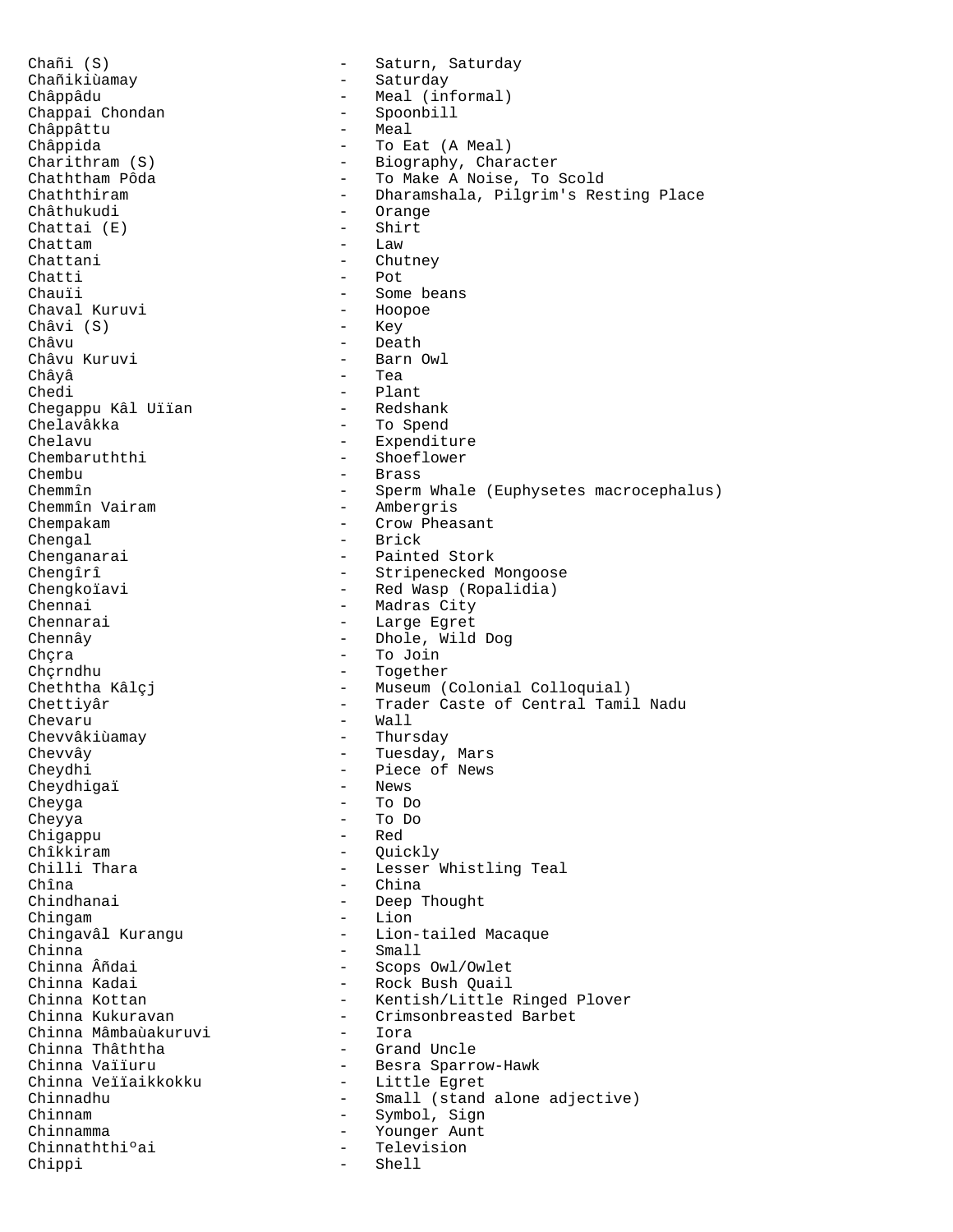Chippimîn - Shellfish, Cockle, Oyster Chîppu - Comb<br>Chi $^{\circ}$ aqu - Wing Chi $^{\circ}$ agu - Wing - Wing - Wing - Wing - Wing - Wing - Wing - Wing - Wing - Wing - Wing - Wing - Wing - Wing - Wing - Wing - Wing - Wing - Wing - Wing - Wing - Wing - Wing - Wing - Wing - Wing - Wing - Wing - Wing - Wing Chirai - Jail Chirai Idaya - To Put in Prison<br>Chiraichchâlai - - - - - - - Prison, Jail Chiraichchâlai - Prison, Jail<br>Chi°aki - Common Teal Chi<sup>o</sup>aki - Common Teal<br>Chi<sup>o</sup>akimîn - Flying-fish Chiºakimîn - Flying-fish (Exocoetus)<br>Chirandha - - Great, Best Chirandha - Great, Best Chirappu - Special Chirayil Adaikka - To Jail, To Imprison - To Laugh Chirippu - Laughter Chiºu - Small Chirudhai - Leopard<br>Chirudhaippuli - Hyaena Chirudhaippuli Chiºumîn - Arundhati, Loach (Cobitio thermalis)<br>Chiththappâ - Younger Uncle - Younger Uncle Chiththi<sup>-</sup><br>Chiththippâtti - Step-mother, Younger Aunt<br>Grand Aunt Chiththippâtti<br>Chiththirai (S) Chiththirai (S) - First Tamil Month, Chaitra<br>
- Chit, Plaving Cards Chîttu - Chit, Playing Cards<br>
Chôiam - Corn, Maize Chôïam - Corn, Maize Chôïam Kuruvi - Rosy Pastor<br>Chôùamañdalam - Coromandel, Chôùamañdalam - Coromandel, Chola Realms - To Tell, To Say Chori - Itch Choriya - To Scratch, To Itch Chuda - To Fire (A Gun), To Heat On A Flame Chûdâ - Hot (Adverb)<br>Chuda Vaikka - - - - To Heat Chuda Vaikka - To Heat Chudachchuda - Very Hot Chûdan - Camphor - Camphor - Camphor - Camphor - Camphor - Camphor - Camphor - Camphor - Camphor - Camphor - Camphor - Camphor - Camphor - Camphor - Camphor - Camphor - Camphor - Camphor - Camphor - Camphor - Camphor - Cam Chûdu - Hot, Burn-wound<br>Chuiïa - To Pinch Chuïïa - To Pinch Chuïïu - Pinch<br>Chuïukka - Philippine - Philippine Chuïukka - To Twist, To Sprain<br>Chumai - Hurden - Burden Chumaikka - To Bear Chumaikkûli - Freightage Chuñdakkây - Something Very Small Chuññâmbu - Mortar used for Construction<br>Chuºâ - Shark - Shark Chu<sup>o</sup>â - Shark - Shark<br>Chu<sup>o</sup>°a - To Rev Chuººa - To Revolve (Formal), To Rotate (Formal)<br>Chuººi Pârkka - To Go Sightseeing Chuººi Pârkka - To Go Sightseeing<br>Churuqa - To Screw Churuga - To Screw - To Twist Churumbu - Bee Churumbumîn - Bee Fish (Lactarius delicatulus) Chuththa  $-$  To Rotate (informal), To Revolve (informal) Chuththiyal - Hammer Chutta - Heated, Roasted Chuvadi - Book<br>D (Tamil same letter as T) - D as in 'D'og D (Tamil same letter as T) - D as <br>Dabbâ (S) - Box Dabbâ (S) Dâhikka - To Be Thirsty<br>Dâvani - Skirt - Skirt Davarâ - Metal Bowl Delli - Delhi Dh (Tamil same letter as Th) Dhâdi (S) - Beard Dhairiyam (S)  $\overline{\phantom{0}}$  - Patience, Courage Dhalam (S) - Armed Force<br>Dhalapadhi (S) - General Dhalapadhi (S) - General Dhâmpathyam (S) - Married Life Dhanurâsi (S) - Sagittarius Dharisanam (S) - Glimpse Of A Temple Deity Dhçsiyagîdham (S) - National Anthem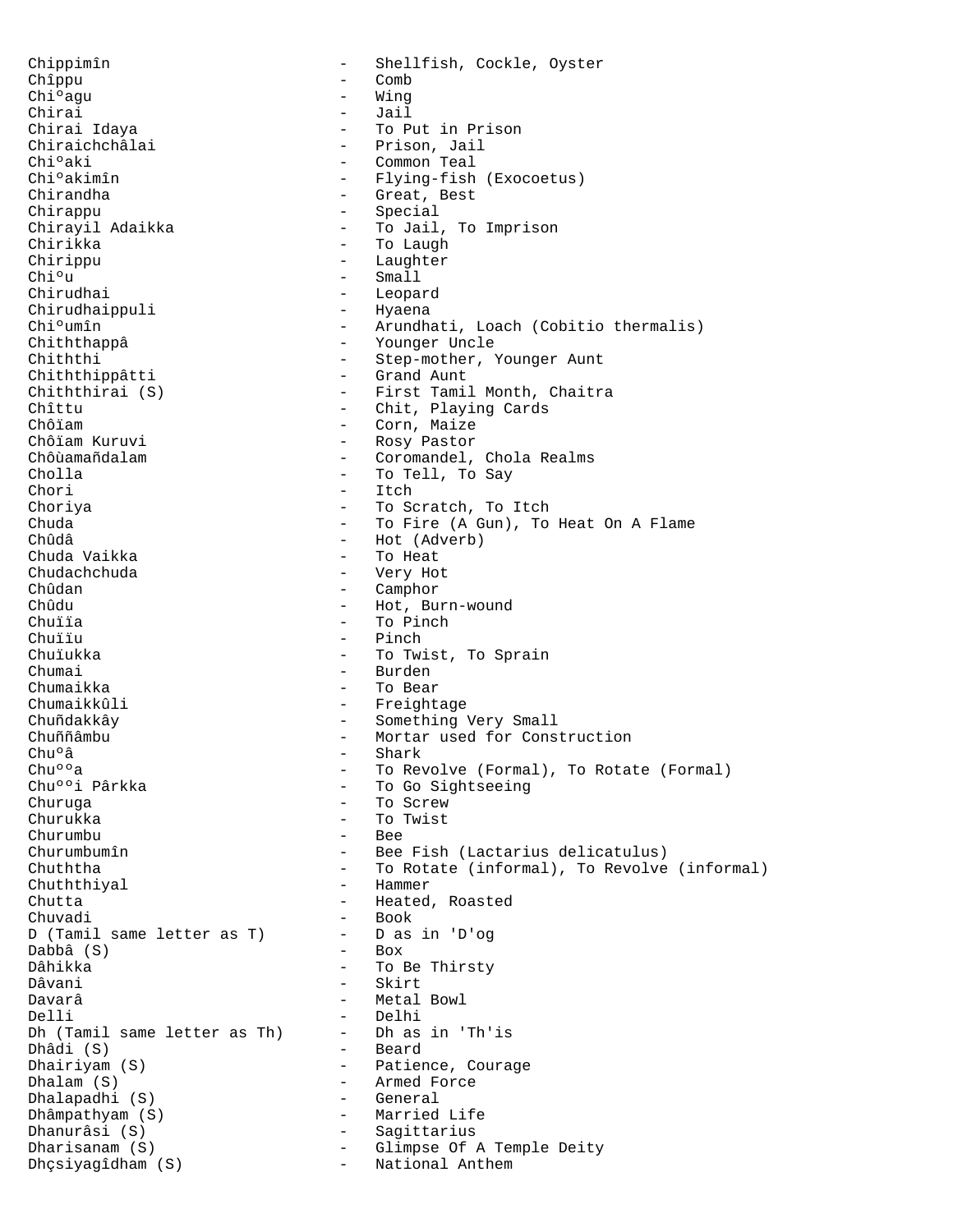Dhçvadhai - Divine Being Dhçvângu - Slender Loris<br>Dhçvayânai (S) - Andromeda Dhçvayânai (S)<br>Dhîbâvaïi Dhîbâvaïi - Diwali Festival<br>Dhidir - Suddenly, Insta - Suddenly, Instant<br>- Grapes Dhirâtchai (S)<br>Dhiyânam (S) Dhiyânam (S) - Meditation<br>Dhonnai - Paper/Leaf Dhonnai - Paper/Leaf Cup<br>Dhukkam (S) - Sadness - Sadness<br>- Far Dhûram (S)<br>Dhûramâ - Far (Adverb)<br>- Far Dhûramâna - Far<br>Dhuruva Natchaththiram (S) - - Pole Star Dhuruva Natchaththiram (S) Doshi Kokku - Little Green Heron - Little Green Heron - Little Green Heron - Child's Word for American American American American American American American American American American American American American American Am Dû - Child's Word for Annoyance<br>E - Short E as in Pet E - Short E as in Pet<br>
C - Long E as A..E in Ç - Long E as A..E in Fate E:hu - Shield<br>Edhanâl - Shield - Shield Edhanâl - Because of Which Edhânalum - Whatever Happens<br>Edhir - Opposite Edhir - Opposite Edhirâïi - Enemy<br>Edhiri - Copone Edhiri - Opponent Edhirkâlam - Present Tense<br>Edhirkka - To Oppose Edhirkka - To Oppose<br>Edhirkkai - Opposition Edhirkkai - Opposition<br>Edhirmîn - Fish Swimm Edhirmîn - Fish Swimming Against Current, Salmon<br>Edhu - What - What  $\begin{array}{ccc}\n\text{Edhu} & - & \text{What} \\
\text{Cdhu} & - & \text{Why?}\n\end{array}$ Cdhu - Why?<br>Edhuvum - What - What Edhuvum - Whatever, Either<br>Edir - Opposite Edir - Opposite Edirkatchi - Opposition Party<br>Edukka - To Remove, To Tal Edukka - To Remove, To Take Out<br>Fi Eï - Mustard<br>Cùai - Poor - Poor Çùai - Poor Elî - Rat<br>Cùisai - Mus Cùisai - Musical Octave - Musical Octave - Musical Octave - Musical Octave - Musical Octave - Musical Octave -- Altogether Eïïuppâtti - Great-great-grandmother Eïïuththâththâ - Great-great-grandfather Cùu - Seven<br>Cùudha - Seven - Seven<br>- To Wr: - To Write<br>- Author Eùudhiyavar<br>Elumbu Elumbu - Bone<br>Eïumicham - Lemo! - Lemo! Eïumicham - Lemon Çùumîn - The Great Bear Constellation eùuththâïar - Writer<br>Eùuththu - Writing Eùuththu - Writing<br>Cmâra - To Be C Çmâra - To Be Cheated - To Cheat  $\mathbb{E}$ n - My  $\verb|Cn|$  - Why - Why - Why - Why - Why - Why - Why - Why - Why - Why - Why - Why - Why - Why - Why - Why - Why - Why - Why - Why - Why - Why - Why - Why - Why - Why - Why - Why - Why - Why - Why - Why - Why - Why - Why - Enakkâga - For Me Enakku - To Me - Which Changer Changer (Changer Changer Changer Changer Changer Changer Changer Changer Changer Changer Changer Changer<br>
Changer Changer Changer Changer Changer Changer Changer Changer Changer Changer Changer Changer Changer Chan Engaï - Our<br>Engaïai - Our - Our Engaïai - Us (Accusative)<br>Engaïâl - By/Because of U - By/Because of Us Engaïkûda - With Us<br>Engaïmcl - On Us Engaïmçl - On Us - Than Us<br>- Ours Engaïudaya Engaïukkâga - For Us Engaïukku - To Us Engaïuï - In Us Engirandhu - Whence Whence Whence Whence Whence Whence Whence Whence Whence Whence Whence Whence Whence Whence<br>Englished Whence Whence Whence Whence Whence Whence Whence Whence Whence Whence Whence Whence Whence Whence Wh Engu - Where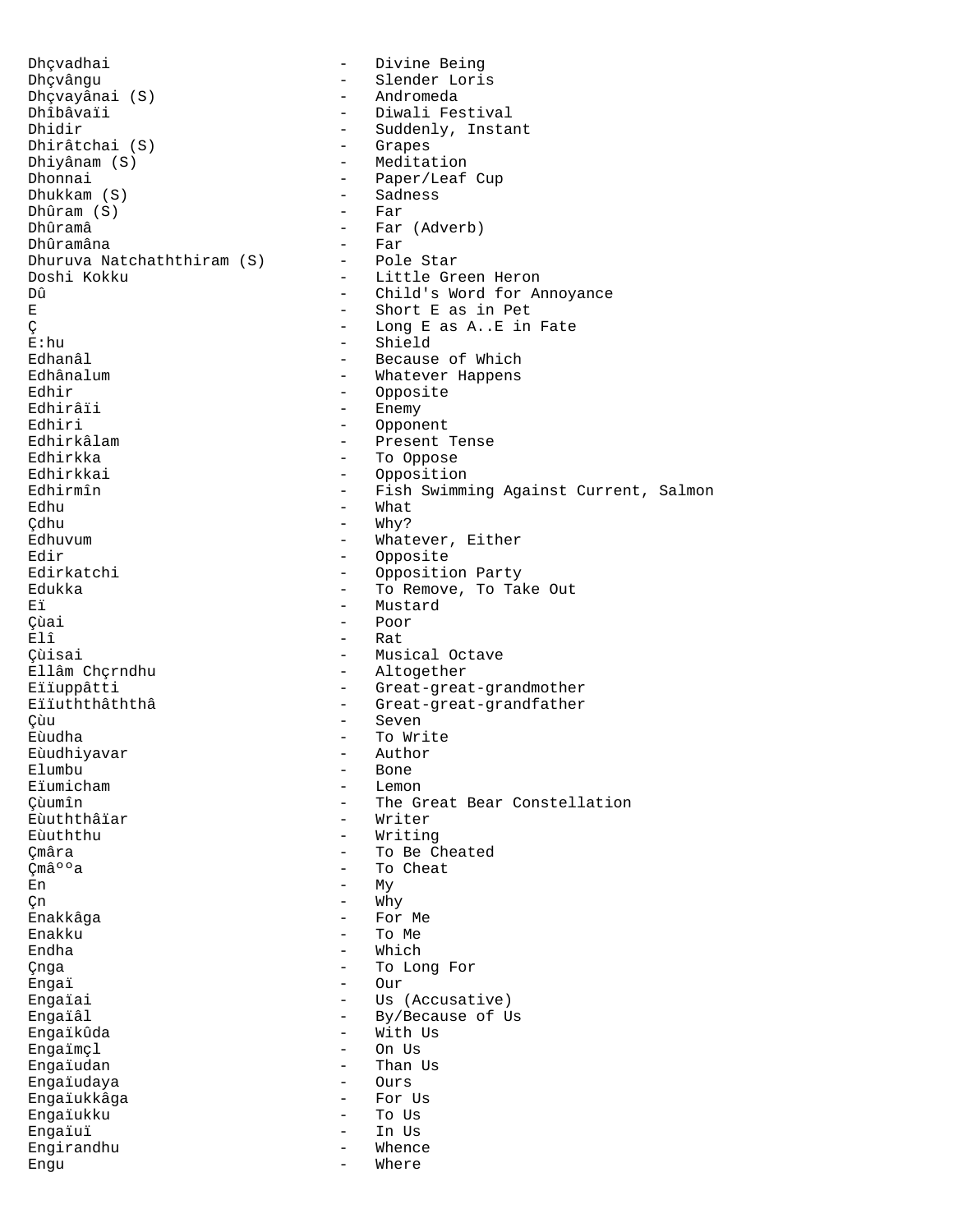Engum - Anywhere Enkûda - With Me Enmcl - On Me Enna - What? Ennai - Me (Accusative) Eññai - Oil Ennâl - By/Because of Me<br>
Ennikki - Mhich Day (Inform Ennikki - Which Day (Informal)<br>Ennudan - Than Me - Than Me<br>- Mine Ennudaya Ennuï - In Me  $En<sup>o</sup>âl$  - It Means  $\begin{array}{ccc}\n\texttt{En}^{\,\text{o}}\texttt{en}^{\,\text{o}}\texttt{um} & \hspace{1.5cm} -\texttt{Always} \\
\texttt{En}^{\,\text{o}}\texttt{u} & \hspace{1.5cm} -\texttt{Which}\n\end{array}$ - Which Day En°um - Always - Always - Always - Always - Always - Always - Always - Always - Always - Always - Always - Always - Always - Always - Always - Always - Always - Always - Always - Always - Always - Always - Always - Always Eppadi - How - How - How - How - How - How - How - How - How - How - How - How - How - How - How - How - How -Eppô - When (Colloquial) Eppoùudhu - When (Fomal) Eppoùudu - When (formal) Canal Crame (Canadian Crame - To climb)<br>Exakka - To Bring - To Bring Down, To Download Eranga  $-$  To climb down Erikka  $-$  To Burn (transitive) Erindha - Burnt Eriya  $-$  To Burn  $C^{00}a$   $-$  To Load. C<sup>oo</sup>a - To Load, To Upload, To Raise<br>C<sup>oo</sup>am - The Therease - Therease  $C^{\circ}$ <sup>o</sup>am - Increase<br>E°umai - Buffalo - Buffalo<br>- Ant Erumbu - Antonio Antonio Antonio Antonio Antonio Antonio Antonio Antonio Antonio Antonio Antonio Antonio Antonio Çsu (E) - Jesus Eththira - How Many - So Many Etta - To Reach Out<br>Ettaña - To Reach Out - To Reach Out - To Reach Out - To Reach Out - To Reach Out - To Reach Out - To Reach Out - Eight Annas, Now 50 Paise Ettu - Eight Evaïô - Some Girl Evan - Who<br>Evanô - Some - Some Guy Evvaïavu<br>G (Tamil same letter as K) - G as in 'G'uerilla G (Tamil same letter as K) Gadam - Mudpot Used a Musical Instrument<br>Gadigâram - - - - - - - Clock Gadigâram - Clock Gajâna (S) - Treasury Galâtta - Noisy Happening<br>Gañdanam (S) - Criticism, Cond Gañdanam (S) - Criticism, Condemnation Gangai (S) - Ganga - Pregnant (Informal) Gauravam (S) - Prestige Gavanam - Attention Gavanikka - To Attend Genakka - To Weigh Genam - Weight Getti - Thick - Thick<br>Gettikâra - Thick - Thick - Intelligent, Smart<br>- Intelligent Person Gettikkâran - Intelligent Person<br>Gnânam (S) - - Spiritual Knowledge Gnânam (S) - Spiritual Knowledge<br>Gôburam - Senegal - Temple Tower - Temple Tower<br>- Wheat Gôdhumai<br>Gôdhumâvu - Wheat Flour Goïusu - Anklet (Informal) Gômçdhagam - Brown Semi-precious Stone<br>Grahañam (S) - Eclipse Grahañam (S)<br>Guqai - Tunnel Guñdâ - Fat (adverb) Guñdachchi - A Fat Woman Guñdan - A Fat Man Guñdu - Bullet Guñdu (adjective) - Fat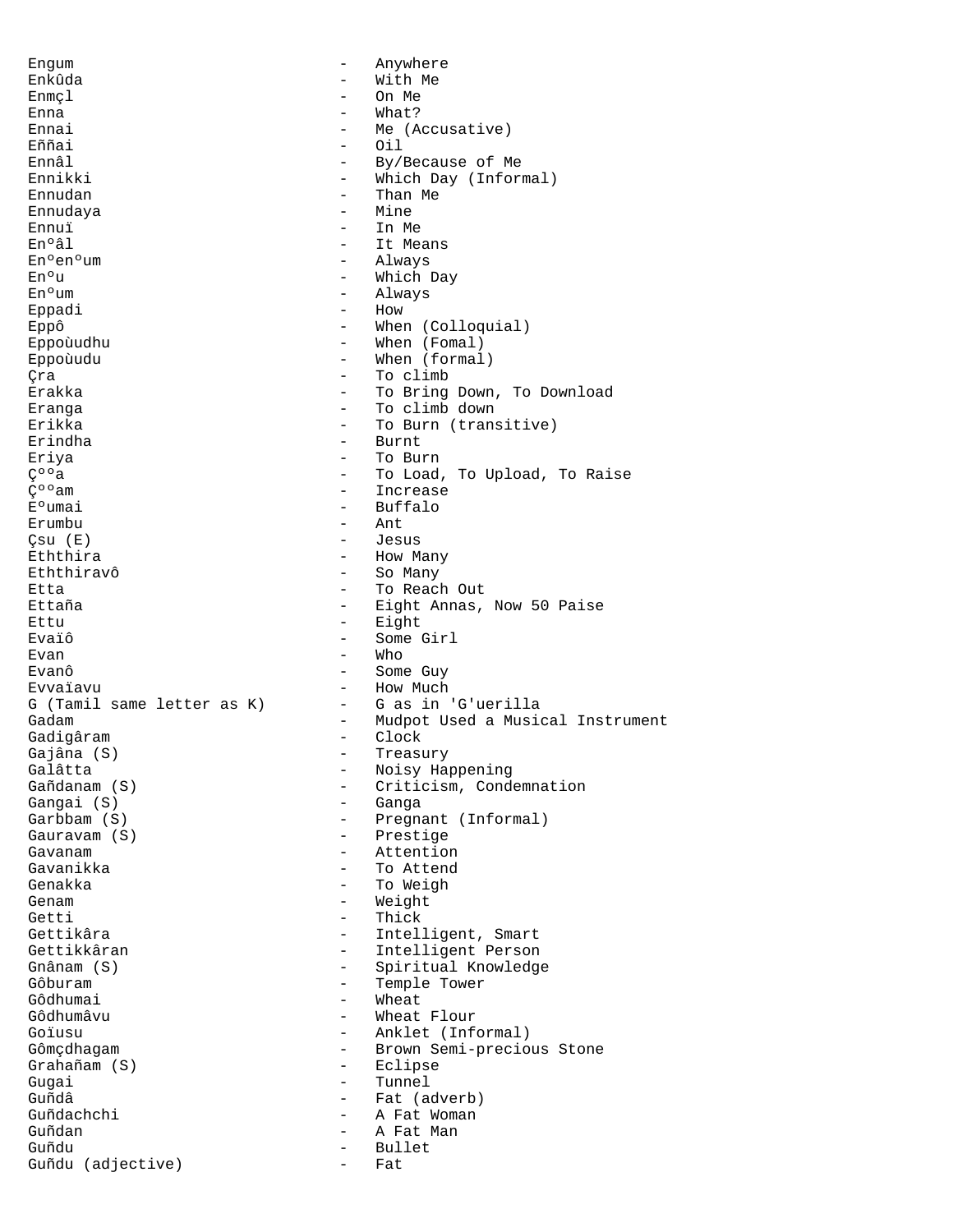Guñdûsi - Drawing Pin Guñduvedi - Bomb Explosion Guru (S) - Teacher, Mentor - H as in 'Hand' Hâsyam (S) - Laughter, Gaiety<br>Huni - Babbler - Babbler I - I as in Indus<br>
The I as in Indus<br>
I concern to the ER in the Second Laborator of the SER is the U.S. of the Second Laborator of the Second Laborator of the Second Laborator of the Second Laborator of the Second Laborat Î - Long I as EE in Meek<br>Ida - To Make. To Lay (An ) Ida - To Make, To Lay (An Egg) Idam - Place, Space - Place, Space - Place, Space - Place, Space - Place - Place - Place - Place - Place - Place - Place - Place - Place - Place - Place - Place - Place - Place - Place - Place - Place - Place - Place - Pla - Left<br>- Left Side Idaththupakkam Idhanâl - Because of This Idhayam - Heart Idhu - This Thing<br>Idi - Thunder - Thunder Idi - Thunder<br>Idikka - Thunder - To Thun Idikka - To Thunder, To Bash Idimîn - A Fish Species Around Pondicherry<br>
Idli Idli - Idli Idukki - Tongs<br>Iduppu - Haist - Waist Iduppu - Waist - Waist - Waist - Waist - Waist - Waist - Waist - Waist - Waist - Waist - Waist - Waist - Waist - Wa Iduppuvali - Labour Pains<br>Ikka°ai - This Side Of Ikka°ai - This Side Of The River<br>Ilai - Leaf Ilai - Leaf<br>Iiaigna - Christiana - Christiana - Christiana - Christiana - Christiana - Christiana - Christiana - Christian Iïaigna - Youthful, Young<br>Ilakkanam - Grammar - Grammar Ilakkanam - Grammar Îïam - Homeland Iiamai - Youth - Youth - Youth - Youth - Youth - Youth - Youth - Youth - Youth - Youth - Youth - Youth - Youth Ilangai - Lanka<br>Illâdhavan - Have-1 Illâdhavan - Have-not Illam - Home Illâmal - Without - Without - Without - Without - Without - Without - Without - Without - Without - Without - Without - Without - Without - Without - Without - Without - Without - Without - Without - Without - Without - Wi Illâtal - Either....Or, If Not Iùukka - To Pull, To Drag<br>Iluppuchatti - Frying Pan, Iron Iluppuchatti - Frying Pan, Iron Pot<br>Inbam - Affection Inbam - Affection<br>Indha - This One - This One Indhiya - Indian (Adjective) Indhiyâ - India Ingirandhu - Hence Ingu - Here - Big Person (Derogatory) Ingum - Here Also - To Taste Sweet Iniya - Sweet Inji - Ginger Innikki - Today (Informal)<br>In<sup>o</sup>u - Today - Today In°u - Today<br>Îpidippân - Flyca - Flycatcher Ippadi **I** - This Manner Ippô - Now (Colloquial) Ippoùudhu - Now (Formal) I<sup>o</sup>agu - Feather<br>Irâmâyañan - Feather - The Rama - The Ramayana Irandhakâlam - Past Tense Iravu - Night Irayil - Rail, Railway Ireñdâm - Second - The Second Ireñdu - Two (formal) Irettai - Double - Latin - Double Irettai Choñdu Kuruvi - Malabar - Malabar Pied Hornbill<br>- Twins Irettai Piºavi Irettaivâl Kuruvi - Paradise Flycatcher<br>Irettaivâlan Kuruvi - Drongo Irettaivâlan Kuruvi Irukka - To Be Irumbu - Iron Irutta  $\qquad \qquad -$  To Darken, To Become Night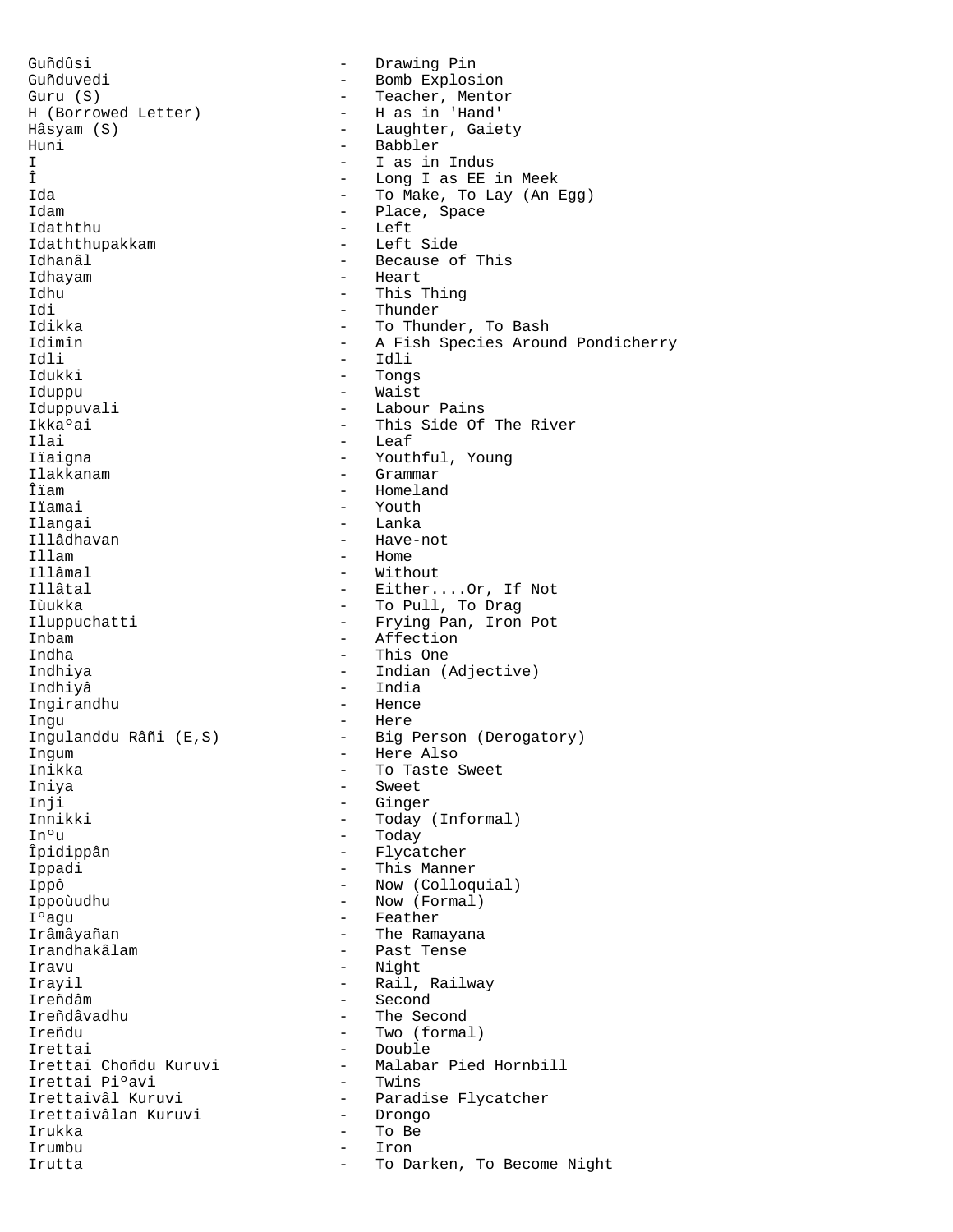Iruttu - Darkness Isai - Music Îsu (E) - Jesus  $\hat{I}$ suvaran (S)  $-$ Iththira - These Many - This Woman/Girl Ivan - This Man/Boy<br>Ivvaïavu - This Much - This Much - This Much<br>- J as in 'J'elly J (Borrowed Letter) Ja:pna - Jaffna - Jaffna<br>Jadai - Hair-Pl Jadai - Hair-Plait<br>Jâdhi - Hair-Plait Jâdhi - Caste, Tribe<br>Jâlarâ - Combals - Cymbals Jâlarâ Adikka - To Be A Yes-man Janâdhipadhi (S) Janathogai - Population Jânsirâñi - Brave Woman (Colloquial) Jarigai (S) - Zaree, Gold Lining Jâthagam (S) - Horoscope Jatkâ (S) - One-Horse Cart Javuïi - Clothing - Haberdasher<br>- To Win Jayikka (S) Jennal - Window Jetti - Underwear<br>Jîbûmbâ - Genie - Genie Jillu - Chilled Jînî (S) - Sugar - Astrology Jôthisiyar (S) - Astrologer K - K as in 'K'ettle Kachchçri - Court, Classical Dance or Music Concert Kadai - Shop, Latter<br>Kadai - Shop, Latter Kadai - Quail<br>Kadaikkâran - Chambread - Shopke Kadaikkâran - Shopkeeper<br>Kadaikuïamîn - - Uttarashad Kadaikuïamîn - Uttarashadha<br>Kadaimîn - Revathi - Revathi Kadaipakkam - Market (Colloquial) Kadal - Sea Kadal-kâgam - Cormorant - Cormorant - Cormorant - Cormorant - Cormorant - Cormorant - Cormorant - Cormorant - Cormorant - Cormorant - Cormorant - Cormorant - Cormorant - Cormorant - Cormorant - Cormorant - Cormorant - Corm - Whitebellied Sea Eagle<br>- Gull Kadal Kâkkai - Gull Kadal Kuruvi<br>Kadalai Kadalai - Groundnut - Groundnut - Groundnut - Groundnut - Gram Flou - Gram Flour, Besan Kadalaipparuppu - Bengal Gram Kadalpanºi - Dugong, Sea-Cow<br>Kadamai - Duty - Duty - Duty Kadan - Loan, Debt<br>Kadanâkkumîn - Hown Flati - Brown Flatfish (Pleuronecter erumei) Kadangâran - Debtor Kadarka°ai - Beach Kadarkkarai - Sea Coast, Beach Kadçsi - Ultimate Kadçsila - In The End (Informal) Kadçsiya - In The End Kadhai (S) - Story Kâdhal - Love - To Love Kadhavu - Door - Door<br>Kâdhu - Ear Kâdhu - Ear<br>Kadi - Ear Kadi - Bite, Sharpness<br>Kadichchaimîn - Black-blotched - Black-blotched Grey Seafish (Pristipoma maculatum) Kadidham - Letter Kadikka - To Bite Kadu - Severe, Cruel, Harsh<br>Kâdu - Severe, Cruel, Harsh Forest<br>Sambar Kâdumân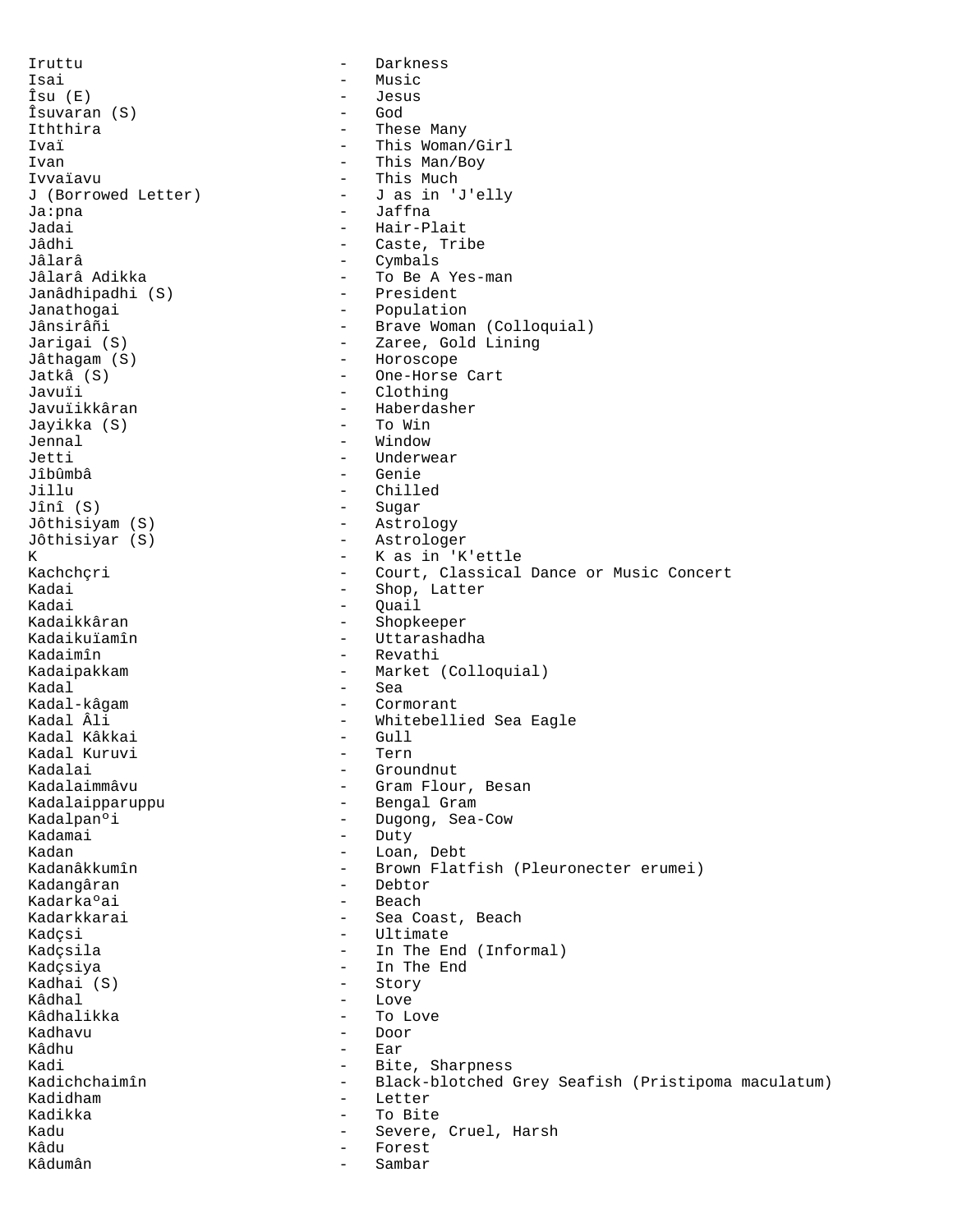Kadumîn - Fierce Fish, Shark Kai - Hand Kai-gadigâram - Wristwatch Kai Eùuththu - Handwriting, Signature<br>Kai Thatta - - - - - - To Clap Kai Thatta - To Clap Kai Thattu - Clap, Applause Kaidhi (S) - Captive, Prisoner - Suckling Infant<br>- Infant Kaikuùandhai Kailâsam (S) - Shiva's Abode, Paradise<br>Kaili - Dhoti Kaili - Dhoti<br>Kaimmîn - Attal Kaimmîn - Atta Nakshatra - Painted Partridge Kâkkai - Crow - Crow<br>Kâkkai Pidikka - - - - - - - - To Bluff Kâkkai Pidikka<br>Kâkkaimmîn Kâkkaimmîn - Crowfish - Crowfish<br>Kâl - Foot, Lee Kâl - Foot, Leg, Quarter<br>Kal Koudari - - - - - - - - - - - - - Sandqrouse Kal Koudari - Sandgrouse Kaùagam - Political Party, Corporation<br>
Kâlai - Morning Kâlai - Morning - Morning - Morning - Morning - Morning - Morning - Morning - Morning - Morning - Mo - Bull<br>- Art  $Kalai (S)$ Kalainjar - Artist Kalakka - To Mix (transitive)<br>Kâlam (S) - Time Season Kâlam (S) - Time, Season - To Pass Away Kalandhukka - To Participate Kalandhuvida - To Mingle Kalanga  $-$  To Mix Kaùangu - Root vegetable<br>Kaïavaram - Riot - Riot Kaïavaram Kâlçj - In Colonial Times Any Big Building<br>Kaùi - - - - - - - Brine, Brackish Water Kaùi - Brine, Brackish Water<br>Kaùikka - - - - - - - - - - To Pass (Time) Kaùikka - To Pass (Time)<br>Kaùimîn - Salt Mater Fis - Salt Water Fish Kalkodi - Painted Spurfowl<br>Kaïïa Sârâyañam - - - - - - - - - - - - - Illicit Liquor - Illicit Liquor Kallâga - To Petrify Kaïïai - Robbery Kaïïan - Robber<br>Kaïïi Kâkkai - Crow P Kaïïi Kâkkai - Crow Pheasant - Ring Dove Kallu - Stone, Boulder, Rock<br>Kallukkôùimîn - Blue Sea Fish (Holoca Kallukkôùimîn - Blue Sea Fish (Holocanthus imperator)<br>Kaliûri - College Kaïïûri - College Kalu Parandu - Pariah Kite - Donkey, Ass Kaùuqu - Eagle Kaùuthai - Donkey Kaùuththu Kaùuva - To Wash Kalvi - Learning - Learning - Learning - Learning - Learning - Learning - Learning - Learning - Learning - Learning - Learning - Learning - Learning - Learning - Learning - Learning - Learning - Learning - Learning - Learn Kâlviral<br>Kalyâñam (S) - Wedding<br>- Lotus Kamalam (S)<br>Kambi Kambi - Stick, Wire Kambu - Stick - Stick<br>Kâmikka - To Sh Kâmikka - To Show<br>Kañ - To Show<br>- Tye Kañ - Eye - To See Kañakku - Mathematics, Arithmetic, Calculation<br>Kanal Mavil - Great Indian Bustard Kanal Mayil - Great Indian Bustard - Rail, Crake Kañavan **-** Husband (Colloquial) Kañavu - Dream - Dream - Dream - Dream - Dream - Dream - Dream - Dream - Dream - Dream - Dream - Dre - To Dream Kañda - To See, To Observe<br>Kâñdâmiruqam (S) - - Rhinoceros Kâñdâmirugam (S)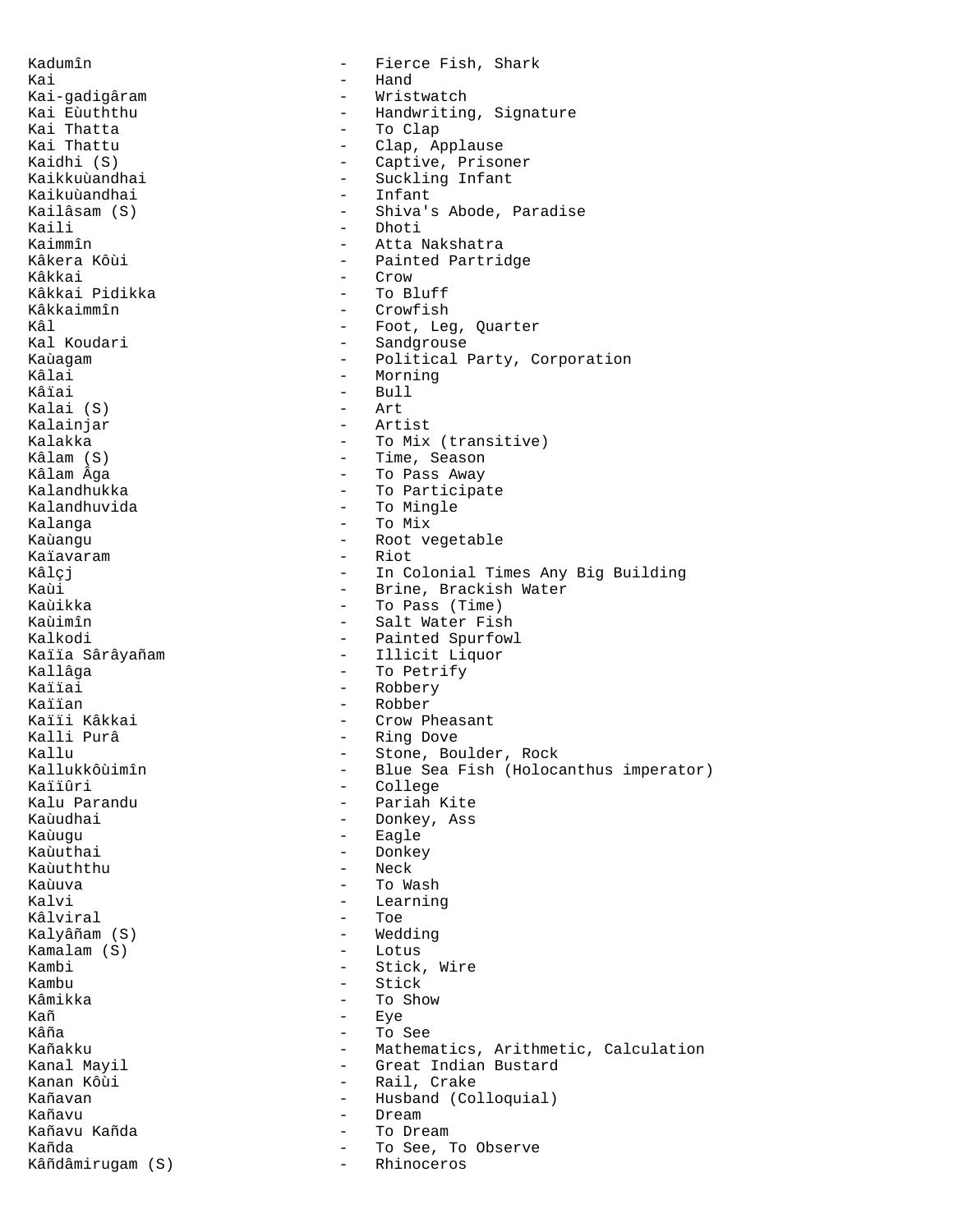Kañdu Pidikka - To Discover, To Find, To Invent Kañdup Pidikka - To Discover Kañipori - Computer Kanjam - Miser Kanjathanam - Miserliness Kañmañi - Darling<br>Kanmîn - Hide-F Kanmîn - Bride-Fish (Lutjanus marginatus)<br>Kannâdi - Glass Spectacles Mirror - Glass, Spectacles, Mirror<br>- Stone Curlew Kannâdi Alkatti Kaññam - Cheek<br>Kaññam - Cheek<br>- Hide-Z Kaññâmûchi - Hide-And-Seek<br>Kaññan - Hide-And-Seek Kaññan - Krishna - Nonsense Kannâpinnâga - Haphazard Kaññi - Virgin<br>Kaññîr - Tears Kaññîr - Tears - To Burst into Tears<br>- Virgo Kanniyârâsi<br>Kaññu Kaññu - Calf<br>Kañpârvai - Fyes Kañpârvai - Eyesight<br>
Kâpi (E) - Coffee Kâpi (E) - Coffee<br>Kappal - Boat, : - Boat, Ship Karadi - Bear<br>Ka°agamâdu - Milcł Ka°agamâdu - Milch cow<br>Ka°ai - Shore Ka°ai - Shore<br>Karaikka - Shore - Shore - Shore - To Mix, To Dissolve Ka°aikkokku - Reef Heron Kârañam (S) - Reef Heron - Reason  $K\hat{a}$ rañam  $(S)$ Karañdi - Small Ladle<br>Karañdimûkku Narai - Spoonbill Karañdimûkku Narai Karappu - Cockroach Karaya - To Get Mixed Kari - Coal, Charcoal<br>Karichan - Coal, Charcoal - Black Drongo Karigây **-** Vegetable (Colloquial) Karivañdi - Steam Engine Karkarâsi (S)<br>Karkka - To Learn Kârkka - To Wait - Things Improve With Learning Karnâdaga - Carnatic Karnâdagam - The Carnatic Karppu - Virginity Karpûram (S) - Camphor Kâ<sup>o o</sup>u - Air, Wind<br>Karthar (E) - Christ Karthar (E) - Christ - Eighth Tamil Month, Karthika Karukka <sup>-</sup> To Blacken (transitive)<br>Karuñai (S) - - - - - - - - - - - - Compassion - Compassion Karunga - To Blacken Karungkoïavi - Hornet (Vespa) Karungkurangu Karunkaùugu - Black Eagle Karuppu - Karuppu - Black<br>Karuppu Koñdai Kuruvi - Black Bulbul Karuppu Koñdai Kuruvi<br>Karuppu Narai xaruppu Narai - Black Bittern<br>Karuppukkottan - Glosy Ibis Karuppukkottan - Glosy Ibis Karuvâdu - Dried fish<br>Kasadara - To Improve - To Improve Kasakka - To taste Bitter<br>Kashta Pada - To Face Hardshi - To Face Hardship Kashtam - Difficulty - Varanasi<br>- Musk Kasthûri (S) Kasthûrimân - Musk-deer<br>Kâsu - Coin Kâsu - Coin<br>Katchi - Partv Katchi - Party, Group<br>Kâtchi - Party, Group Sight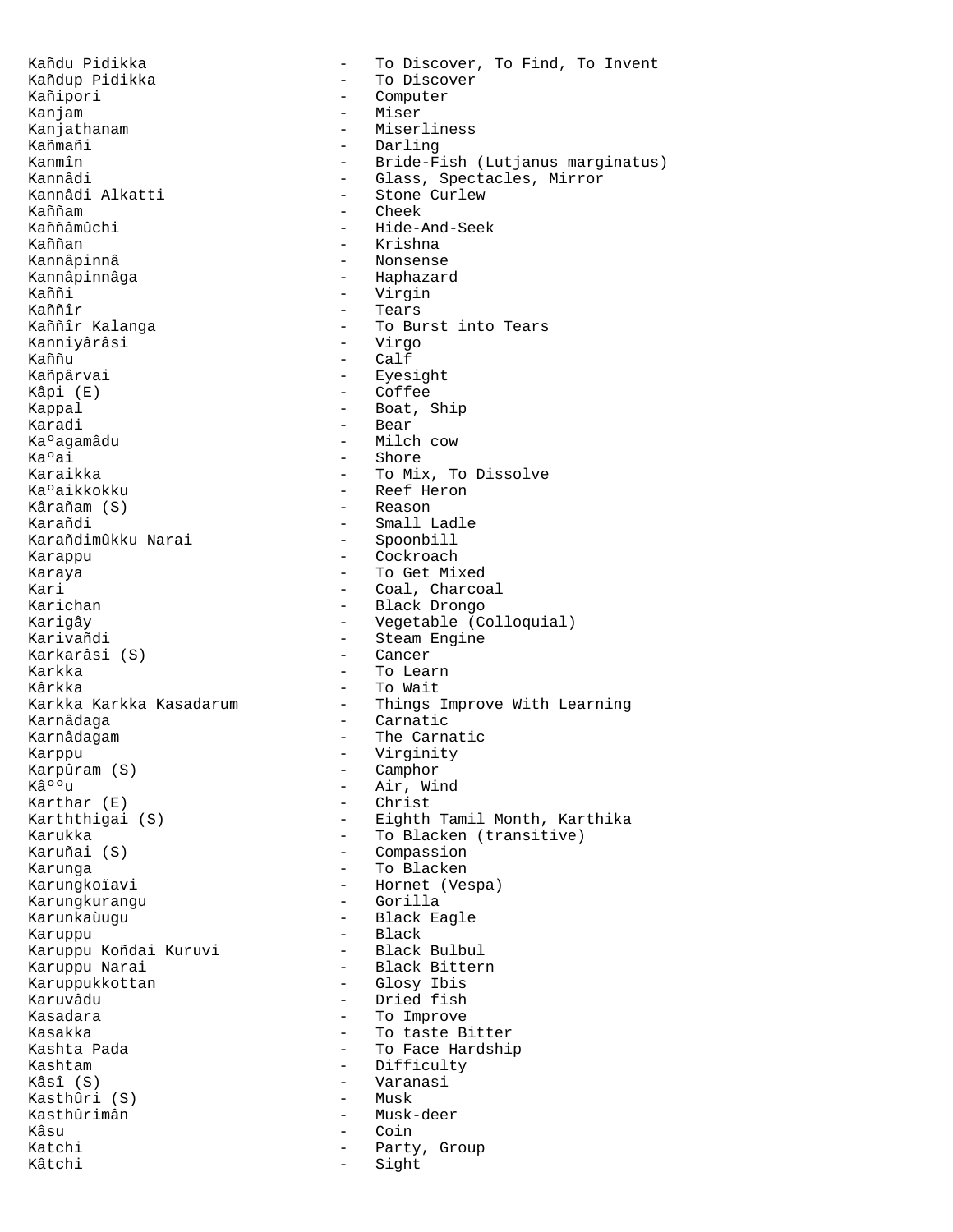Kaththa  $-$  To Yell, To Shout Kaththi - Knife<br>Kaththirikkây - - - - - - - - Brinjal Kaththirikkây Kaththirikôl - Scissors Katta - To Build, To Tie<br>
xâtta - To Show Kâtta - To Show - To Show<br>Kattadam - To Show - Building Kattadam - Building - Wood<br>- Bee-Eater Kattalan Kuruvi Kattamaran - Catamaran - Catamaran - Catamaran - Catamaran - Catamaran - Catamaran - Catamaran - Catamaran - Catamaran - Catamaran - Catamaran - Catamaran - Catamaran - Catamaran - Catamaran - Catamaran - Catamaran - Catam Kattaviral Kattil - Cot - Muntjac<br>- Gaur Kâttu E°umai Kâttukkadei - Roller Kâttukkôùi - Grey Junglefowl Kâttumirâñdi - Savage - Savage - Savage - Savage - Savage - Savage - Savage - Savage - Savage - Savage - Savage - Savage - Savage - Savage - Savage - Savage - Savage - Savage - Savage - Savage - Savage - Savage - Savage - Kâttunây - Dhole, Wild Dog Kâttuppûnai - Jungle Cat<br>Kâval - Guard, Pol: Kâval - Guard, Police<br>Kavalai - Guard, Police Kavalai - Worry - Worry<br>Kâveri - The Ca - The Cauvery<br>- Poet Kavignar (S)<br>Kâviyam (S) Kâviyam (S) - Poem, Poetry Kavuñdar - Landholder Caste of Western Tamil Nadu - To Capsize Kavuththa  $-$  To Turn Upside Down Kây **- Raw Fruit, Vegetable** Kâygiri - Vegetables Kçdu - Harm - Harm - Harm - Harm - Harm - Harm - Harm - Harm - Harm - Harm - Harm - Harm - Harm - Harm - Harm - Harm - Harm - Harm - Harm - Harm - Harm - Harm - Harm - Harm - Harm - Harm - Harm - Harm - Harm - Harm - Harm Kedukka - To Spoil Keïvi - Question - Carp Kenja - To Plead Kçtka  $-$  To Hear, To Listen Ketta - Bad - Nightmare<br>- Bad Kettamâna Kevalamâna - Pathetic Kichan Kuruvi - Baybacked Shrike<br>Kîù - Lower Kîù - Lower Kiù- - Prefix for Lower Kîùa - Below - Below - Below - Below - Bast Kiùakku - East Kilavai - Common Teal<br>Kiii - Parakeet, Pa Kiïi - Parakeet, Parrot<br>Kiùikka - Parakeet, Parrot Kiùikka - To Tear (transitive)<br>Kiïimîn - Green Parrotfish (Ps - Green Parrotfish (Pseudoscarus chrysopoma) Kiùiya - To Tear Kiïïa - To Pinch - Kilogramme Kiñaru - Well - Well<br>Kiññam - Litt. Kiññam - Little Bowl<br>Kîrai - Spinach, Gr Kîrai - Spinach, Greens, Herb<br>Kîraimîn - Herb Fish Kîraimîn - Herb Fish - Mongoose<br>- Cricket Kirikket (E)<br>Kirimi Kirimi - Bacteria, Microbes - To Scribble<br>- Pleiades Kiruththikkâ (S) Kitta - Near - Near - Near - Near - Near - Near - Near - Near - Near - Near - Near - Near - Near - Near - Near<br>Kitta Pôga Kitta Pôga<br>Kittathatta - To Approach<br>Approximate - Approximately Kô - Prince<br>Kodagunâd - Coorg Kodagunâd - Coorg Kodai - Kodaikanal<br>Kodhara - Kodaikanal - Kodaikanal Kodhara - To Maul - To Boil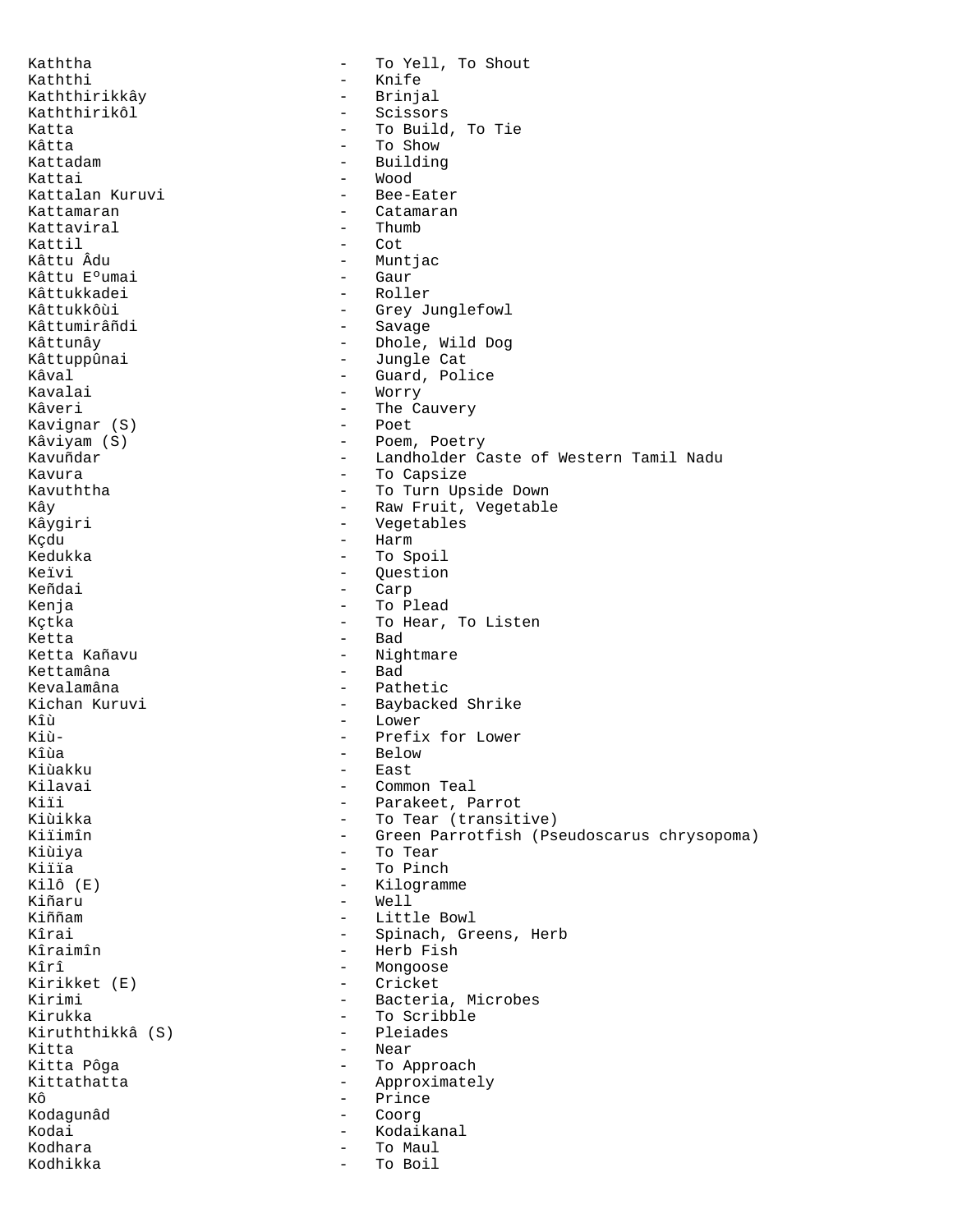Kodi - Flag Kôdi (S) - Crore, Ten Million Kodikâl Valathi Kodimaram - Flagpole Kôdîsvaran (S) - Billionnaire Kôdu - Line - Line - Line - Line - Line - Line - Line - Line - Line - Line - Line - Line - Line - Line - Line - Line - Line - Line - Line - Line - Line - Line - Line - Line - Line - Line - Line - Line - Line - Line - Line Kodukka - To Give Koduththu Vaikka - To Be Lucky<br>Kokku - Heron Egre Kokku - Heron, Egret<br>Kokkumîn - Heron, Egret<br>- Longnose Fis - Longnose Fish (Belone strongylura), Moolanakshatra Kôl - Sharp Weapon<br>Kôlâhalam (S) - - - - - - - Excitement Kôlâhalam (S) Kolai - Murder Kôùan - Coward Koïavi - Wasp Koùây - Tap Kôùi - Fowl, Chicken<br>Kôùikari - Chicken Curry Kôùikari - Chicken Curry<br>Koùimîn - Sturgeon (Ach Koùimîn - Sturgeon (Achanthurus gahm)<br>Kôùivâl Mañalpurâ - Pheasant-tailed Jaçana Kôùivâl Mañalpurâ - Pheasant-tailed Jaçana Kolla - To Kill, To Murder<br>Kolluppâtti - Great-Grandmother Koïïuppâtti - Great-Grandmother<br>Koïïuththâththâ - - Great-Grandfather - Great-Grandfather Koùu - Chubby - Chubby - Chubby - Chubby - Chubby - Chubby - Chubby - Chubby - Chubby - Colombo Koùumbu - Colombo - Colombo - Colombo - Colombo - Colombo - Colombo - Colombo - Colombo - Colombo - Colombo - Colombo - Colombo - Colombo - Colombo - Colombo - Colombo - Colombo - Colombo - Colombo - Colombo - Colombo - Co - Porpoise Koïuththa - To Light - Great Horned Owl Kombu - Horn Kôñal - Crooked, Diagonal<br>Kôñam - - - - - - - - - Buffalo? Kôñam - Buffalo? Kôñâr - Herder Caste in South Tamil Nadu<br>Koñdai - Hair-Bun Koñdai - Hair-Bun - Hair-Bun<br>Koñdai Karichan - - Racket-ta - Racket-tailed Drongo<br>- Bulbul Koñdai Kuruvi<br>Koñdai Kuyil - Redwinged Crested Cuckoo Koñdalati - Bulbul Kondari - Grey Partridge Kongu - Coimbatore-Salem Area Konja - To Fondle Kôñmîn - Planet Kôpam (S) - Anger Kopi Kuruvi - Yellowbrowed Bulbul Kopparai - Copra - ...<br>Kosu Kattai - Mosquito - Mosquito<br>Kosu Kattai - Reed Warl - Reed Warbler<br>- Stint Kosu Uïïan Kotta  $\overline{ }$  To Spill, To Sting Kottai - Seed Kôttai - Fort Kôttam - Compound Kottan  $\blacksquare$  - Plover, Sandpiper Kottu - Sting Kottumîn - Shark Kôvai - Coimbatore Kôvakkây **-** Tondli Vegetable Kôvâvâ (E) - Guava Kôvil – Temple<br>Koymîn – Freshwa Koymîn - Freshwater Fish (Anabas scandens)<br>Krishnar Parundu - - Brahminy Kite Krishnar Parundu - Brahminy Kite<br>Krôdham (S) - Furv. Ire - Fury, Ire Kshañam (S) - Second Kshçmam (S) - Well-being<br>Kuchchi - Twig Kuchchi - Twigida - Twigida - Twigida - Twigida - Twigida - Twigida - Twigida - Twigida - Twigida - Twigida - Twigida - Twigida - Twigida - Twigida - Twigida - Twigida - Twigida - Twigida - Twigida - Twigida - Twigida - Tw Kûda - With Kudai - Umbrella - Basket Kudhi - Jump, Leap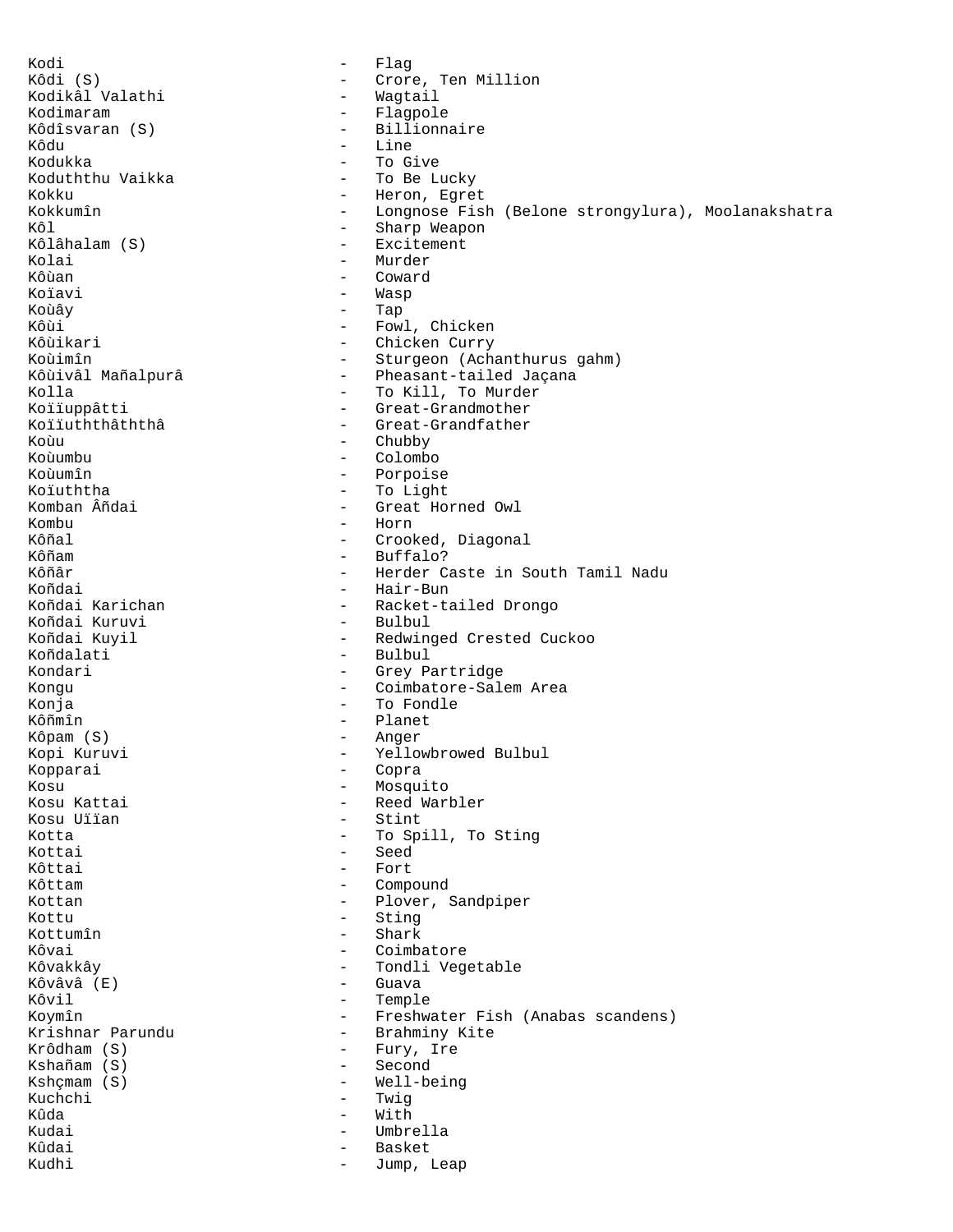Kudhikka  $-$  To Jump, To Leap Kudhirai - Horse Kudhirai Malai Kottan<br>Kudhiraimmîn Kudhiraimmîn - Horse Fish Kûdi Irukka - To Reside<br>Kudikka - To Drink - To Drink Kudikka - To Drink<br>Kudikkâran - To Drunkard - To Drunkard Kudikkâran - Drunkard Kudimagaï - Female Citizen<br>Kudimagan - Female Citizen Kudimagan - Male Citizen - Hut Kudiyarasu - Republic Kudiyarasu Thalaivar Kûdu - Nest<br>Kudumbam (S) - Family Kudumbam (S) Kulakeda - Pelican Kuïam - Tank, Pond Kulam (S) - Family Kuùambu - Sambhar Kulamîn - Presiding Star of a Family Kuïamîn - Ashadhanakshatra, Pond Fish Kuùandhai - Child<br>Kuïathu Kuruvi - Large - Large Pied Wagtail Kuïathukkokku - Pond Heron<br>Kuùây - Tap Kuùây - Tap Kuùi - Cavity<br>Kûli (S) - Charge - Charges Kuïikka - To Bathe Kuùimîn - Olive Conger-eel (Muraenesox talabon) Kuïïa - Short<br>Kuïïam - Shortr Kuïïam - Shortness<br>Kuïïamâ - Short (Ad Kuïïamâ - Short (Adverb)<br>Kuïïamâna - Short - Short Kuïïamâna - Short<br>Kuïïan - Short - Short - Dwarf, Short Person<br>- Fox Kuïïanari Kuïuru - Cold Kumaran (S) - Boy, Master Kumari (S) - Spinster, Miss<br>Kumbam (S) - Aquarius - Aquarius Kuñdi - Penis<br>Kûni Arichichan - Avocet Kûni Arichichan Kunjalakutti - Pampered Child Kunjalam - Hair-Decoration Kunjam - Little Kuppai - Waste, Trash, Garbage<br>Kuppathotti - - Dustbin - Dustbin Kuppathotti<br>Kûppida Kûppida - To Call Ku<sup>o</sup>ai - Lack<br>Ku<sup>o</sup>ai - To Re Kuºaikka - To Reduce, To Subtract<br>Kuºaï - To Reduce, To Subtract Kuºaï - Verse of Seven Words - Mouse Deer Kurangu - Monkey Ku°athi - Aboriginess<br>Ku°attai - Snoring - Snoring Ku°attai - Snoring<br>Ku°attai Vida - - To Snor Ku°attai Vida<br>Ku°avan - To Snore - To Snore - To Snore - To Snore - To Snore - To Snore - To Snore - To Snore - To Snore - T Ku°avan - Aborigine<br>Ku°avanchi - Fortune-te - Fortune-teller Kurippu - Hint Ku<sup>o</sup>u - Short, Small<br>Kurudan - Short, Small - Blind Person Kurudu - Blind - Small Fish Kurungaliyan - Tufted Pochard<br>Kurunkadik - Bustard-Ouail - Bustard-Quail (female) Kuruttukkokku - Chestnut Bittern Kuruvai - Summer Paddy Crop Kuruvi - Sparrow - Sparrow Kuththa  $-$  To Prick, To Pierce, To Stab, To Spear Kûthu - Folk Art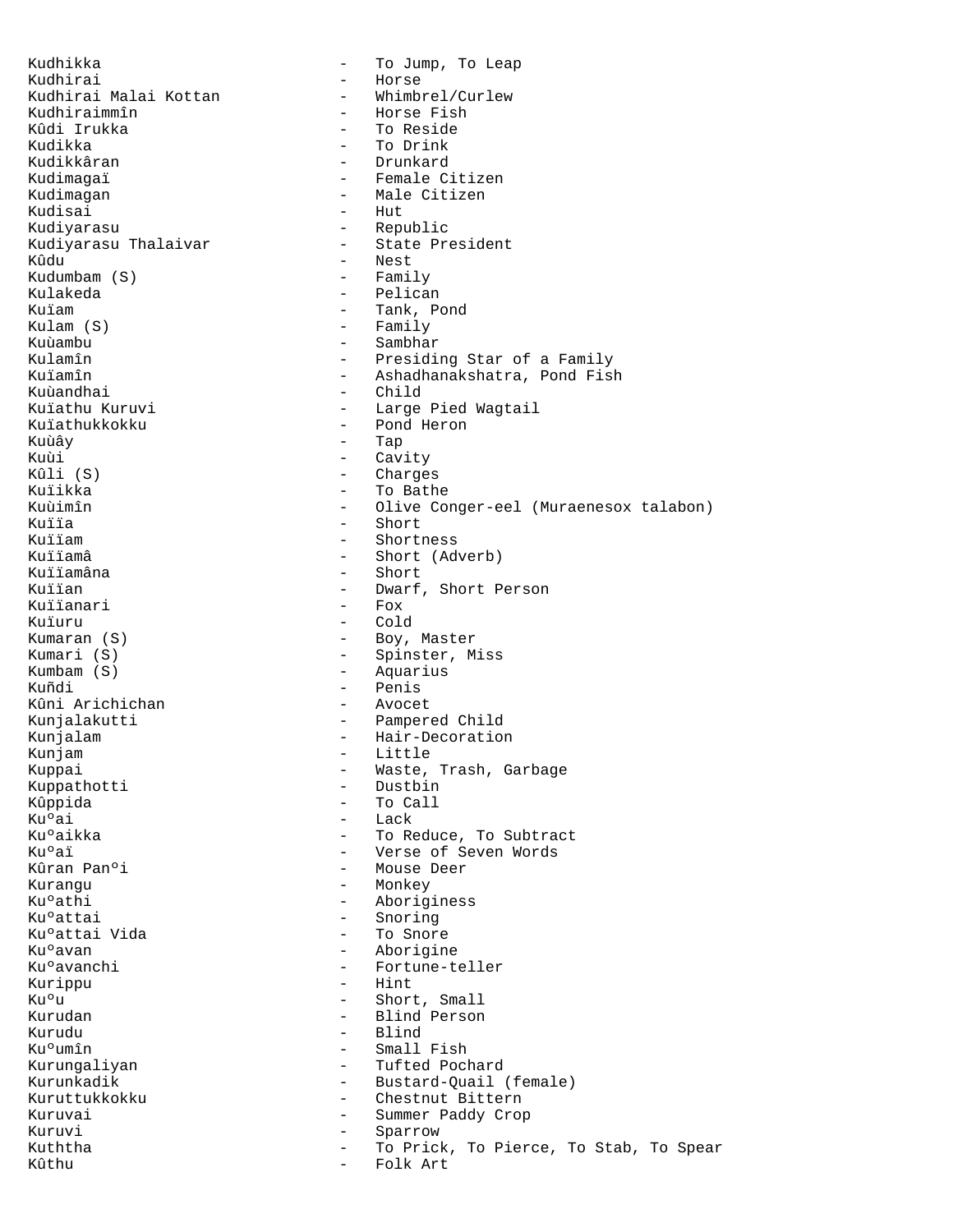Kûtta - To Collect Kûttam - Crowd Kutti - Little One Kûttu - Collection, Stewed Vegetable<br>Kuttuvâ - Herring Kuttuvâ - Herring - Herring - Herring - Herring - Herring - Herring - Herring - Herring - Herring - Herring - - Purple-glossed Golden Herring (Pellona brachysoma) Kuyil - Cuckoo, Koel L L as in 'L'ove<br>
T - L as in 'L'ove<br>
T - Retroflex L Ï - Retroflex L Ù  $\frac{1}{2}$  - Zh as in Russian Zaporo'zh'ye<br>
- Bribe - Bribe<br>- Millionnaire Latchâdhipadhi (S) Latcham (S) - Lakh, Hundred Thousand Latchiyam (S) - Aim, Target Latchumi (S) - Lakshmi Lathâ (S) - Creeper Lçs - Slight Lçsâ - Slightly, Lightly  $Lôbam(S)$ Loïïu - Nonsense Lôta - Tumbler<br>Masin - Masin M - M as in 'M'ason Machcham - Mole<br>Machchân - Hother - Hother Machchân - Brother-In-Law (Colloquial)<br>Madam Purâ - - Ashv Swallow-Shrike Madam Purâ - Ashy Swallow-Shrike<br>Madavamîn - Grev Mullet (Mugil ) - Grey Mullet (Mugil oligolepe) Mâdham (S) - Month Madhdhiyânam (S)<br>Mâdhiri Mâdhiri - Like, Similar To<br>Madi - Lap Madi - Lap<br>Mâdu - Cow Mâdu - Cow Magaï - Daughter Magaïir  $\qquad -$  Women Magan - Son Magâthmâ (S) - Epithet of M. K. Gandhi, Mahatma Magumadh - Mohammed Mai - Dark<br>Maidhuvan - - Brotl - Brother-In-Law Maimmîn - Saturn Makaramîn  $-$  Shark, Crocodile Makararâsi (S) - Capricorn Makkaï<br>Makkaï Thîrppç Mahçsan Thîrppu - Vox Populi Vox Dei Makkaï Thîrppç Mahçsan Thîrppu -<br>Makku -Makku - Fool Malai - Mountain, Hill<br>Maùai - Tain - Rain Maùai - Rain<br>Malai - Neck<sup>-</sup> Mâlai - Necklace, Evening<br>Malai Purâ - - - - - - - - - - - Blue Rock Pigeon - Blue Rock Pigeon<br>- Monsoon Maùaikkâlam Malaippâmbu - Python Malaiuchchi - Mountain Peak Malar - Blossom - Blossom Malarkka - To Blossom Malayâ - Malaysia Malayâïi - Mountain-dweller, Resident of Kerala<br>Mâligai - Palace Mâligai - Palace Mallan (S)<br>Malligai Malligai - Jasmine Mâmaram - Mango Tree - Scarlet Minivet Mâmbaùam - Ripe Mango - Maternal Uncle Mâmmi - Maternal uncle's wife, Aunt<br>Mâmsam (S) - - Meat  $Mâmsam(S)$ Mañ - Mud, Soil, Earth<br>Mân - Deer - Deer Mañ Koïavi **Mañ Koïavi - Mud Wasp** Manabalam (S)  $-$  Willpower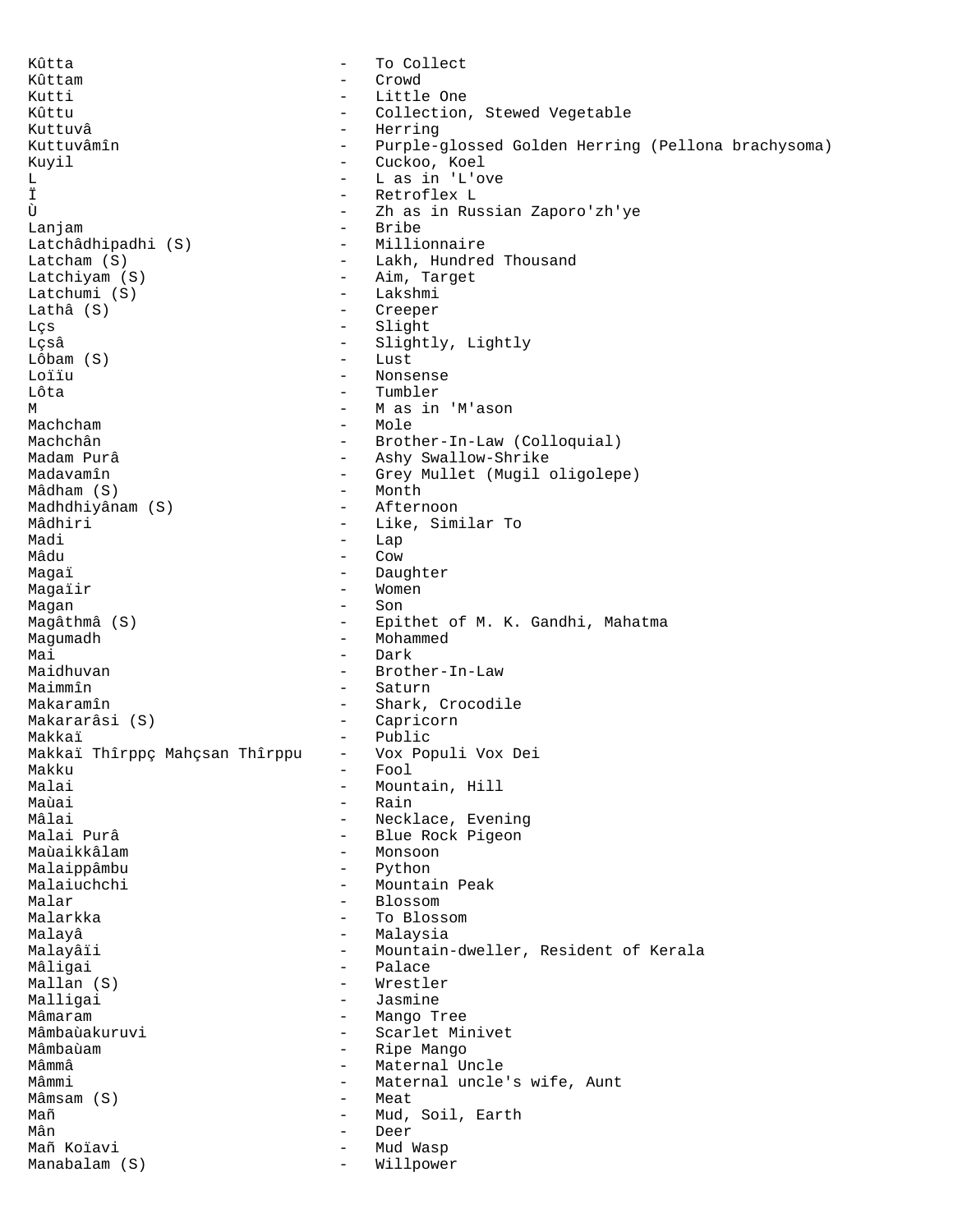Mânâdu - Nation Mânagar (S) - City Mânagarâtchi - Municipal Corporation Mañal - Sand - Yellow Bittern<br>- Jacana Mañal Purâ - Jaçana - Purple-red Seafish (Upeneus indicus) Mañam - Marriage - Honour Manasu - Mind Mânavan - Male Student Mânavi - Female Student<br>Mañdai - Skull - Skull - Skull Mañdalam (S) - Realm, A Measure of Distance<br>Mandhiram (S) - Mantra Mandhiram  $(S)$ Mandhiravâdhi - Magician<br>Mandhiri (S) - Minister Mandhiri (S) Mangai  $-$  Woman Mângalyam (S) - Mangalasutra Mângây - Raw Mango, Dull-witted Person (colloquial) Mangayar - Women<br>Mañi - Hour, - Hour, Time, Clock, Bell<br>- Human Manidha  $(S)$ Manidhan (S) - Human Being<br>Mâñikkam - Black Precio Mâñikkam - Black Precious Stone - Province Manja Kuruvi **Manja Kuruvi** - Streaked Weaver Bird Manjaï - Yellow, Turmeric Manjaï Koñdai Kuruvi - Whitebrowed Bulbul<br>Manjaï Thirudi - White Scavenger Vu - White Scavenger Vulture Manjatkôùimîn - Yellow-banded Seafish (Chaetodon octofasciatus)<br>Mannan - King - King Mannikka - To Pardon, To Forgive Mannikka Vçñdum - To Pardon, To Forgive Mannikka Vçñdum Mannippu - Pardon Manºam - Court, Club Manthi  $-$  Langur Mâppiïïai - Bridegroom, Son-in-Law Mâºa - To Change Maragadham - Emerald Ma°aikka - To Cover Maºaiya - To Vanish, To Disappear, To Be Covered Marakka - To Forget<br>Ma<sup>o</sup>akka - To Forget Ma°akka - To Forget Maram - Wood Maramañdai - Dunderhead - Woodpecker<br>- Death-Sentence Maraña Dhañdanai (S) Death Sentence<br>Maraña Pathrikai (S) Death Certificate Maraña Pathrikai (S) - Death<br>Marañam (S) - Death  $Marañam(S)$ Maranây - Civet Mârgaùi **- Ninth Tamil Month, Margashirsha** Mariyâdhai (S) - Respects Markaliyan - Pintail<br>M⺺a - To Chan  $M\hat{a}^{\circ}{}^{\circ}a$  - To Change  $M\hat{a}^{\circ}{}^{\circ}am$  - Change  $-$  Change  $-$  Change - Change<br>- And Maººum<br>Maºumagaï - Daughter-in-Law Ma°umagan - Son-in-Law Marumaïarchi **1986** - Renaissance Marumam - Mystery, Secret Marupadi - Again Marupakkam - Other Side Maruththuvai Manam Maththâppu - Sparkler Mattichippi - Oystershell<br>Mattimîn - Oyster Mattimîn - Oyservice - Oyservice - Oyservice - Oyservice - Oyservice - Oyservice - Oyservice - Oyservice - Oyservice - Oyservice - Oyservice - Oyservice - Oyservice - Oyservice - Oyservice - Oyservice - Oyservice - Oyservi Mattimûkku Siravi - Shoveller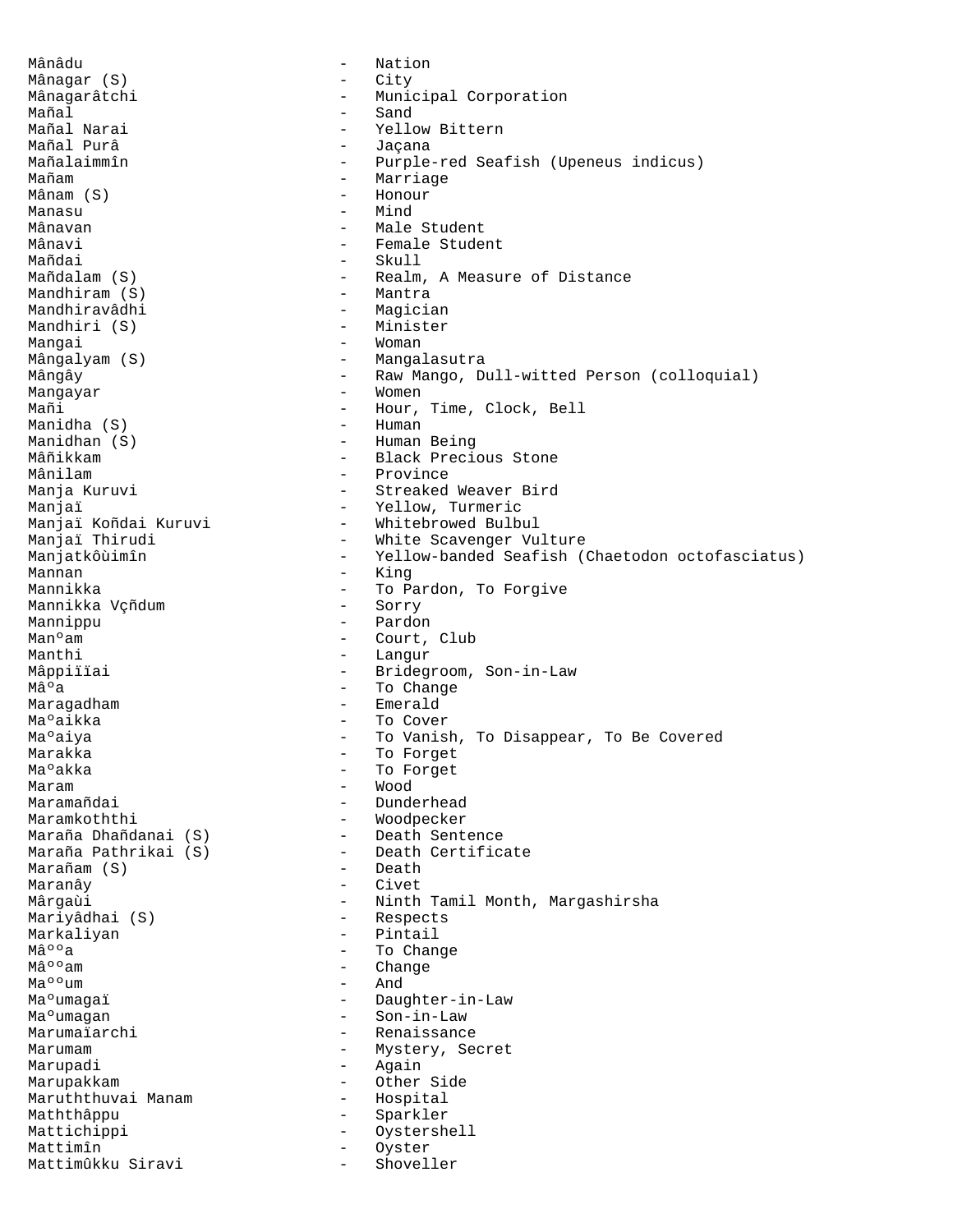Mattivây  $-$  Gaping Mouth Mattivây Mîn - Silvery-grey Seafish (Chrysophrys datnia) - Pale Red Seafish (Scolopsis) Mattivâyan - Silvery Grey Cod Mattum - Only<br>
Mâttupaññai - Dairy Mâttupaññai<br>Mauna Viradham (S) - Vow Of Silence<br>- Silence Maunam (S) - Silence Maunam Sammadham (S)<br>Mâvattam - District Mâvu - Flour - Flour - Flour<br>Mayakka - Flour - To See  $-$  To Seduce Mâyam (S) - Mirage Mayanga  $\qquad \qquad \qquad -$  To Faint, To Fall For Mayil<br>Mayilmîn - Peafowl<br>Mayilmîn - Peacock Mayilmîn - Peacock-fish (Histiophorus immaculatus)<br>Mayilmîn - Sail-fish (Histiophorus gladius) Mayilmîn - Sail-fish (Histiophorus gladius)<br>Mayilvâganam - Murugan (The Peacock-Mounted) Mayilvâganam - Murugan (The Peacock-Mounted)<br>Mcdai Mçdai - Stage - Stage - Stage - Stage - Stage - Stage - Stage - Stage - Stage - Stage - Stage - Stage - Stage - Stage - Stage - Stage - Stage - Stage - Stage - Stage - Stage - Stage - Stage - Stage - Stage - Stage - Stage Mçdhai - Genius Medhu - Slow - Slow<br>Medhuvâ - Slow - Slow - Slowly<br>- Slow Medhuvâna - Slow  $Mcqam(S)$ Meieùuththu - Consonant - To Herd (transitive) Mçl - Upper Mçl-  $\qquad$  - Prefix for Upper Mçla - Above Meïïa - Gently, Slowly<br>Mçlnâdu - Cently, Slowly - Developed Nation Mçlpadippu - Higher Studies Meùugu - Wax - Wax - Wax - Wax - Wax - Wax - Wax - Wax - Wax - Wax - Wax - Wax - Wax - Wax - Wax - W Meùuguvaththi Mçni - Colour - West<br>- Aries Mçsham (S)<br>Mcsthiri - Mechanic Mevakkokku <br/> - Lesser Adjutant Bird<br/>  $\,$  $\begin{tabular}{ll} \bf{Mey} & \tt{-} & \tt{Ink} \end{tabular}$  $M_{\rm CY}$  - Roof Mçykka - To Herd (Cattle) Miga - Very Miïagây - Chilli Miïagu - Pepper<br>Mîn - Fish, - Fish, Star<br>- Pisces Mînarâsi (S) Mîñdum - Again Minja - To Be Left Behind - Kingfisher Minminikka  $-$  To Shimmer, To Twinkle Minnal<br>
Minsâra Vâriyam<br>
Minsâra Vâriyam<br>
Carl Communication - Electrici - Electricity Board Minsâram<br>
Mîra Natchaththiram (S) - Electricity<br>
- Algol Mîra Natchaththiram (S) - Algol<br>Mirugam (S) - Beast Mirugam (S)<br>Mîsai - Moustache<br>- Gemini  $M$ ithunarâsi (S)  $-$  Gemini<br> $M$ ittâv (S)  $-$  Sweet Mittây (S) Môdha - To Crash<br>Môdhiram - To Crash Môdhiram - Ring<br>Moùi - Tang Moùi - Language - Language - Language - Language - Language - Language - Language - Language - Language - Language - Language - Language - Language - Language - Language - Language - Language - Language - Language - Langua - Butttermilk Moththam  $-$  Total (Informal), Gross Mottumîn - Star Moyal **-** Rabbit Mûchchu - Breath - Breath<br>Mûda - To Clo To Close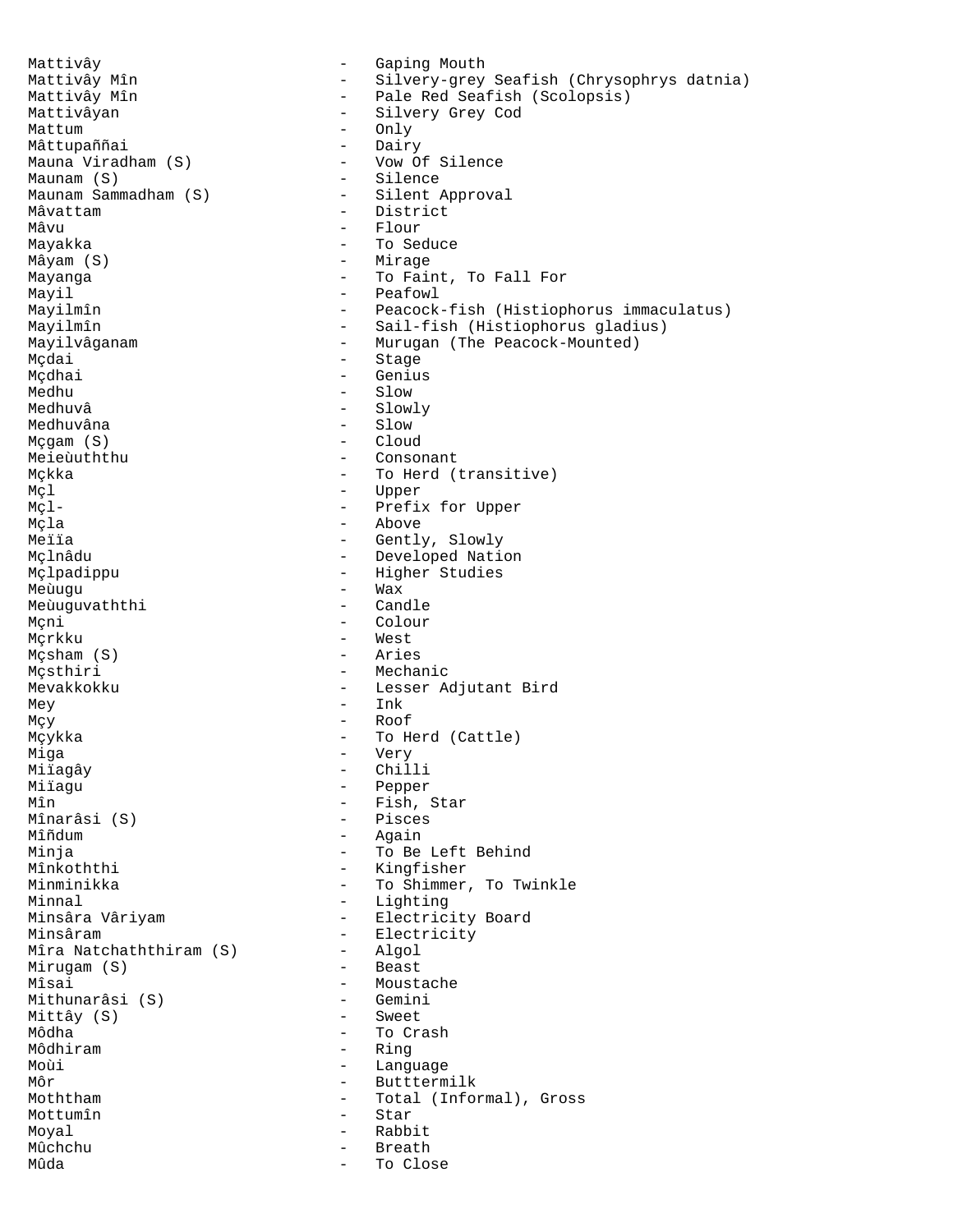Mudhal - First Mudhal Amaichchar - Chief Minister Mudhal Mariyâdhai - First Respects, usually to an elder<br>Mudhalâïi - Boss, Proprietor Mudhalâïi - Boss, Proprietor<br>Mudhalvar - Leader Mudhalvar - Leader Mudhugu - The Back - Hair<br>- Knot Mudichchu<br>Mudikka Mudikka - To Finish<br>Mudiyu - Conclusion - Conclusion, Decision Mudiya - To Be Able Mudiyum - Possible<br>Mugam (S) - Face  $Muqam(S)$ Mugavari - Address Mukka - To Immerse Mûkkan Thara - Comb Duck Mukkiya Cheythi - Breaking News<br>Mukkiyam (S) - Important Mukkiyam (S) - Important  $Mukku$  - Dip<br> $Mûkku$  - Nose - Nose<br>- Dabchick Mukkulippan<br>Mûkkuththi Mûkkuththi - Nose-stud<br>Muï - Thorn Muï - Thorn<br>Muïaikka - To Ger Muïaikka - To Germinate (Transitive)<br>Muïava - To Germinate. To Blossom - To Germinate, To Blossom Mullaippû - Jasmine Muïïampanºi - Porcupine<br>Mummîn - Marqashir - Margashirsha Mun - Front Mundhânâï - Day-Before-Yesterday<br>Mundhânçththi - Day-Before-Yesterday Mundhânçththi - Day-Before-Yesterday (Informal)<br>Munqa - To Be Submerged Munga - To Be Submerged Mûnjûr - Mouse<br>Munnâl - Formei - Former Munnani - Front<br>Munnc<sup>oo</sup>am - Devel Munnç<sup>o</sup> am  $\frac{1}{2}$  - Development, Progress Mîn e am  $M^{\hat{u}}$ n<sup>o</sup>âm - Third<br> $M^{\hat{u}}$ n<sup>o</sup>u - Three - Three (Formal) Mûnru Mûkkuïïa Kâtkây - Common Grey Hornbill  $M$ ûnu  $\begin{bmatrix} 1 & 0 & 0 \\ 0 & 0 & 0 \\ 0 & 0 & 0 \\ 0 & 0 & 0 \\ 0 & 0 & 0 \\ 0 & 0 & 0 \\ 0 & 0 & 0 \\ 0 & 0 & 0 \\ 0 & 0 & 0 \\ 0 & 0 & 0 \\ 0 & 0 & 0 \\ 0 & 0 & 0 \\ 0 & 0 & 0 \\ 0 & 0 & 0 \\ 0 & 0 & 0 \\ 0 & 0 & 0 \\ 0 & 0 & 0 \\ 0 & 0 & 0 \\ 0 & 0 & 0 \\ 0 & 0 & 0 & 0 \\ 0 & 0 & 0 & 0 \\ 0 & 0 & 0 & 0 \\$ Mu°ai - Custom, Manner, Procedure<br>Muraikka - - - To Frown Muraikka - To Frown Muºaimâppiïïai - Groom by Traditional Law<br>Muºaippeñ - - Bride by Traditional law Mu°aippeñ - Bride by Traditional law<br>Murkâl - Three-Ouarters Murkâl - Three-Quarters<br>Murkuïamîn - Three-Quarters<br>Huryashadha - Three-Quarters Murkuïamîn - Purvashadha<br>Murukku - Murukku - Murukku Murukku - Murukku - Murukku Murukku Manazarta (j. 1920)<br>Murukku Mân - Murukku Murukku Manazarta (j. 1920) Murukku Mân - Blackbuck - Drumstick<br>- Kiss Muththam Muththam Ida - To Kiss Muththu - Pearl Muttai - Egg Mûttai - Sack Muttakôs - Cabbage Muyal - Hare N - N as in 'N'umber<br> $\tilde{N}$  - Retroflex N Ñ<br>Nabar - Retroflex N<br>- Person Nabar - Person - To Sow, To Plant<br>- Drama Nâdagam (S)<br>Nadakka Nadakka - To Walk - Behaviour Nâdâr - Trading Caste in Central Tamil Nadu Nadaththa  $-$  To Organise, To Run (A Government etc.) Nadhi (S) - River Nadigar - Actor Nadigi - Actress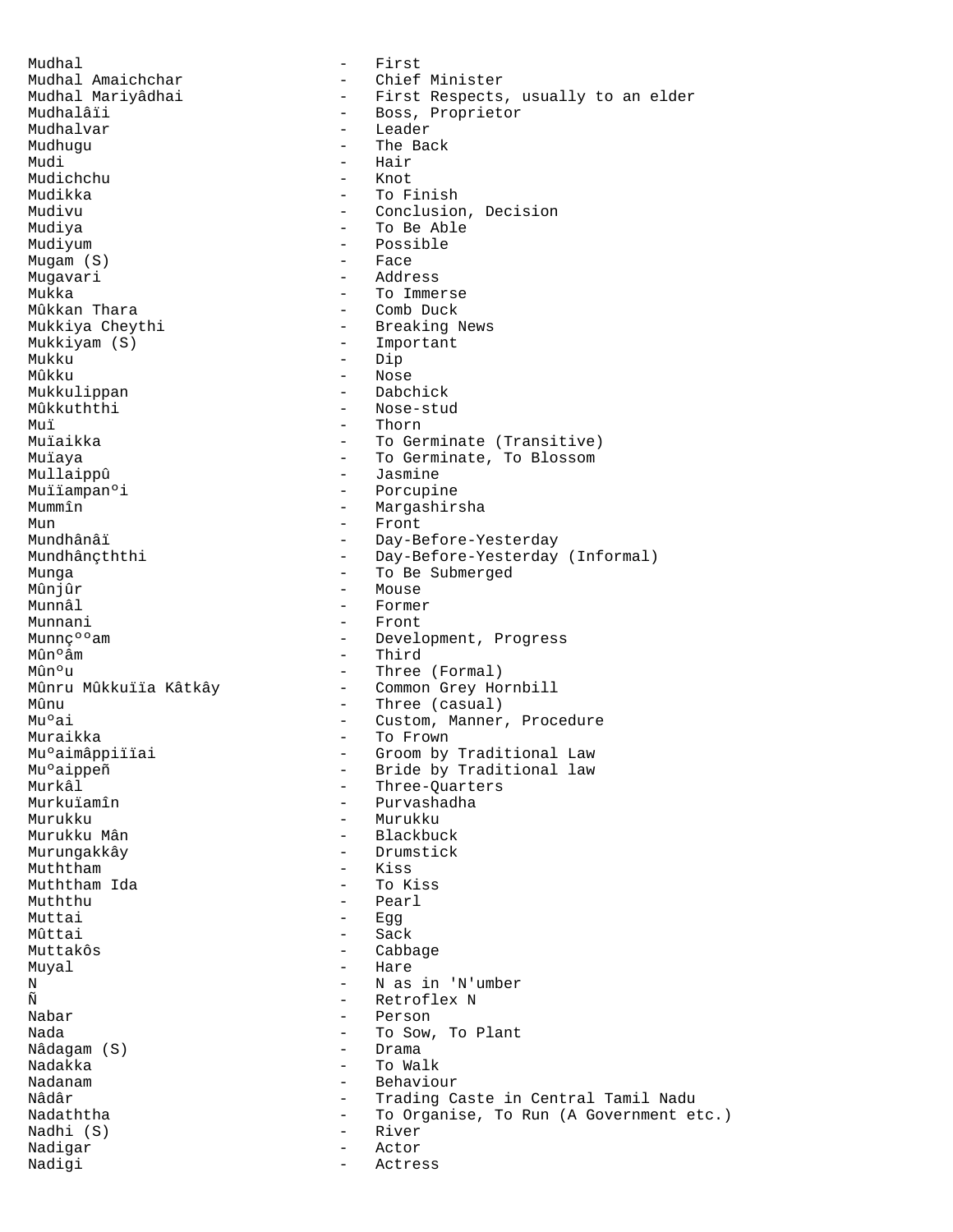Nâdôdi - Nomad Nadû - Middle - Country Nadunga - To Shiver - In Between<br>- Cobra Nâgapâmbu Nagaram - City Nagaramîn - Fish-shaped Toe-ring<br>Nagarâtchi - Municipal Council - Municipal Council Nâgariga (S) - Civil, Well-behaved Nâgarigam (S) - Civility, Civilisation<br>Nahanavai - Myna - Myna - Myna - Myna - Myna - Myna - Myna - Myna - Myna - Myna - Myna - Myna - Myna - Myna - Myna - Myna - Mana - Myna<br>Nâkku - Tongr - Tongue Nâkkumîn - Indian Sole (Pleuronectidae solea) Nâkkumîn - Purple-black Flatfish (Psettodes erumier)<br>Nâi Nâï - Day<br>Nâïai - Comedia - Day Nâïai - Tomorrow - Tomorrow<br>Nalam - Well-bei Nalam - Well-being Nâlaña - Four Annas, Now 25 Paise<br>Nâlañi - - Dav-After-Tomorrow Nâïañi - Day-After-Tomorrow<br>Nâlkombu Mân - - - - - 4-horned Antelope Nâlkombu Mân - 1 - 4-horned Antelope<br>Nalla - Good Nalla - Good Nalla Kâkkai - House Crow Nallagâlam - Auspicious Time - Auspicious Time<br>- Cobra Nallapâmbu Nalleññai - Gingelly Oil<br>Nalliravu - - Good Night Nalliravu - Good Night Nâlu - Four (casual)<br>Nalvâùththu - Greeting Nalvâùththu - Greeting Nalvâùthu - Goodwill<br>Nâm - We (Form Nâm - We (Formal) Namba - To Believe<br>Nambikkai - To Believe - Belief<br>- I Nân - I Nanban - Friend Nândhân - I (Emphatic)<br>Nañdu - - Crab - Crab Nânç  $\qquad$  - I By Myself Nângai - We Nângaïç en entre la voie de la voie de la voie de la voie de la voie de la voie de la voie de la voie de la vo Nângaïum - We Also Nângu - Four (formal)<br>Nâñmîn - Ashwini Nâñmîn - Ashwini Nannîrmîn - Freshwater Fish<br>Nannûl - Book of morals. Nannûl - Book of morals, sacred text Nanºa - Well<br>Nanºâqa - Mell - Well Nanºâga - Well, Nicely<br>Nanºi - Gratitude Tl Nanºi - Gratitude, Thanks<br>Nânum - I Also - I Also Nâr - Fibre Nâra - To Stink<br>Naraqam (S) - - Hell - Hell Naragam (S) Narai  $-$  Heron, Bittern Naraiyya - Many, To Fill Up Narathurangam (S)<br>Nari Nari - Jackal<br>Nashtam - - Loss - Loss - Loss<br>- Atheist Nâsthigan (S) - Atheist<br>Natchaththiram (S) - Star Natchaththiram (S) - Star<br>Naththaikkuththi Narai - Openbill Stork Naththaikkuththi Narai<br>Naththam Naththam  $\begin{array}{cccc} \text{Weyl} & - & \text{Weyl} \\ - & \text{Weyl} & - & \text{Weyl} \\ \end{array}$  where  $\begin{array}{cccc} \text{Weyl} & \text{Weyl} & \text{Weyl} \\ - & \text{Weyl} & \text{Weyl} \\ \end{array}$ - Smell, Stink Natpu - Friendship Navagiraham (S)  $-$  The Nine Planets Navarai **Mavarai** - Red Mullet (Upeneoides sulphurens) Navarasam (S) - The Nine Principal Emotions Navarathnam (S)  $-$  The Nine Gems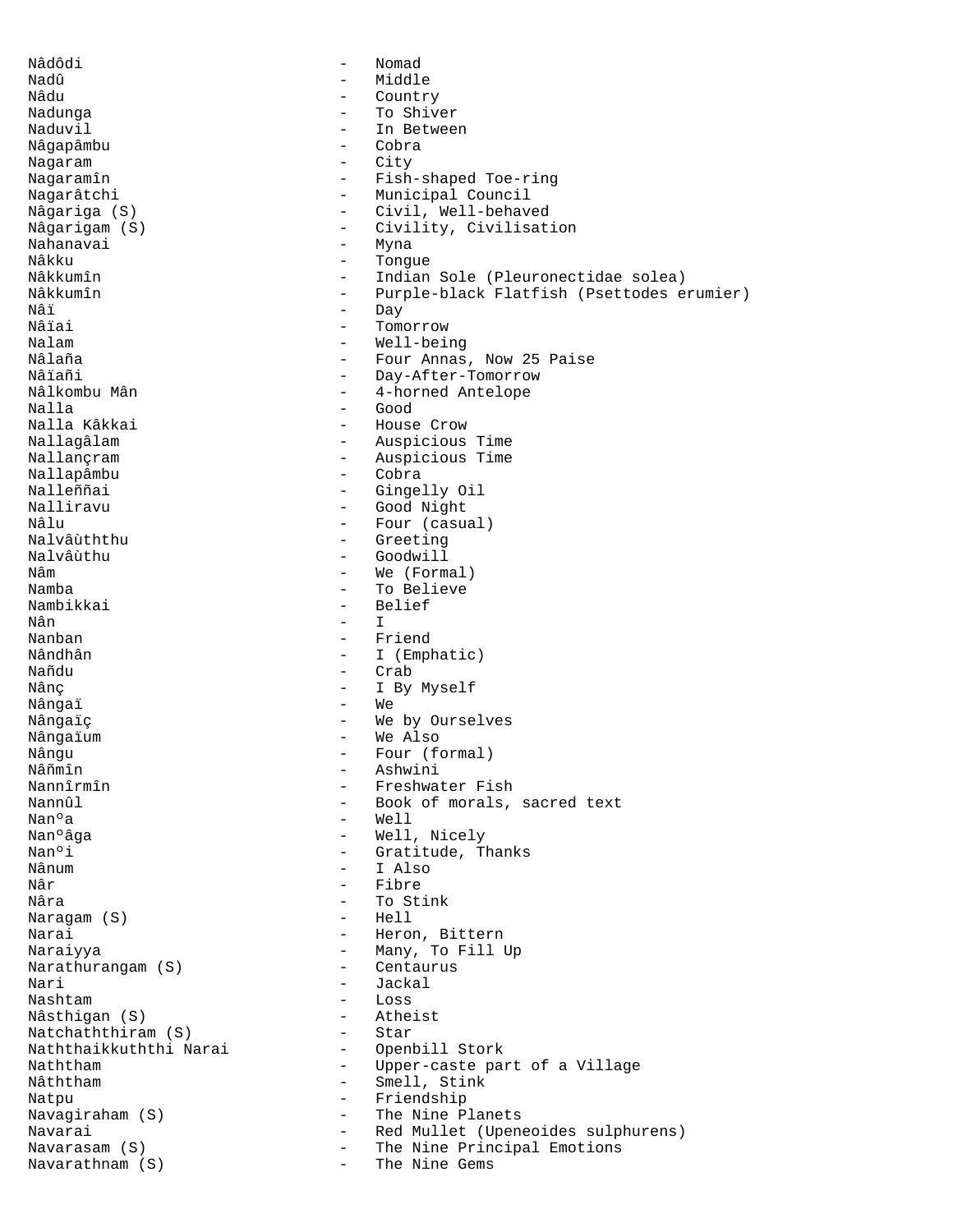Navvâppu (S) - Nabob Nây - Dog Nâyagan (S) - Leader Nâyagar (S) - Former Ruler of Tanjore, Gingee or Madurai Nâyanâr - Saivite Poet-saint<br>Nâyanmâr - Saivite Poet-saint - Saivite Poet-saint<br>- Puppy Nâykutti<br>Nâymîn Nâymîn - Parrot Wrasse (Pseudoscarus aeruginosus)<br>Negam - Finger/Toe Nail - Finger/Toe Nail Nel - Paddy - Tirunelveli<br>- Munia Nellukuruvi Nenju - Chest Nçr - Straight Nçram - Time Nçramâ - Late  $N$ çrangaï  $-$  Times  $\frac{1}{N}$ Neººi - Forehead<br>N纺u - Yesterda Ng<sup>oo</sup>u - Yesterday<br>Ngrukku Ngr - - - - - - - Face To F Nçrukku Nçr - Face To Face - Vein<br>- Fire Neruppu Nçsam - Love Nçsikka - To Love Nçththi - Yesterday (Informal) Nettaikali - Pipit Ney  $-$  Clarified Butter, Ghee Nçyar - Listener Nçyargaï - Audience<br>Nevmîn - - Audience  $N$ eymîn  $-$ Neymmîn - White Prawn Neyvânmîn<br>Ng Ng - Velar N as in A'ng'le  $N\hat{1}$  - Thou  $N\hat{1}$  - Thou Nîchchal - Swimming<br>
Nîdhân - Thou (Emi Nîdhân - Thou (Emphatic)<br>Nidhi - Fund Copia Nidhi - Fund, Copia<br>Nîdhi - Justice - Justice Nîdhimanºam - Court of Law Nigaùchi - Programme (On Television)<br>Nikka - To Stop, To Stand Nikka - To Stop, To Stand Nilâ - Moon<br>Nîia - Blue Nîïa - Blue Nîla Vâl Kâtkây - Whitebellied Tree Pie Nîlakkuruvi - Tickell's Blue Flycatcher Niùaï - Shade<br>Nîlam - Sapoh Nîlam - Sapphire<br>Nîjam - Iength Nîïam - Length<br>Nilayu - Moon - Moon - Moon Nilayam - Building, Office, House Nimidam (S) - Minute Nimirkka - To Straighten Nimirndhu Nirkka - To Stand To Attention<br>Nimiththa - To Straighten (Transi Nimiththa  $\begin{array}{ccc}\n\text{Niniiththa} & - & \text{To Straighten (Transitive)} \\
\text{NiiAikka} & - & \text{To Think, To Wet}\n\end{array}$ Niñaikka - To Think, To Wet<br>Niñaivu - Hemory, Remembra Niñaivu - Memory, Remembrance<br>Nîngaï - You (Plural/Respect - You (Plural/Respectful)<br>- You by Yourselves Nîngaùç - You by Yourselves Nîngaïum - You Also Nînja - To swim Nipuñar (S)<br>Nîr  $N\hat{I}r$  - Water<br> $N\hat{I}^{\circ}$  - You (1) You (Respectful) Nîr-kâgam - Cormorant Niºaikka - To Fill (transitive)<br>Niºaiya - To Fill Niºaiya - To Fill<br>Niºam - Colour - Colour Niºam - Colour - Colour - Colour - Colour - Colour - Colour - Colour - Colour - Colour - Colour - Colour - Colour - Colour - Colour - Colour - Colour - Colour - Colour - Colour - Colour - Colour - Colour - Colour - Colour To Stand (Formal)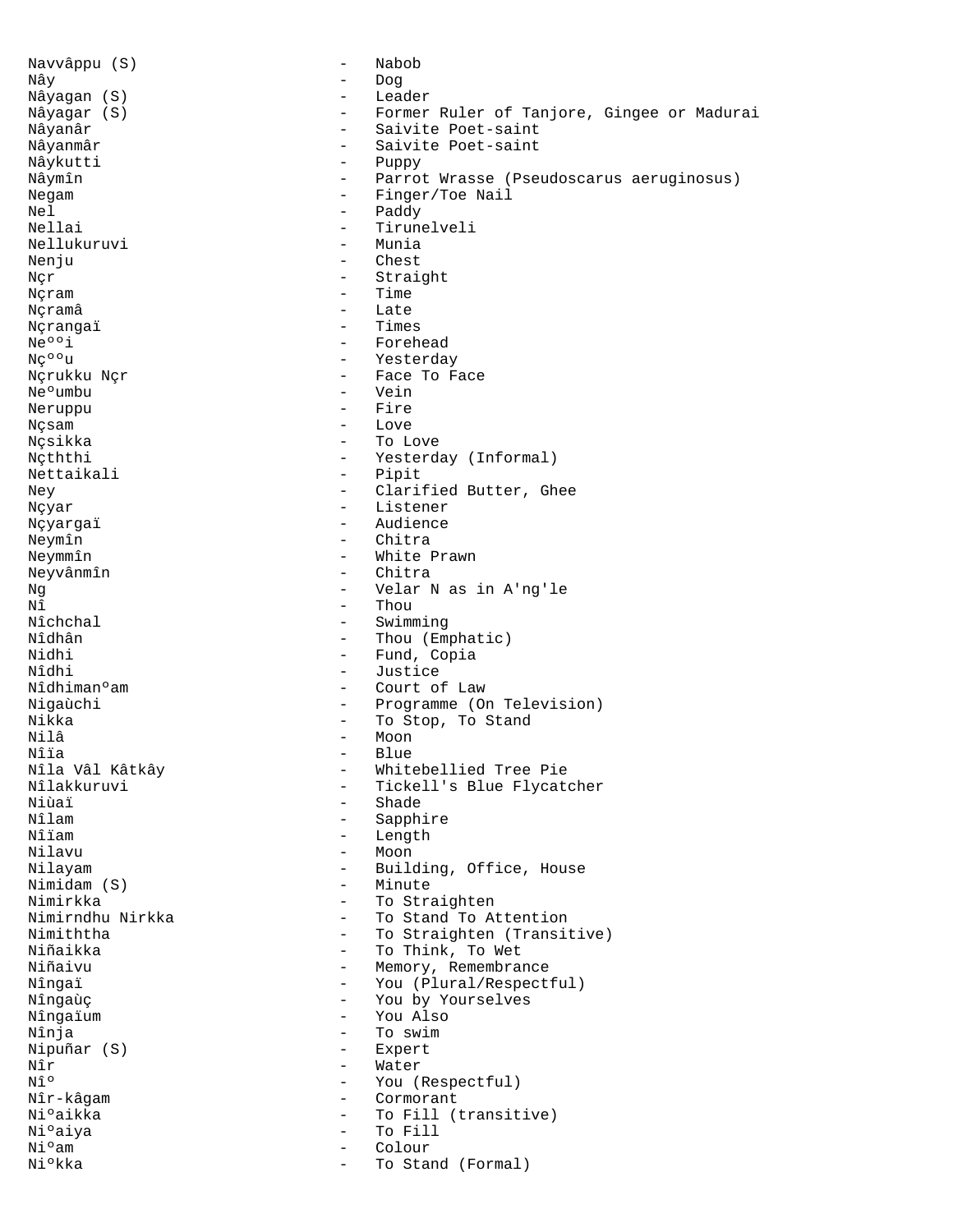Nîrnây - Otter Nirukka - To Halt, To Stop<br>Niruththa - To Stop (Transit - To Stop (Transitive) Nîrvâththu  $-$  Barheaded Goose Nîryânai - Hippopotamus<br>Nîtta - Ho Extend (II Nîtta - To Extend (Informal)<br>Niyâùan - Sunday, The Sun - Sunday, The Sun<br>- Sunday Niyâùaththikiùamay<br>Niyâmâna - Just, Legal<br>- Sun Niyâyiru Nîyç - Thou by Thyself Nîyum - Thou Also<br>Ni - Palatal N - Palatal N as in Desi'gn' Nômbu - Religious Observance by Women Nongu - Palmyra Norukka - To Crush Norunga - To Get Crushed Nôy - Disease Nôyâïi - Patient<br>Noymmîn - Freshwat Noymmîn - Freshwater Fish (Lepidocephalichthyes thermalis) Nûl - Book, Thread Nunni Chirai - Reed Warbler<br>Nûººâñdu - Century - Century Nûººâñdu - Century - Century<br>Nûººukku Nûr - Hundred Nûººukku Nûr - Hundred Percent - Hundred Percent - Hundred Percent - Hundred O - Short O is in Pot Ô - Long O as OA in Boat Ôda - To run Ôdi Pôga - To Run Away Ôdipidikka - To Play Olli<br>Ollipichchân - Thin<br>- Starv Ollipichchân - Starved Person (Colloquial)<br>Oùuqa - To Perish Oùuga - To Perish<br>Oùuga! - To Perish - Down With - Down With! Oùukka - To Destroy, To Abolish<br>Ombôdhu - To Destroy, To Abolish<br>- Nine (casual) - Nine (casual) Ompaththu - Nine (formal) Ôñây - Wolf - To raise (A Hand) Onnu - One (noun) Orappâna - Chilly, Hot Orappodi - Chilly Powder (Informal) Orappu - Chilly Orç Oru - One And Only - Husband's Brother's Wife (Colloquial) Oru - One (adj.) - To Grow Tall Osaram - Height Oththa- - Mono-, Uni-Oththai - Single Oththigai - Rehearsal Oththikka - To Wear Otta - To Paste, To Stick Ôtta - To Drive - Running Race Ottagam - Camel<br>Ôttai - Hole Ôttai - Hole Ôttaiyâna - Hollow Ôttam - Running - Running - Running - Running - Running - Running - Running - Running - Running - Running - Running - Running - Running - Running - Running - Running - Running - Running - Running - Running - Running - Runn - Shellfish, Crustacean Ôviyam - Painting, Picture Ôviyam Eùudha - To Paint a Picture<br>Pas in 'P'alace - P as in 'P'alace Pâchâ - Nickname for Parthasarathy Pachchai - Green, Mercury Pachuvamîn - Rose Seafish (Priacanthus holocentrum) Pada  $\begin{array}{cccc}\n\texttt{Pada} & \texttt{Pada} \\
\texttt{Pada} & \texttt{Pada}\n\end{array}$  - To Hurt, To Feel To Sing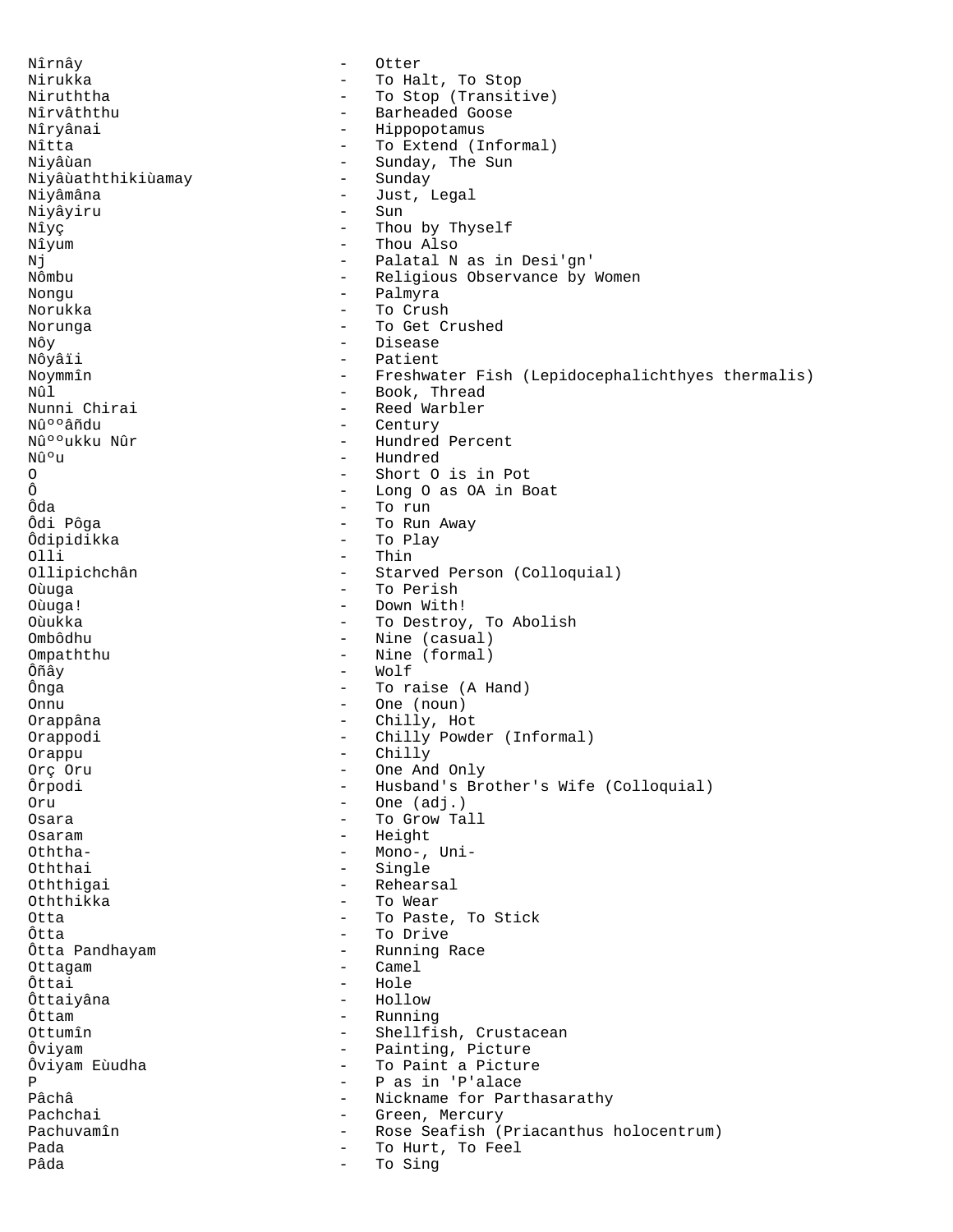Pâdagar - Singer Padaikka - To Found Padaiya - To Originate - Emerald Dove Pâdal - Singing - Picture, Movie<br>- Medal Padhagam (S)<br>Pâdhi Pâdhi - Half<br>Pâdhiri - Past - Pastor Padi - Seer (Indian Weight Measure)<br>Padikka - To Read To Study Padikka - To Read, To Study<br>Padikkâdhavan - Tiliterate - Illiterate Padippu - Education Padukka - To Lie Down Padukkai - Bedding, Bed Paduththa  $-$  To Bother, To Trouble Pagal - Daylight - Daydream Pai - Bag<br>Paisâ - Pais Paisâ - Paisa<br>Paiyan - Paisa - Paisa Paiyan - Son (Informal)<br>Pakkam - Side, Near - Side, Near<br>- Pickpocket Pakket Adikkiravan<br>Pâkku Pâkku - Betelnut<br>Pal - Tooth - Tooth Pal - Tooth - Milk<br>- To Milk Pâl Karaikka<br>Pal Kuruvi - Roller Paùaga  $-$  To Habituate Palagâram  $-$  Light Meal Palagây - Board Paùakka - To Habituate (Transitive)<br>Paùakkam - To Habit Paùakkam - Habit<br>Paùam - Habit - Habit Paùam - Fruit Pâlam - Bridge Paùamoùi - Proverb - River of Milk Pâlayam  $\overline{P}$  - Settlement Palkalai **-** University Pâlkâran - Milkman Palli - Lizard Païïi - Settlement<br>Pallikûdam - School - School Pallikûdam - School Pâlmîn - Milkfish (Chanos salmoneus) Pâmbu - Snake - Snake - Snake - Snake - Snake - Snake - Snake - Snake - Snake - Snake - Snake - Snake - Snake - Snake - Snake - Snake - Snake - Snake - Snake - Snake - Snake - Snake - Snake - Snake - Snake - Snake - Snake Pâmbu Parundu - Short-toed Eagle<br>Pâmbuttara - Snake-bird/Darte: - Snake-bird/Darter Pañai - Palmyra - Palmyra<br>Pañaimîn - Anuradha Pañaimîn - Anuradha - Anuradha - Anuradha - Anuradha - Anuradha - Anuradha - Anuradha - Anuradha - Anuradha - - Rifle-green Climbing Fish (Anabas scandens) Pañaimîn - Rifle-green Freshwater Fish (Polyacanthus cupanus) Pañakâra Kuruvi - Fairy Bluebird Pañakkâran - Rich Person Pañam - Money, Cash - Bee-Eater Pandhayam - Contest Pandhi - Row Pandhu - Ball - Ball - Ball - Fest - Festival Pâñdiyamañdalam - Pandya Realm Pandrikuruvi - Whiteheaded Babbler Pangu - Share, Role Panguñi - Twelfth Tamil Month, Phalguna Pañî - Cold Pañikkâlam - Winter - The Five Elements<br>- Almanac Panjângam (S) - Almanac Pañña - To Do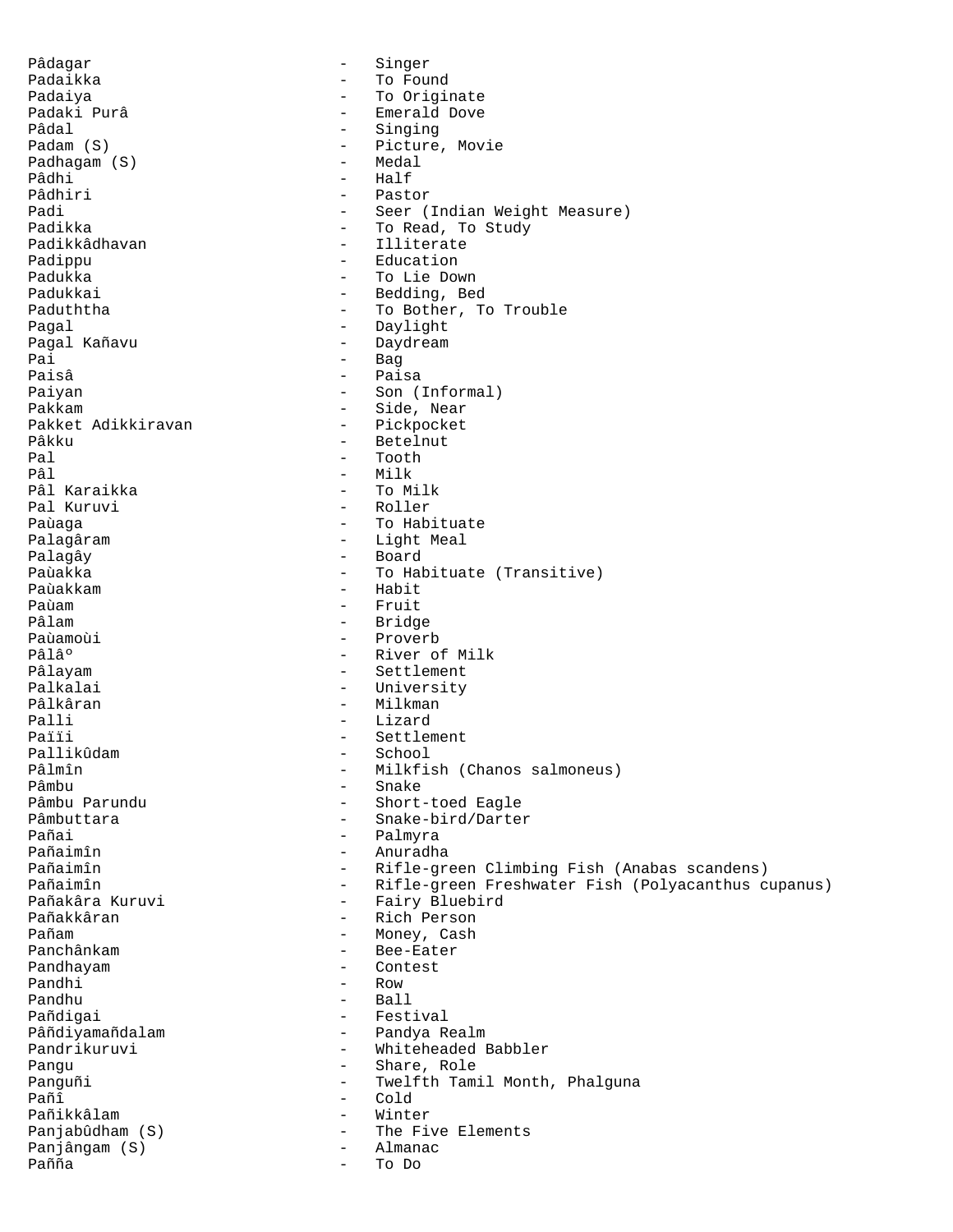Paññai - Dairy Panni  $-$  Pig, Sow, Boar (Informal) Panºi - Pig, Hog (Formal)<br>Panºikutti - Piglet - Piglet Panºimîn - Brown Seafish (Serranus pantherus)<br>Panºimîn - Small Grey Cock-up (Cromileptes al - Small Grey Cock-up (Cromileptes altivelis)<br>- Sin Pâpam (S)<br>Pappaththi Nahanavai Brahminy Myna Pappaththi Nahanavai Paºa - To fly Parachakrakôlâhala (S) Pa°akka - To Fly<br>Paramparai (S) - Tradition Paramparai (S) Parandu - Kite, Hawk Pa°angi - Foreigner Parâsakthi - Supreme Goddess Pa°avai - Bird<br>Pa°avaimmîn - Flyir - Flying-fish Paravasam (S)  $-$  Excitement Paravettimîn - Mud Skipper (Periophthalmus schlosseri) Parikka - To Pluck Parisu (E) - Gift, Prize<br>Paritchai - Examination - Examination Parkaï - Teeth - Pulses, Dhal, Lentil Pârvai - Sight, View<br>Pasai Edukkira Kuruvi - Nuthatch Pasai Edukkira Kuruvi Pâsam - Affection Pasikka - To Be Hungry Pasu - Animal, Cow Pâtan - Grandfather<br>Pâththiram (S) - Utensil Pâththiram (S) Paththirikkai (S) - Marriage-invitataion, Magazine, Newspaper Paththu - Ten Patnam  $\qquad \qquad -$  Port, Colloquial name for Chennai Patni - Hungry Pattai - Board Pattam (S) - Degree, Certificate<br>Pattâmpûchi - Butterfly, Moth - Butterfly, Moth Pattâñi - Peas Pattar (S) - Priest Pattâs - Crackers, Fireworks Pâtti - Grandmother, Granny Pattikkâdu - Mofussil Area (Colloquial) Pattu - Silk Pâttu - Song - Song - Song - Song - Song - Song - Song - Song - Song - Song - Song - Song - Song - Song - Song Paurñami - Full Moon Night<br>Pâvadai - Skirt - Skirt Pâvâdai - Skirt Pâvakkây - Bitter Gourd Pavaùam entre entre la coral de la coral Pavilla Kâl Uïïan - Blackwinged Stilt Pây - Mat Pâya  $-$  To Pounce Payañam - Journey<br>Payithiyam - Mad - Mad Payithiyam - Mad Payiththiyakkâra Âspithiri Payiththiyakkâran - - Mental Patient (Colloquial) Peñ - Girl, Bride<br>Peñ- - She- Female - She-, Female Prefix Pe°a  $-$  To Get, To Receive Peravai - Association Perichâïi - Bandicoot Pçrikkây - Pear Perisu - Colloquial for Periyadhu Periya - Big Periya Kadal Kuruvi - Caspian Tern Periya Koñdai Kadal Kuruvi - Large Crested Tern Periya Kottan - Greenshank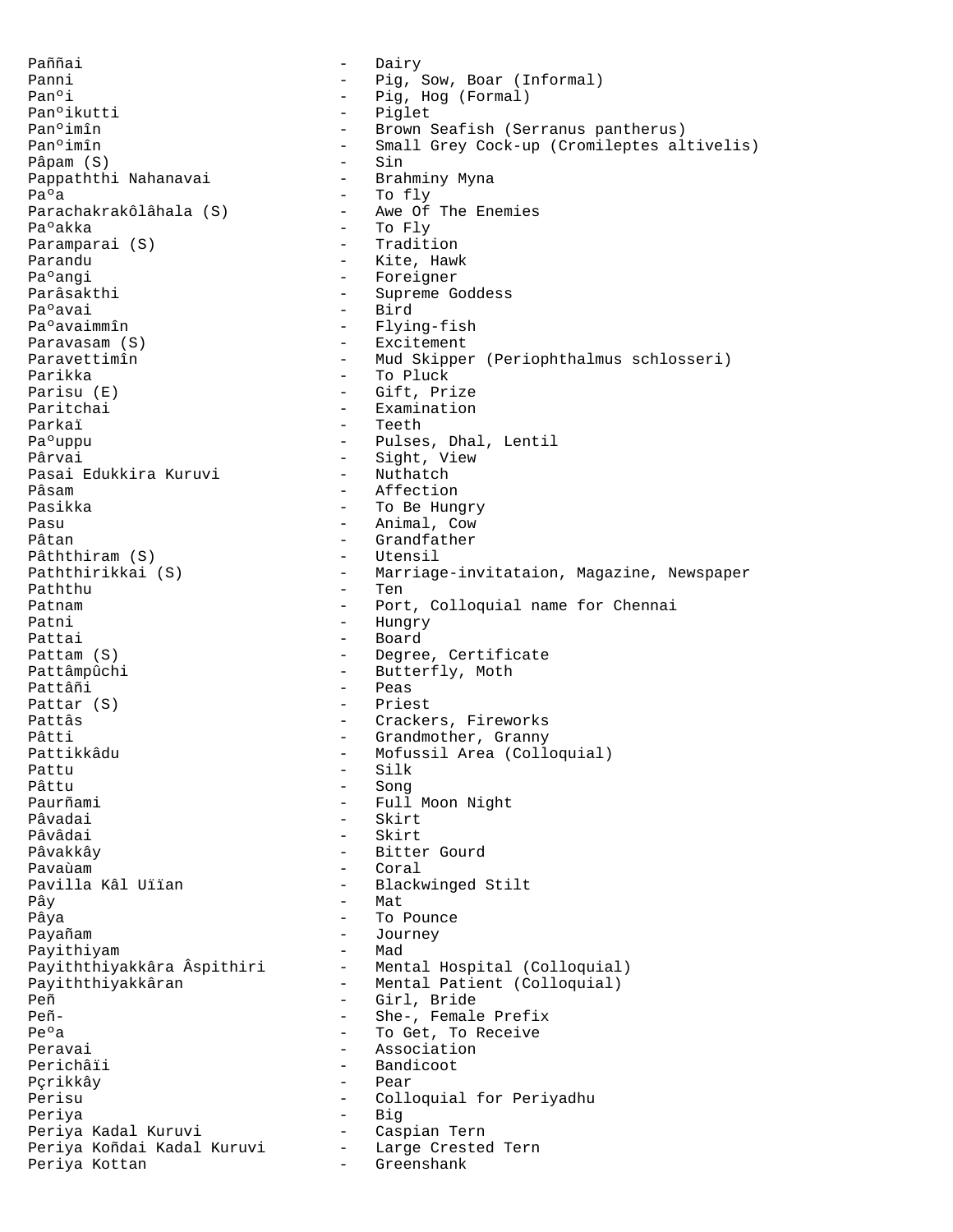Periya Veïïai Kokku - Purple Heron Periyammâ - Elder Aunt Periyappâ - Elder Uncle<br>Perivavar - Elder Periyavar<br>Pe°'a Pe<sup>o</sup>o<sub>a</sub> - To Give Birth To Perumai - To Give Birth To Perumai - Pride Perumân - Shiva Perumîn - Large Fish Pçrundhu - Transport Perungâyam<br>Perunthalaith-thimingiïam - Asafoedita<br>Perunthalaith-thimingiïam - Sperm Whale Pçsa - To Speak Pçtchu - Speech Petti - Trunk<br>Pçy Kuruvi - Rufou: Peyar - Name Pichchai - Charity<br>Pichchai Kctka - To Beq I Pichchai Kçtka - To Beg For Alms Pichchaikkâran<br>Pidikka Piïïai - Son, Boy Piïïaiyâr - Ganesha Pin - Back Pinpakkam - Backside, Backyard Pirakka - To Be Born Pirasavam (S)<br>
Pirasavavcdhanai (S) Labour Pain Pirasavavçdhanai (S) Piravai - Birth - Birth - Birth - Birth - Birth -Piravi - Creature Pirikka - To Separate Piriya  $-$  To be Separated Pîrkangây - Angular Gourd Pirpagal - Dusk Pisikka - To Knead Pisiya - To Be Kneaded Pisthâ Paruppu Pisukka - To Squeeze<br>Piththaiai - To Squeeze Piththaïai - Brass, Copper<br>Piththaïaikkâsumîn - Bronze Coin F Pïavar (E) - Cauliflower Pïâvar (E) - Cauliflower Pôda - To Put Pôdhum - Enough - Enough - Enough - Enough - Enough - Enough - Enough - Enough - Enough - Enough - Enough - Enough - Enough - Enough - Enough - Enough - Enough - Enough - Enough - Enough - Enough - Enough - Enough - Enough Podimîn - Minnow Podiya - To Be Powdered Pôga - To Go Pôkuvaraththu - Transport<br>Pôl - Like Sim Pôl - Like, Similar To<br>Polambal - Muttering Pollâdha - Ill-Tempered Poùudhup Pôga  $-$  To Pass Time Pon - Gold Pon Chittu

Periya Narai - - Blacknecked Stork Periyadhu  $-$  Big (stand alone adjective) - Vishnu - Sperm Whale (Euphysetes macrocephalus) - To Negotiate - Rufousbacked Shrike Peyint Adikka (E) - To Paint (A Wall, etc)<br>Pichchai - Charity - To Give Alms<br>- Beqqar - To Catch, To Like Piradhamar - Premier, Prime Minister<br>Piraivu - Separation, Partition Piraivu - Separation, Partition<br>Pirakka - To Be Born - Birthday - Birth Certificate - Don (Colloquial)<br>- Pistachio - Bronze Coin Fish (Etroplus maculatus) - Snake Gourd - To Powder - Fine, Tiny - Muttering Pollâdhavan - Ill-Tempered Person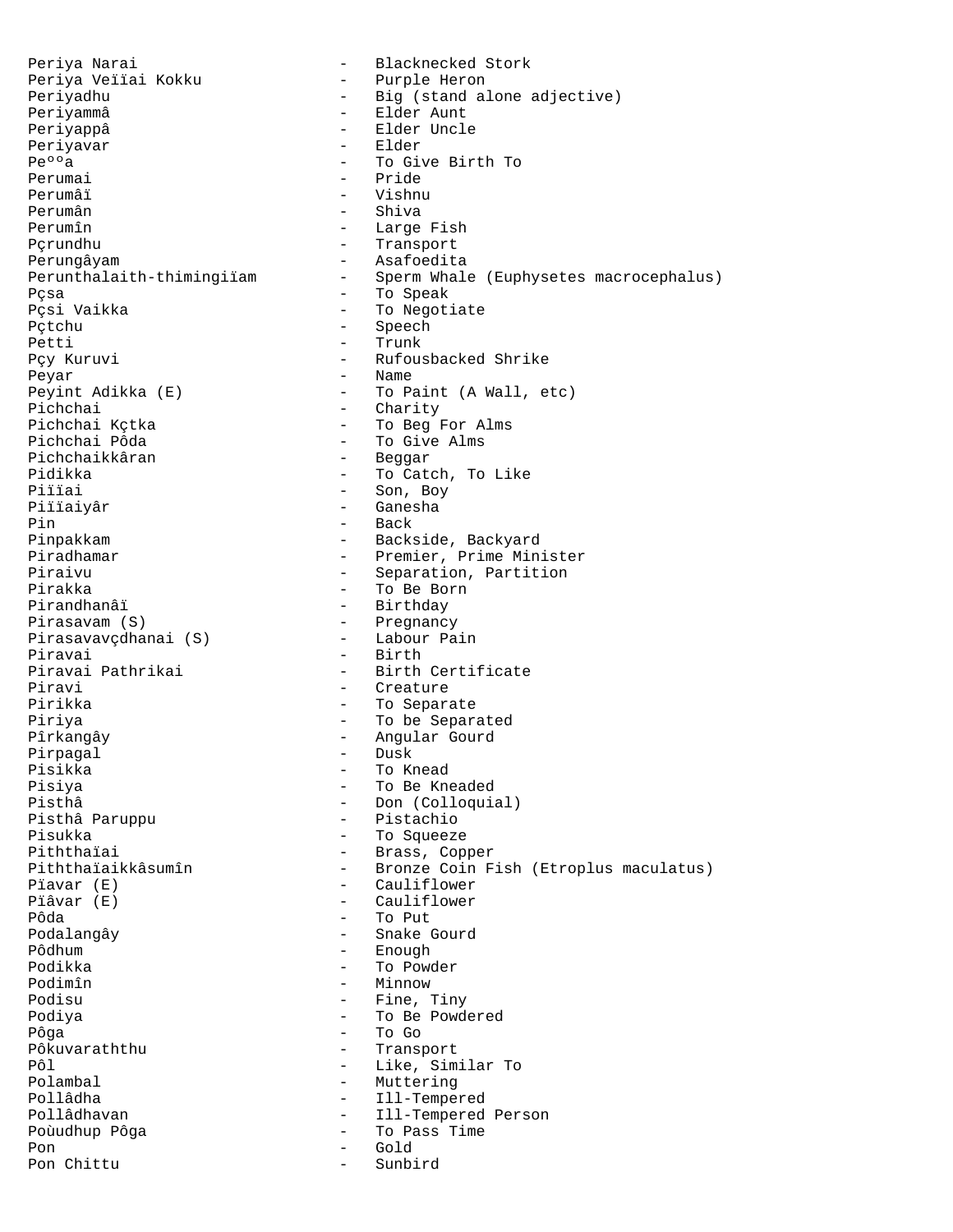Poñam e corpse Poñdâtti - Wife (Colloquial) Pongal  $-$  Boiling, Rice Harvest Festival Ponmîn - Jupiter, Mahseer Ponviùâ  $\begin{array}{cccc} - & - & - & - \\ - & - & - & - \\ 0 & - & - & - \\ - & - & - & - \\ 0 & - & - & - \end{array}$ Pôra - To Suffice<br>Pôrâdam - To Suffice<br>- Protest Pôrâdam - Protest Pôrâdhu - It Is Not Enough<br>Poramai - It Is Not Enough<br>Poramai - Tolerance - Tolerance Porâmai - Jealousy Pôrâttam - Campaign, Struuggle Poriyal  $-$  Fried Vegetable Porukka - To Tolerate Porukki - Rowdy Poruï - Belonging, Thing Porumai - Tolerance<br>
Pôruvai - Bedsheet<br>
- Bedsheet - Bedsheet Posukka - To Burn (Transitive)<br>Posunga - To Burn - To Burn Posunga - To Burn Pottal - Open Space Pottu - Dot - To Cheat (Lit. to Place a Dot on the Forehead) Pôttukka - To Wear Pottukuruvi - Minivet Poy - Lie, Falsehood - Renowned, Esteemed Pû - Flower<br>Pûchchî - Arthroj Pûchchî - Arthropod<br>Pûchi - Arthropod - Arthropod Pûchi - Insect - Saree Pudhaya - To Bury Pudhayal - Buried Treasure Pudhir - Mystery - New Pudiththa - Favourite Pugai - Smoke Pugaivañdi - Steam Engine Pugaù - Praise Pugaùndha - Praised Pugaya - To Emit Smoke Pûjyam (S)<br>Pûkka Pûkka - To Fructify, To Flower<br>Pûkkâran - To Florist, Flower Vendor Pûkkâran - Florist, Flower Vendor Pûkuruvi - White-Eye<br>Pul - Grass Pul - Grass Pulavar - Scholar Puli - Tiger<br>Puli - Temar Puïi - Tamarind<br>Puïimîn - Tamarind Puïimîn - Tamarind-flavoured Fish Curry<br>Pulkuruvi - Pipit - Pipit<br>- Pipit Pulla Purake Puïïi - Spot, Dot Puïïi Purâ - Spotted Dove Puïïimân - Chital Pûmîn-keñdai - Mahseer (Barbus tor)<br>Puñ - Mound - Mound Puñ - Wound Pun Narai - Flamingo Puñaguppûnai - Small Indian Civet<br>Pûnai - Cat Pûnai - Cat<br>Pûnai Parundu - - Pale - Pale/Marsh Harrier<br>- Kitten Pûnaikkutti<br>Pûñal Pûñal - Sacred Thread - Brace of Carp in Gold, an Auspicious Object Pûñdu - Garlic Pungâ - Park, Garden Punnagai - Smile Purâ - Pigeon, Dove Pûram  $\qquad \qquad -$  Temple Procession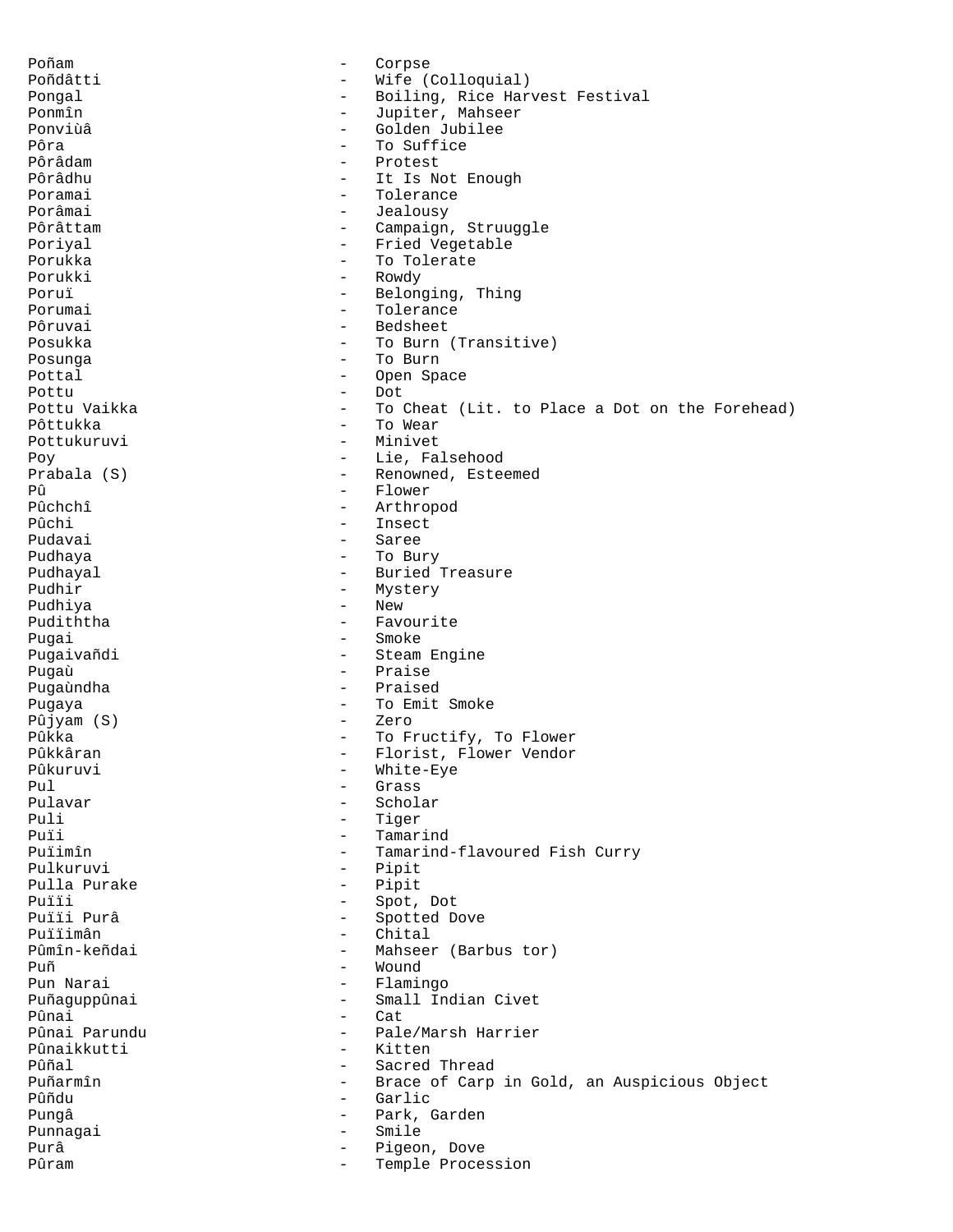$Puram(S)$  - Town Puratchi - Revolution Puriya  $-$  To Listen Pûshnikây - Pumpkin Puththiran  $(S)$ Puththiri (S) - Daughter Puttani Kuruvi Pûttu - Lock Puyal - Storm R - R as in 'R'ubble Ragasiyam (S)<br>Râhukâlam Râhukâlam - Inauspicious Time Raktham (S) Râñi 1988 - Queen<br>Râñi Mangamma 1988 - Brave Rasigar - Fan Rasikka - To Enjoy Rasîthu (E) - Receipt Rathnam (S)<br>Raudî (E) Raudî (E)<br>Rayil Snçgidham (E,S) - - - - - - - - Temporar Rayilvañdi (E)<br>Reñdu Ritchâkkâran - Rickshaw Driver Rôjâ (E) - Rose Rôjâvarña - Pink Rôsham (S)<br>Rotti Rotti - Chapathi<br>Rupây - Chapathi<br>- Rupee S (Borrowed Letter) - S as in 'S'ilver<br>
Sabâ (S) - Assembly Sabadham (S)<br>Sabâpadhi (S) Sâdhâraña (S) - Ordinary Sagaïa (S) - All Sagôdharan (S) - Brother Sagôdhari (S) Sâlai - Road<br>Samam - Equal Samam - Equal Sâmân (S) - Luggage, Things Sâmbal Narai - Grey Heron Samsâram (S) - Wife (Colloquial) Samûgavâdham (S) - Socialism Samûgavâdhi (S) Sandhai - Market Sandhikka - To Meet Sandhippu - Meeting, Junction Sandhôsham (S) - Satisfaction Sangam - Poets' Assembly Sangamam (S) - Confluence Sangîdham (S)<br>Sarañ Adava Sarañ Adaya **-** To Surrender Sârathi (S) - Charioteer

Pûrâñam - Purana, A Long Story Puranânûru - The Second Book of 400 Verses Purushan - Husband (Colloquial) - Pumpkin - Absolutely New (Colloquial)<br>- Son ª - Trilled R as Italian A'rr'ivederci Râjâji - C. Rajagopalachari's nickname<br>Râjâli - - - - - - - - Booted or Bonelli's Hawk-Eagl Râjâli - Booted or Bonelli's Hawk-Eagle<br>Rajam - Holiday - Holiday - Holiday<br>- Blood - Brave Woman (Colloquial) Râsa - Darling, Apple Of The Eye<br>Rasam (S) - Juice, Mulligatawny - Juice, Mulligatawny Râsi (S)  $-$  Sign of the Zodiac, Fate - Temporary Acquaintance (Colloquial)<br>- Train - Two (casual) Rôgidhamîn - Rohu (Labeo rohita)<br>Rôjâ (E) - Rose - Rupee - Assembly<br>- Vow Sabâpadhi (S) - President of Assembly<br>Sabdharishi (S) - - - - - Ursa Major - Ursa Major<br>- Ordinary - Society<br>- Socialism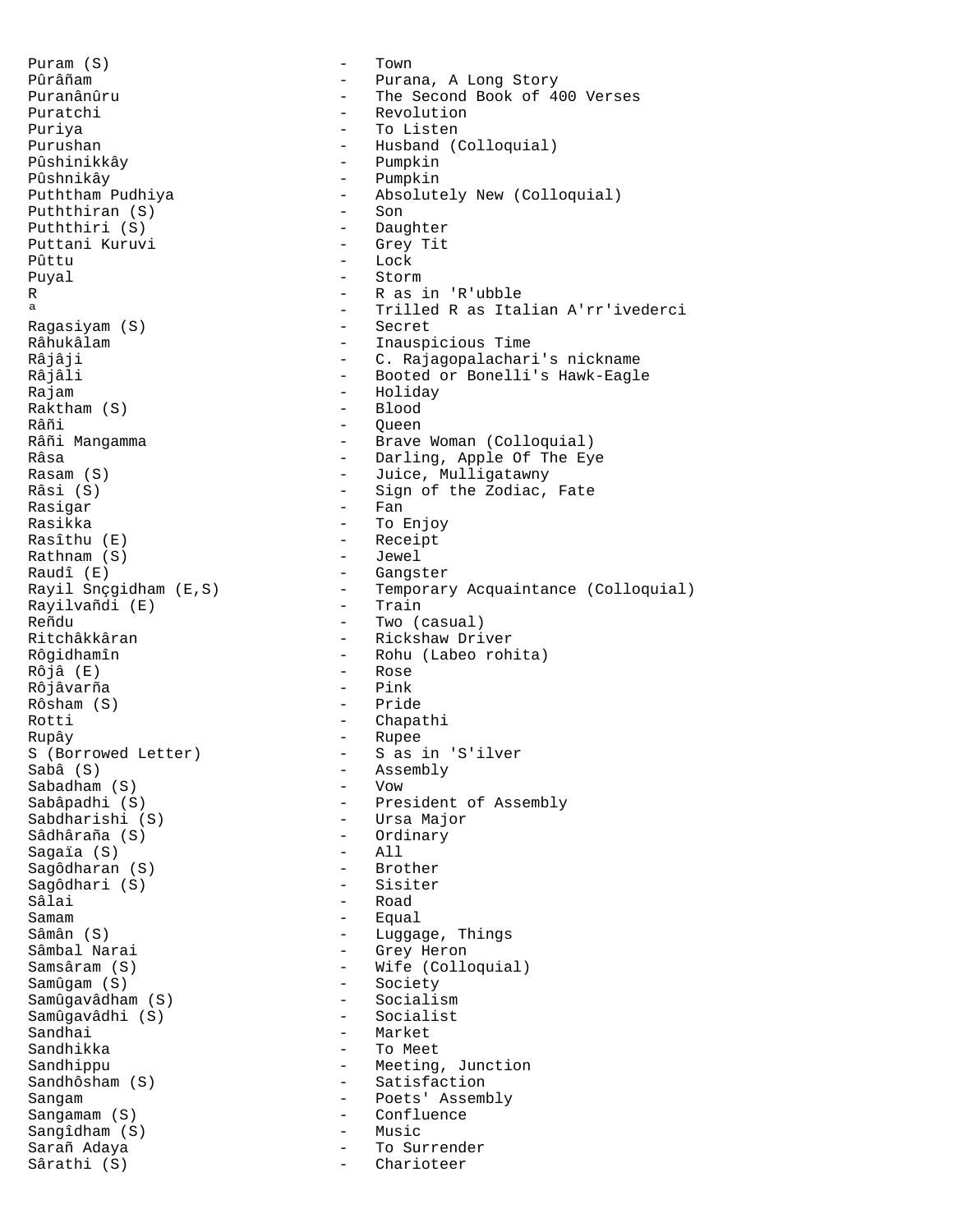Sârathi (S) - Auriga Sarava Kôùi - Red Spurfowl Saravaña Natchaththiram (S) - Deneb<br>Saravañan (S) - Cygnus  $Saravañan(S)$ Sârâyañam - Liquor Sarbaththu (S)<br>Sari Sari - Alright, Okay, Correct<br>Sarkil (E) - Circle-Inspector Sarkil (E) - Circle-Inspector Sarvâdhikârî (S) - Dictator Saththiyam (S) - Promise Sâthukudi paùam Sâukâr (S) - Money-lender Sauri (S) - Hercules Savâl - Challenge<br>Savâri (S) - Ride - Ride Savâri (S)<br>Sçdhu (S) Selai - Statue - Statue - Statue - Statue - Statue - Statue - Statue - Statue - Statue - Statue - Statue - Statue - Statue - Statue - Statue - Statue - Statue - Statue - Statue - Statue - Statue - Statue - Statue - Statue Sçlai - Saree - Saree - Saree - Saree - Saree - Saree - Saree - Saree - Saree - Saree - Saree - Sare Selvam - Wealth - Master Selvi - Miss Sçnâdhipadhi (S) - General (S) - General (S) - Army  $S$ çnai  $(S)$ Sçvai - Service, Rice Noodles Sçval - Cock Shabâsh! (S) - Well Done! Sharmishtai (S) - Cassiopeia<br>Shattil (E) - Badminton Shattil (E) - Badminton<br>Sigai - Hair - Hair<br>- Summit Sigaram (S) Sikaram - Malabar Whistling Thrush<br>Sila - Few - Few - Few - Few - Few - Few - Few - Few - Few - Few - Few - Few - Few - Few - Few - Few - Few - Few - Few - Few - Few - Few - Few - Few - Few - Few - Few - Few - Few - Few - Sila - Few - Few - Few - Few - Some - Sometimes<br>- Leo Simmarâsi (S) Singaïam  $-$  Ceylon, Sri Lanka, Sinhala Singâra - Majestic Siravi - Teal Sirikka - To Laugh (informal)<br>Snçgidham (S) - Friendship Snçgidham (S) - Friendship<br>Sôgam (S) - Sorrow - Sorrow - Sorrow<br>- Heaven Sorgam (S)<br>Subam (S) Subam (S) - Well-being Sudukâdu - Burning-ghat Sugam (S) - Comfort Sugamâna - Comfortable Sûlam (S) - Spear Sûpar (E)<br>Surai Kuruvi - Exaggerative Exclamation<br>- Rosy Pastor Sûrangam (S) - Tunnel Sûrangapâdhai - Subway Sûriya (S) - Solar Sûriyan (S)<br>Su°°a Suvai - Flavour Suvaram (S) - Musical Note  $Suvaramañdalam (S)$ T - T as in 'T'rouble Tampadi - Swallow Tanni-pullu - Dabchick Tauta Purâ - Little Brown Dove<br>Thas in fai'th' Thabâï  $(S)$ 

- On Behalf Of<br>- Sherbet - Spotted Babbler<br>- Dictator - Mythical Bridge to Sri Lanka - Brahminy Kite<br>- General - Sh as in 'Sh'op - Independence - Rosy Pastor<br>- Tunnel - To Rotate (formal), To Revolve (formal) - Waterhen/Moorhen - Th as in fai'th' (Don't aspirate)<br>- Post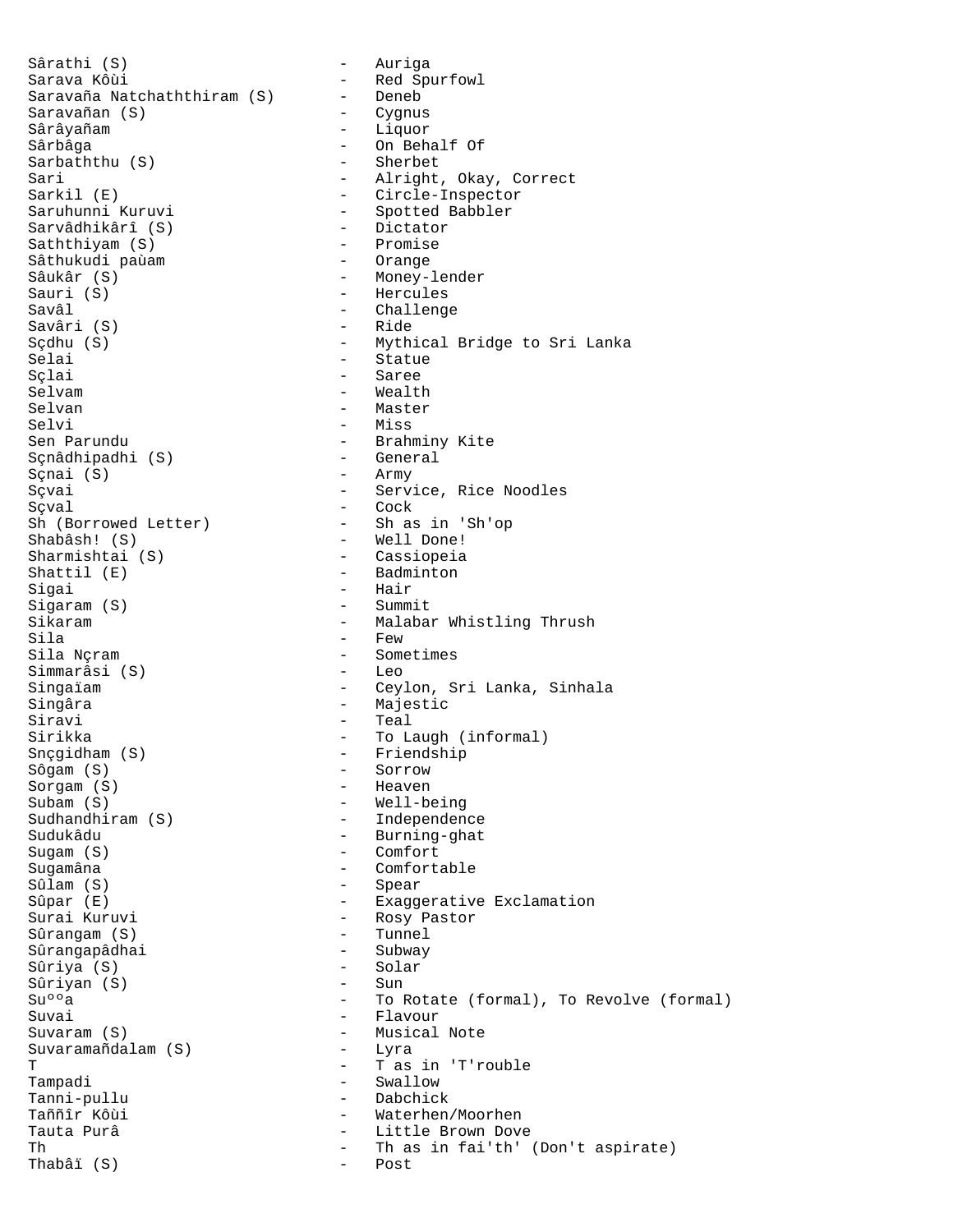Thabâï Attai - Postcard Thabâl Nilayam - Post Office Thachchan Kuruvi<br>Thadamâra Thadamâra<br>Thadukka - To Stumble<br>Thadukka - To Prevent Thagappan - Father - Father - Father - Father - Father - Father - Father - Father - Father - Father - Final - Tin Thagaram<br>Thagarâr (S) Thagarâr (S) - Confrontation Thaiyal Chittu - Tailor Bird Thalagâñi - Pillow (Informal) Thalai - Head Thalai Dhîbâvaïi - First Diwali After Marriage Thalai Illâdha Kuruvi - Swallow Thalaikkaththi Chondan - White Ibis Thalainagaram - Capital City<br>Thalaippu Cheydhigai - Headlines Thalaippu Cheydhigaï<br>Thalaivar Thalaivar - Leader Thaïap⺺u - Palmleaf<br>Thaïap⺺umîn - A Kind o Thaïap⺺umîn - A Kind of Sea Fish<br>Thâii - Emblem of Married Thâii - Emblem of Married Status for a Woman<br>Thaiia - To Push - To Push Thaiïa  $\overline{r}$  - To Push  $\overline{r}$  - To Push  $\overline{r}$ Thaïïi - Far<br>Thaïïi Vaikka - To : Thaïïi Vaikka Thaïïivida - To Push Thâllukku - Borough, Taluka Thaïïupadi - Discount Thâmbaram (S)<br>Thambî Thambî - Younger Brother, Tamilian<br>Thamiù - Tamil - Tamil Thamiù<br>
Thamiùaqam<br>
Thamiùaqam<br>
Thamiùaqam<br>
Thamiù Thamiùagam - Land Of The Tamils Thamiùâkka - To Render Into Tamil<br>Thân - Self Thân - Self<br>Thanakkâqa - Thanakkâqa - For Thanakku - To Oneself Thandhi - Telegram, Wire Thanga **-** To Reside, Golden Thânga<br>Thangachchi (casual) - To Tolerate<br>- Younger Sister Thangachchi (casual)<br>Thangai Thangai - Younger Sister<br>Thangai - Younger Sister<br>- You/He/She (Read) Thangaï - You/He/She (Respectful)<br>Thangaïai - You/He/She (Accusative) Thangaïai - You/He/She (Accusative) (Respectful)<br>Thangaïâl - By/Because of You (Respectful) Thangaïâl - By/Because of You (Respectful)<br>Thangaïdhân - You (Emphatic Respectful) Thangaïç - You by Yourself (Respectful)<br>Thangaïkûda - - With You (Respectful) Thangaïkûda - With You (Respectful)<br>Thangaïmcl - - On You (Respectful) Thangaïudan - Than You (Respectful) Thangaïudaya  $\qquad \qquad -$  Yours (Respectful) Thangaïukkâga - For You (Respectful)<br>Thangaïukku - To You (Respectful) Thangaïukku - To You (Respectful)<br>Thangaïuï - The You (Respectful) Thangaïuï - In You (Respectful)<br>Thangaïum - You Also (Respectfu Thangam - Gold Thangappadhagam - Gold Medal - Gold Medal - Gold Medal - Gold Medal - Gold Medal - Alone Thaniyâga Thanjai - Tanjavur Thankûda - With Oneself Thanmcl - On Oneself Thannai - Oneself (Accusative) Thannâl - By/Because of Oneself<br>Thañnîr - Cold Water Thannuï - In Oneself Thappu - Wrong Tharai - Floor

- Postbox<br>- Woodpecker - To Prevent<br>- Father - Tomato Thaïïi Vaikka - To Set Aside, To Separate (From A Spouse) - To Be Set Aside - Lotus<br>- Copper - For Oneself - You (Emphatic Respectful) - On You (Respectful) - You Also (Respectful) - Cold Water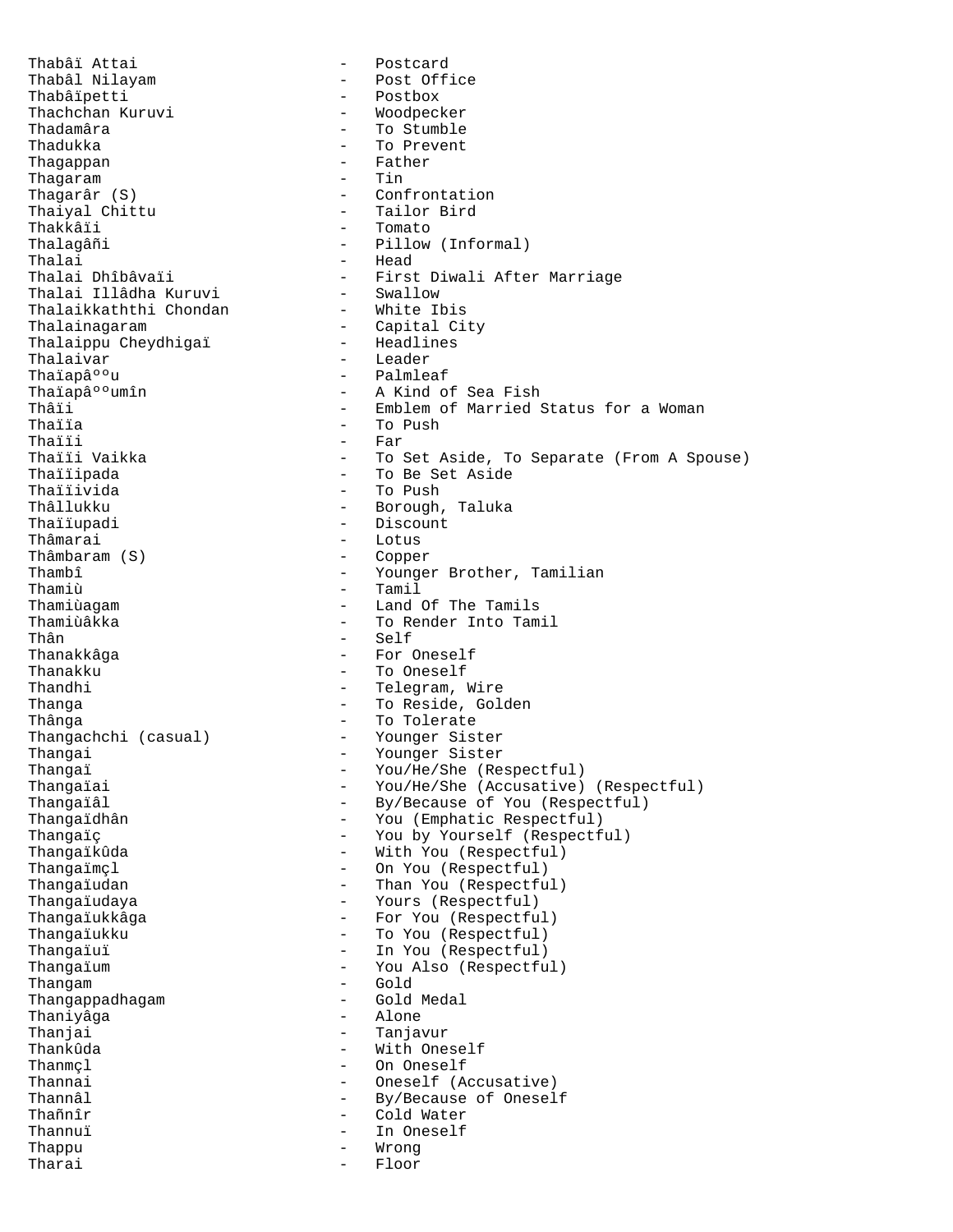Tharaikkaradi - Ratel, Honey-badger Tharkolai - Suicide - Grandpa Thatta - To Pat Thattu - Plate Thâva - To Crawl Thavar - Error, Sin Thavara - To Make A Mistake, To Miss<br>Thavaram - To Mistake - Mistake - Mistake Thavaram - Mistake - Whiteheaded Babbler Thây - Mother<br>Thavâr (S) - - Ready - Ready Thayâr (S)<br>Thayârâ - Readily Thayârâga - Ready Thayârikka - To Prepare, To Make Thayir<br>Thayir - Curd - Curd Thayir - Curd<br>Thâymai - Mothe Thâymai - Mother (generic)<br>Thâynâdu - Motherland, Home Thâynâdu - Motherland, Homeland<br>Thạc - Motherland, Homeland<br>Thạc - To Search - To Search<br>- Date Thçdhi (S)<br>Thegatta Thegatta - To Taste Very Sweet Like Honey<br>Thçkka - To Rub - To Rub - To Rub Thçi<br>Then - Scorpion<br>- South - South - South Thạn - Honey - Honey - Honey - Honey - Honey - Honey - Honey - Honey - Honey - Honey - Honey - Honey - Honey - Honey - Honey - Honey - Honey - Honey - Honey - Honey - Honey - Honey - Honey - Honey - Honey - Honey - Honey -Thạn Chittu<br>Thạn Î Thçn Î - Honeybee<br>Thçn Parandu - - Honey Bu: - Honey Buzzard Thçngây - Coconut, Fool (slang)<br>Thçngayeññai - Coconut Oil Thçngayeññai - Coconut Oil<br>Thenkoriya - - South Korea Thenkoriya - South Korea Thçnkudi<br>
Thennamaram<br>
Thennamaram<br>
- Coconut Tree Thennamaram - Coconut Tree<br>Then<sup>o</sup>al - Breeze - Breeze Ther - Chariot Theriya - To Be Seen, To Know<br>Therkkâ: ppirika - To Be South Africa Therkkâ:ppirika<br>Therkkamcrikâ - South America Therkku - South Theru - Street<br>Therukûthu - Street Therukûthu - Streetplay<br>Thçvai - Streetplay<br>- Need Thçvai - Need Thçvar - Landholding Caste in North Tamil Nadu<br>Thçvayâna - Necessary - Necessary - Necessary<br>- Tailor Theyyakkâran<br>Theyyil Theyyil - Sewing<br>Thî - Tire I Thî - Fire, Flame<br>Thidhi - Fire, Flame Thidhi - Death Anniversary<br>Thîkuchchi - Matchstick<br>- Matchstick - Matchstick<br>- Acme Thilagam - Acme<br>Thillumullu - Melee Thillumullu - Melee - Melee - Melee - Male Thimingiïam<br>Thimiru - Temper<br>- Munia Thinaikuruvi Thinga<br>Thingakkiùamay - To Eat (A Snack)<br>- Monday Thingakkiùamay<br>Thingaï Thingaï - Monday, The Moon<br>Thiññai - Monday, The Moon Thiññai - Platform - Platform - Platform - Platform - Platform - Platform - Platform - Platform - Platform - Platform - Platform - Platform - Platform - Platform - Platform - Platform - Platform - Platform - Platform - Pla Thîpetti - Matchbox<br>Thîra - To Run Ol Thîra - To Run Out Of Thirai Thirai - Screen<br>Thi°ai - Screen<br>- Screen - Screen<br>- Cinema-Hall Thirai-Arangam Thiºaippadam - Feature Film<br>Thirakka - To Open Thirakka - To Open<br>Thiramai - Ability Thiramai - Ability<br>Thi°amai - Ability - Ability<br>- Talente Thiramaiyâna - Talented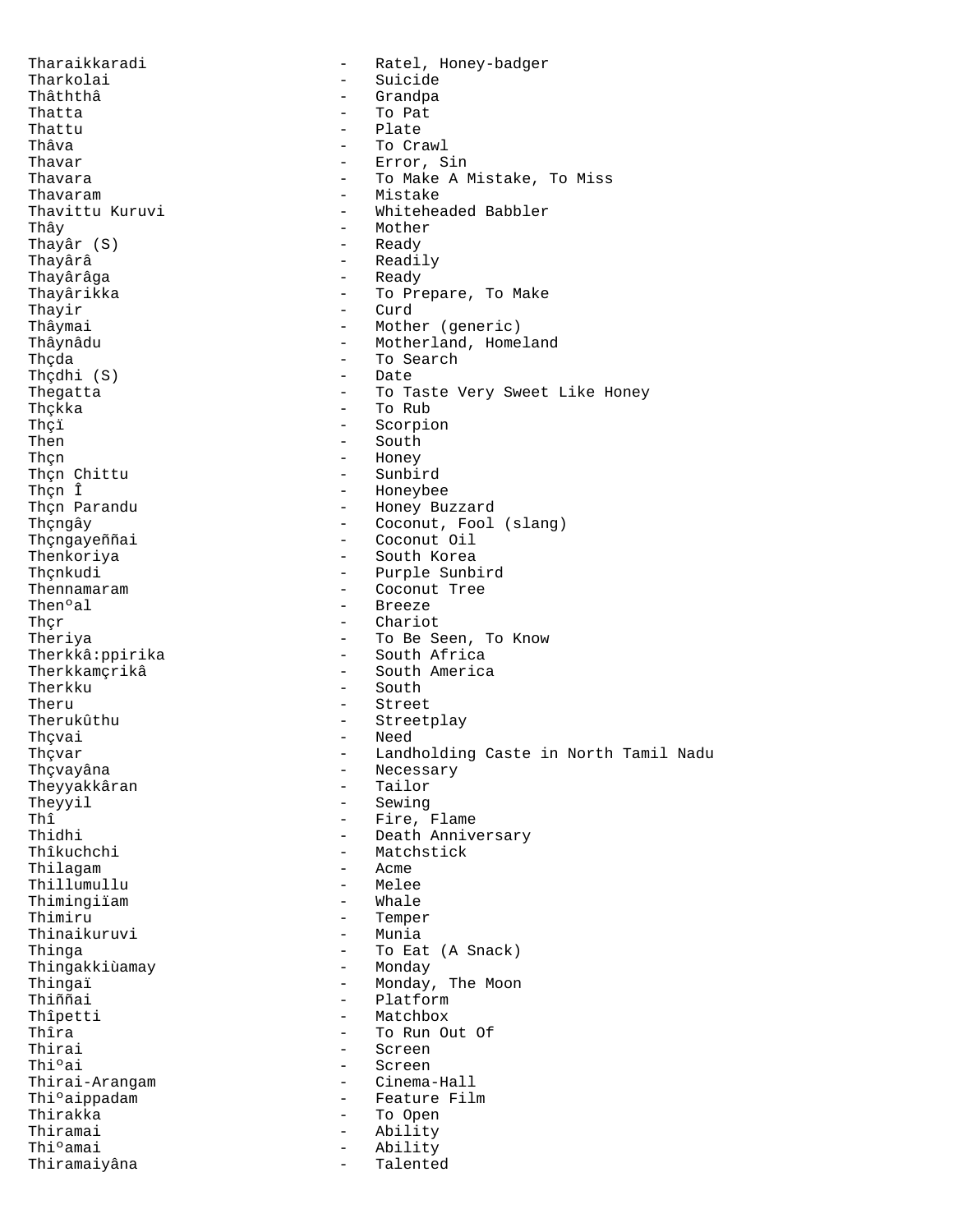Thiri - Wick Thirikka - To Dry Grind Thiriya - To Wander, To Roam, To Be Ground Thîrkka - To Complete<br>Thîrppu - To Complete<br>Thîrppu - Judgement Thîrppu - Judgement - Judgement - Judgement - Judgement - Judgement - Judgement - Judgement - Judgement - Judgement - Judgement - Judgement - Judgement - Judgement - Judgement - Judgement - Judgement - Judgement - Judgemen Thiru - Mister Thiru-<br>
- Honorific prefix, especially for holy matters<br>
Thiruchi Thiruchi - Tiruchirapalli<br>Thirudan - Thief - Thief - Thief Thiruga - To Screw Thirugu - Screw - Screw - Screw - Screw - Screw - Screw - A Book Thirukkuºaï - A Book of 1339 Kurals<br>Thirukôñamalî - Trincomalee - Trincomalee<br>- Mrs. Thirumadhi Thirumañam - Wedding Thirumba - To Turn, To Turn Back - To Turn<br>- To Repeat Thiruppi Cholla<br>Thiruppugaù - Praise of God<br>- Trident Thirusûlam (S)<br>Thiruththa Thiruththa - To Correct<br>Thiruttu - Theft - Theft Thiruttu - Theft<br>Thiruvilayâdal - - Divine Thiruvilayâdal - Divine Play, A Purana<br>Thîviravâdhi - - Militant, Terrorist Thîviravâdhi - Militant, Terrorist<br>Thôdan - Toda Tribesman Thôdan - Toda Tribesman - Toda Tribesman - Toda Tribesman - Toda Tribesman - Toda Tribesman - Toda Tribesman -- To Continue Thodarkadhai - Serial, Soap Opera<br>Thôdu - Ear-stud Thôdu - Ear-stud Thôkka - To Be Defeated<br>Thokku - To Be Defeated<br>- Sweet Pickle Thokku - Sweet Pickle<br>Thôi - Shoulder<br>- Shoulder Thôï - Shoulder Thôlaikâtchi - Television<br>Thôlaippçsi - Telephone - Telephone Thôlaippçsi - Telephone Thoùiï - Trade, Profession<br>Thoùiïaïi - Tradesman<br>- Tradesman Thoùiïaïi - Tradesman<br>Thoïïai - Trouble N Thoïïai - Trouble, Menace<br>Thôlvi - Defeat - Defeat<br>- To Defeat Thôlvi Adaikka<br>Thôlvi Adaya - To Be Defeated Thoñdai - Throat Thôndaiman - Pallava<br>Thôñdaimañdalam - Pallava Thôñdaimañdalam - Pallava Realm Thonga - To Hang Thonga-nathan - Baya Weaver Bird<br>Thoppi - Cap Thoppi - Cap<br>Thôsai - Dosa Thôsai - Dosa Thôtta Kaïïan - Indian Pitta<br>Thôttam - Garden - Garden Thotti - Basin - Cradle thth - Informal Pronunciation of Retroflex rr Thuda - To Touch Thudai - Thigh<br>Thudaikka - Thuman - To Mor Thudaikka - To Mop, To Wipe Thudikka - To Shudder Thûkka - To Lift<br>Thûkkam - To Lift<br>- Sleep Thûkkam - Sleep Thûkku - Hanging, Vessel With Handle<br>Thûi - Hanging, Vessel With Handle - Powder, Dust Thulaikka - To Lose Thulârâsi (S) Thulaya - To Be Lost - Minnow Thuïukan - Muslim Thuïukânam - Muslim Woman<br>Thuñai - Company - Company - Company Thundhanâ **-** Wandering Thuñdu - Towel, Piece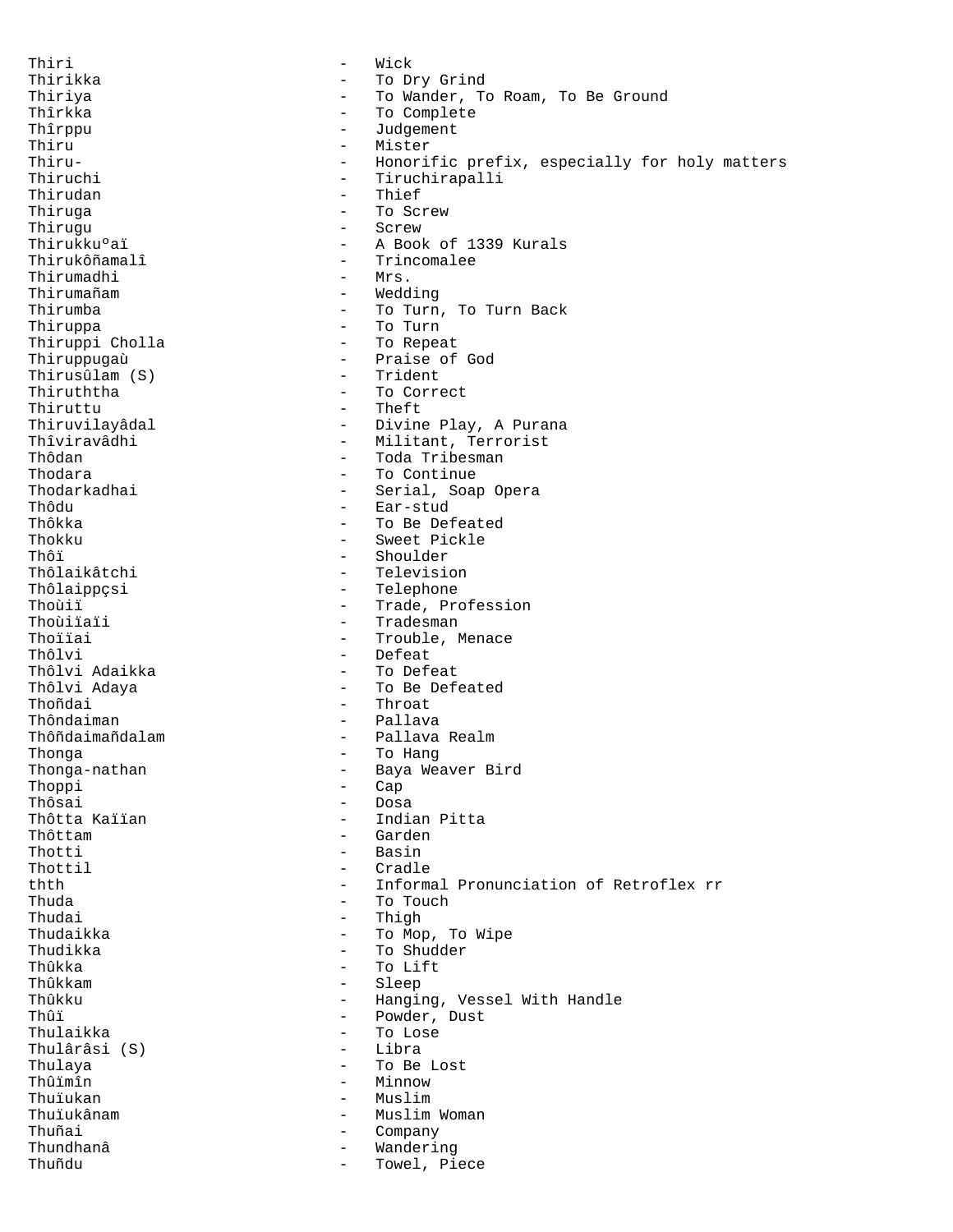Thûnga - To Sleep Thuñi - Cloth<br>Thuñigai - Cloth Thuñigaï - Clothes<br>Thuppa - Clothes<br>- To Spit - To Spit<br>- Gun Thuppâki – Gundês († 1852)<br>Thûra – Gundês († 1852) Thûra - To Drizzle<br>Thûral - To Drizzle Thûral - Drizzle Thuraththa  $\begin{array}{ccc}\n\text{Thuraththa} & - & \text{To Chase} \\
\text{Thû°umîn} & - & \text{A Kind o}\n\end{array}$ Thûºumîn - A Kind of Fish<br>Thuttu Pârkka - - - - - - - - - To Fell (A Fab Thuttu Pârkka - To Fell (A Fabric etc.)<br>
Tô Tea  $T$ î  $-$  Tea<br>
II - Shoi U<br>
U - Short U as in Put<br>  $\hat{U}$  - Long U as 00 in B - Long U as 00 in Boot Udaikka - To Break Udaikuïamîn - Purvashadha Udal - Body Udambu - Body (Informal)<br>Udan - Immediate Udan - Immediate Udanç - Immediately Udaya - Belonging To, To Break-up<br>Udaya - To Blow - To Blow Ûdha - To Blow - To Blow - To Blow - To Blow - To Blow - To Blow - To Blow - To Blow - To Blow - To Blow - To Blow - To Blow - To Blow - To Blow - To Blow - To Blow - To Blow - To Blow - To Blow - To Blow - To Blow - To Bl Udhadu - Lip<br>Udhavâga - College - College - College - College - College - College - College - College - College - College -Udhavâga - To be of Help Udhavâkka - To Help Udhavâïar - Assistant<br>Udhavi - Help - Help Udhavikka - To Help - Incense-Stick<br>- Vowel Uiyreùuththu - Vowel Uï - Inside Global Ulagam - World Uïara - To Babble - To Babble<br>Uùavar - Tarmer - Tarmer Uùavar - Farmer Uïïa - In<br>Ilijam - Hea - Heart<br>- Snipe Uïïan Kuruvi - Snipe Ullâsam (S) Ûmai - Dumb Un - Thy Unakkâga - For You Unakku - To Thee Uñarchchi - Feelings, Sentiments<br>Uñarchi - - Emotion Uñarchi - Emotion<br>Ungai - Your Ungaï - Your - Your<br>Ungaïai - You Ungaïai - You (Accusative)<br>Ungaïâl - You - By/Because of You Ungaïâl - By/Because of You Ungaïkûda - With You Ungaïmçl - On You - Than You<br>- Yours Ungaïudaya Ungaïukkâga - For You Ungaïukku<br>Ungaïuï Ungaïuï - In You Ûnjal - Swing - Swing - Swing - Swing - Swing - Swing - Swing - Swing - Swing - Swing - Swing - Swing - Swing <br>- Swing - Swing - Swing - Swing - Swing - Swing - Swing - Swing - Swing - Swing - Swing - Swing - Swing - Swing Unkûda - With Thee<br>Unmai - With Thee Unmai - Truth<br>Unmcl - On The Unmçl - On Thee Unnai - Thee (Accusative)<br>
Innâl - By/Because of The Unnâl - By/Because of Thee<br>
Innikkokku - Cattle Egret Unnikkokku - Cattle Egret<br>Unnudan - Cattle Egret<br>- Than Thee Unnudan - Than Thee - Thine Unnudaya Dû - I'm Annoyed With You<br>Innui Unnuï - In Thee Upagiraham (S)<br>Upanayanam (S) - Sacred Thread Ceremony<br>- Fast Upavâsam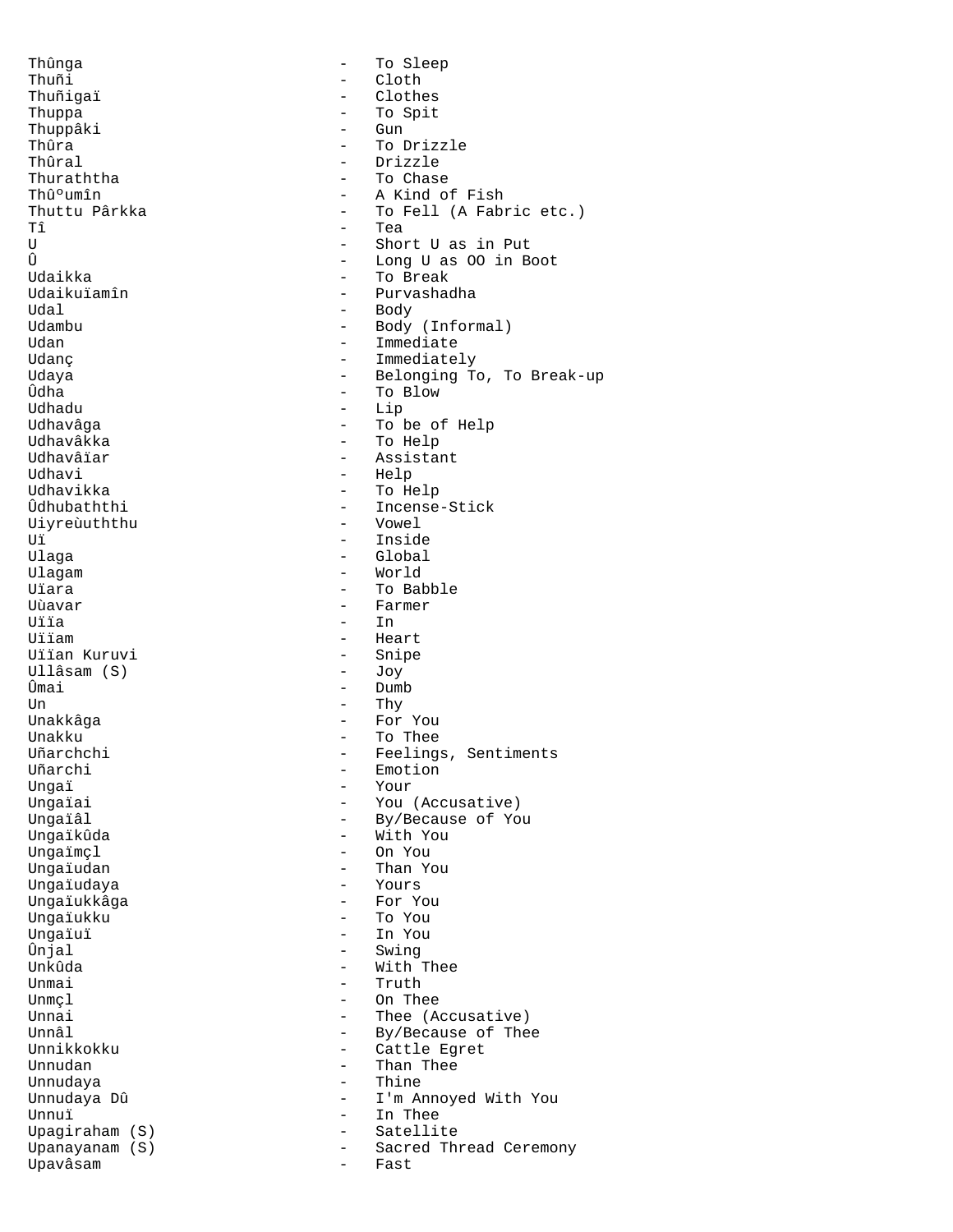Uppâna - Salty Uppu - Salt Ûr - Place Ûr Kuruvi - House Sparrow Ûra - To Soak Ûraiyûr - Old Name For Trichy Uravu - Relationship<br>Uravukkâran - Relative - Relative Uravukkâran - Relative - Relative - Relative - Relative - Relative - Relative - Relative - Relative - Relative Urian - Flamingo<br>Irimai - Flamingo - Flamingo Urimai - Right, Privilege<br>Ûruqâv - Pickle - Pickle<br>- Potato Uruïankiùangu<br>U°uththa - To Itch Ûsa - To Decay Ûsi - Needle<br>Uththaman (S) - Excelle Uththaman (S) - Excellent Person Uththaramîn - Arundhati, North Star<br>Uththiram (S) - Permission Uththiram (S) - Permission Uththiram Vânga - To Take Leave Of Utkâra - To Sit<br>Ûtta - To Feed Ûtta - To Feed - Zoo (Colonial Colloquial) Uyiram - Tallness Uyiramâ - Tall (Adverb)<br>Uyiramâna - Tall (Adverb) Uyiramâna<br>Uyirandhavar - An Exalted person Uyirpichchai - Sparing A Life Uyiru - Biological Life<br>
V - V as in 'V'aller V - V as in 'V'alley Vâda - To Rot - To Rot - To Rot - To Rot - To Rot - To Rot - To Rot - To Rot - To Rot - To Rot - To Rot - To Rot - To Rot - To Rot - To Rot - To Rot - To Rot - To Rot - To Rot - To Rot - To Rot - To Rot - To Rot - To Rot -Vâdagai - Rent Vadagu - North Vadai - Vada - North America Vadakoriya - North Korea Vadamîn - North Star Vâdhiyâr - Guru, Teacher Vagai  $\overline{\phantom{a}}$  - Type, Kind Vâganam (S) - Vehicle Vagupparai - Division Vai - Assembly Vaidhiyar (S) - Physician Vaidûriyam - A Dark Brown Jewel Vaikka - To Put, To Keep<br>Vaikô - To President of as Vaikô<br>
Vaikurumîn<br>
Vaikurumîn<br>
Vaikurumîn<br>
Vaikurumîn<br>
Vaiko - President of assembly Vaikurumîn - Morning Star<br>Vaira - Diamond (Adj - Diamond (Adj.) Vairâgiyam (S) - Detachment Vairam - Diamond - Night Heron Vakkîl (S) - Lawyer Vâkyâl - Irrigation Channel<br>Vâl - Tail - Tail Vâl - Tail - Tail - Tail - Tail - Tail - Tail - Swor Vâï - Sword Vâl Kâkkai - Tree Pie Vâùâ - To Live<br>Valai - To Live<br>- Net Valai - Net<br>Valai - Net - Net Vaïai - Bangle<br>Vaïaikka - - - - - - - - - - - - - - To Ben Vaïaikka - To Bend Vaïakka - To Grow (transitive), To Rear, To Bring Up Vâùakkâv - To Raw Banana, Plaintain - Raw Banana, Plaintain Vâùappaùam  $\qquad \qquad -$  Ripe Banana, Plaintain Vaïara - To Grow Valayâ - Fisherman Vaùga! - Long Live! Vali - Pain Vaùi - Way, Route<br>Vâii - - - - - - - - - - - - - Bucket - Bucket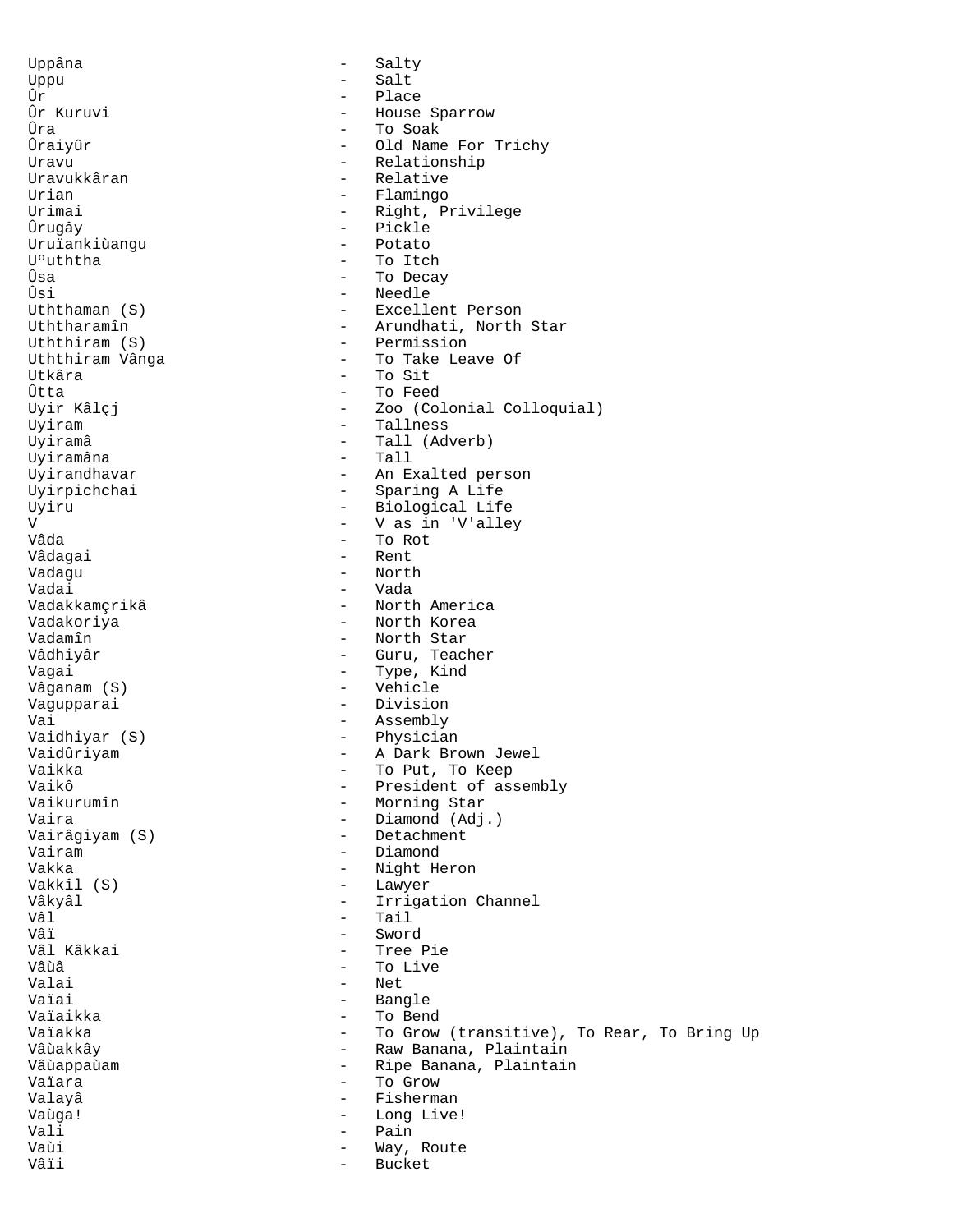Valikka - To Pain, To Ache Vaùiya - To Flow - To Praise<br>- Life Vaùkkai <del>- Life ann an Life ann an Life ann an Life ann an Life ann an Life ann an Life ann an Life ann an Life ann an Life ann an Life ann an Life ann an Life ann an Life ann an Life ann an Life ann an Life ann an Life an</del> Vaïïal - Philanthropist, Generous Person<br>Vallavan - Talented Person Vallavan - Talented Person Vaïïi - Creeper<br>Vaïmîn - Swordfi Vaïmîn - Swordfish<br>Vâlmîn - Comet Vâlmîn - Comet<br>Vâùththu - Greet - Greeting, Praise Vaùukka - To Slip Vambu - Trouble Vambu Posa - Trouble Vambu Posa - Trouble - Trouble Vambu Posa - Trouble Vambu Posa - Trouble V<br>- To Goss - To Gossip Vâñ  $-$  Sky, Space Vañakkam - Welcome, Hello - Sky<br>- Finch-Lark Vanambâdi Kuruvi<br>Vânchi Vânchi - Old Name For Karur<br>Vañdi - Vehicle Vañdi - Vehicle<br>Vañdu - Beetle Vañdu - Beetle Vâñdu - Little One (Colloquial)<br>Vânga - Colloquial - To Buy, To Receive - To Buy, To Receive Vangai - Bengal Vâñi (S) - Sound<br>Vâñmîn - Star Vâñmîn - Star<br>Vâñmuºai - Astro Vâñmuºai - Astronomy<br>Vaññathi Narai - Mhiteneck - Whitenecked Stork Vaññiyâr - Farmer Caste in North Tamil Nadu Vara - To come - Nilgiri Tahr Varaiya - To Draw - Boon, Bridegroom Varavçrkka - To Welcome Varavu - Income<br>Va<sup>o</sup>i - Line S Va<sup>o</sup>i - Line, Sentence<br>Varisai - Sequence Oueu - Sequence, Queue Vâriyam - Board - Lesser florican Vârththai - Word Varuga! - Welcome! Varumâna-vay **- Income-Tax** Varumânam - Income Varungâla  $\qquad \qquad \qquad -$  Forthcoming, About-to-be Varungâlam - Future Vâsal - Outside, Courtyard<br>Vâsam - Fragrance Vâsam - Fragrance - Fragrance Vasanam - Dialogue Vasandham  $(S)$ Vâsappadi - Threshold Vâsika  $\qquad \qquad \qquad -$  To Play (an instrument) Vâsikka - To Play (Music), To Read<br>Vâththu Vâththu - Duck, Goose - Circle Vatteùuththu - The Tamil Script<br>Vatti - Therest Vatti - Interest<br>Vavyâl - Bat Vavvâl - Bat - Pomfret (Stromateus paru) Vay - Tax Vây - Mouth - Cropfield Vayamîn - Rohini Vayasu - Age Vayasu Âga - To Age Vayiru - Stomach Vâypçtchu - Power Of Speech Vechchukka - To Keep (For Oneself)<br>Vechan - To Keep (For Oneself) Vçdan - Aborogine Hunter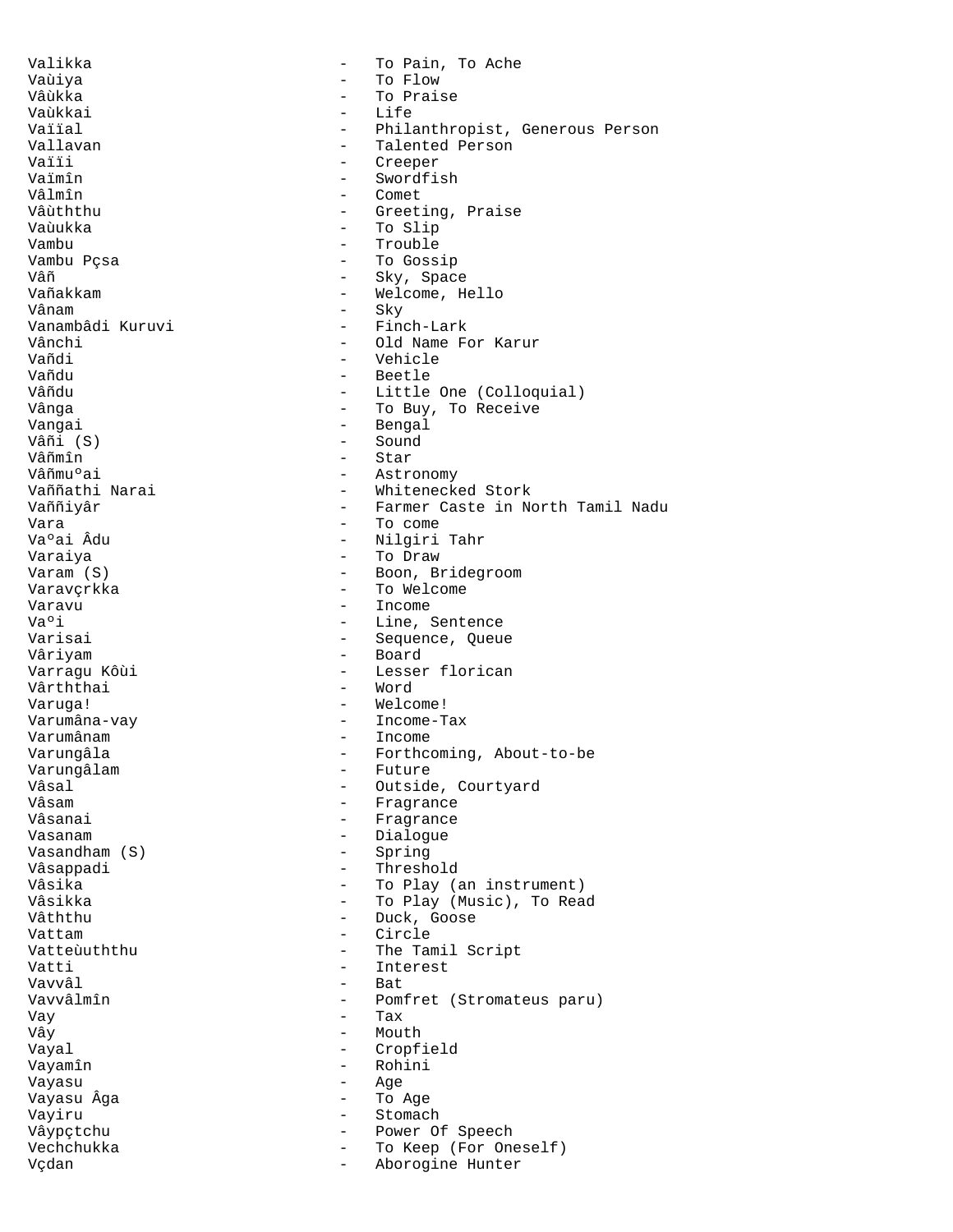Vçdhanai (S) - - Distress, Extreme Pain Vedi - Explosion, Cracker<br>Vediquñdu - Homb - Bomb Vediguñdu<br>Vedikka Vediya - To Burst Vçga - To Boil Vçga Vaikka - To Boil (Transitive) Vçgam (S) - Zest, Speed Vçgamâna - Fast Vçl - Spear Vçlaikkâran - Employee, Labourer Veïi - Outside Vçli - Valley Veïicham - Brightness, Light<br>
Veïinâttu - Foreign Veïinâttu - Foreign<br>Veïinâttukkâran - Foreigne Veïiyila<br>Veïïai Veïïai - White<br>Veïïaikkâran - Mite - Cauca Veïïaikkâran - Caucasian, White<br>Veïïaikkokku - - Smaller Eqret Veïïaikkokku - Smaller Egret Veïïaimmîn - White Fish<br>Veïïam - Flood Veïïam - Flood<br>Veïïi - Silver Veïïikiùamay Veïïimîn - Venus Veïïiviùâ - Silver Jubilee<br>Veïïuru - - Crested Goshaw Veïïuru - Crested Goshawk<br>Veïukka - Crested Goshawk<br>- To Whiten Veïunga  $-$  To Pale Vçñdâdha - Unwanted Vçñdâdhaikku - Unnecessarily<br>Veñdai - Okra Veñdaikkây - Okra, Ladies-finger Vçñdâm - Not wanted Vçñdâmal - Unnecessarily<br>Vendha - - Boiled Vçñdikka - To Pray Vçñdiya - Wanted Vçngadam - Tirupati Hill Vengâyam - Onion Vçnginâdu - Guntur Region Veñmîn - Venus<br>Veññai - Putter - Venus Veññai - Butter<br>Veñnilâ - Moon - Moon Veñnilâ - Moon<br>Vennîr - Boile Vennîr - Boiled Water Vçppam - Neem (Azadirachta indica) Vçr - Root  $V\zeta^0$ a - Else Ve°i - Passion, Musth Vçrkuru - Sweat-Itch<br>Ve°°i - Sweat-Itch Ve°°i - Victory - Victory - Victory - Victory - Victory - Victory - Victory - Victory - Victory - Victory - Victory - Victory - Victory - Victory - Victory - Victory - Victory - Victory - Victory - Victory - Victory - Vict Verum - Just Vçrvai - Sweat Vçshti - White Dhoti<br>Veththal - Fried Thing Veththalai - Betel-leaf<br>Veththalai-pâkku - Paan - Paan Veththalai-pâkku Vetkam  $\overline{\phantom{a}}$  - Shame, Shyness Vetkappada  $-$  To Be Shy, To Be Ashamed Vetta - To Cut Veyil - Sunshine Veyilkâlam - Summer Vibachâri (S)

- To Burst (Transitive) - Quickly - Work, Labour - Foreigner<br>- Out - Silver, Friday, Venus<br>- Friday - To Whiten - Okra - Boiled - Neem-leaf - To Be Successful - Fried Thing - Prostitution<br>- Prostitute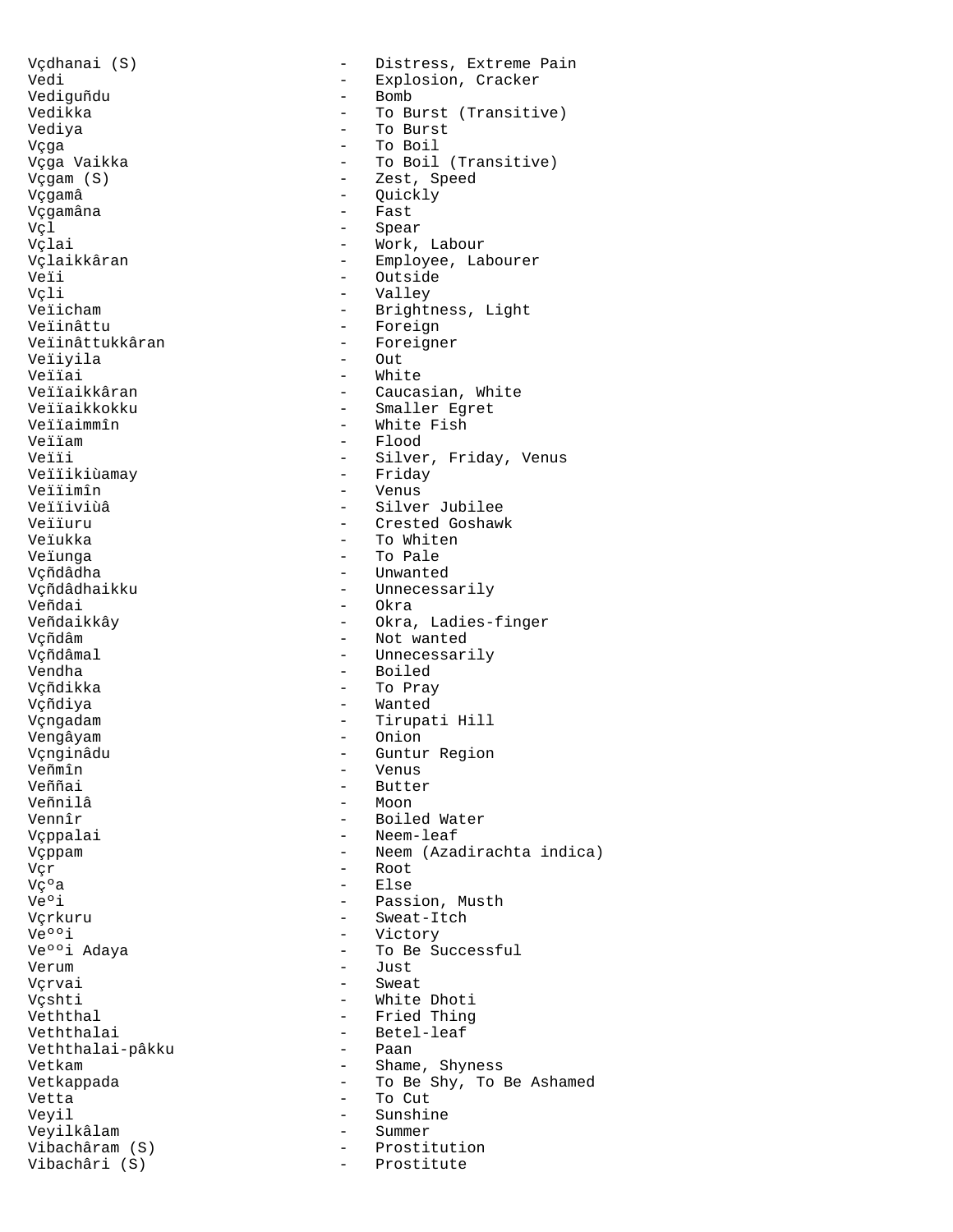Vibaththu - Accident Vichârañai (S) - Idea Vichithram (S)<br>Vida Vida - To Release, To Let Vîdhi - Avenue Vidhiyâsam - Difference<br>Vidimîn - Dawn-star, Vidimîn - Dawn-star, Venus Vidiya - To Dawn Vidudhalai<br>Viqadan Vigadan - Magazine Vijayam - Visit Vil **b** a Bow **b** a Bow **b** a Bow **b** Viùa - To fall Viùâ - Festival<br>Vilaga - Component - To Move Vilaga - To Move Away Vilai - Value Vilai Koduththu Vânga - To Make a Purchase Vilai Pçsa - To Bargain Vilaiy纺am - Inflation, Price Rise Viïakkeññai - Lamp Oil<br>Viïakku - Lamp Oil Viïakku - Lamp<br>Viïakkumâr - Broom Vilâsam (S)<br>Vilayâda Vilayâdal - Play<br>Vilayâna - Cost Vilayâttu<br>Villangu Villangu - Chains to Bound Prisoners<br>Vilmîn - Meteor - Meteor Vilmîn - Meteor<br>Vîùmîn - Meteor Vîùmîn - Meteor Viùumîn - Meteor Viùumîn - Hilsa (Clupea ilisha)<br>Vimânam - - - - - - - - Aircraft Vimânam - Aircraft<br>Viñmîn - Aircraft Viñmîn - Star Vîñpçtchu - Unnecessary Talk<br>Viradham (S) - Fasting - Fasting Viral - Finger Viral Adippân<br>Vîram (S)  $V$ îram  $(S)$  - Bravery<br>  $V$ îran  $(S)$  - Warrior Virkka - To Sell Viruchchikarâsi (S)<br>Virumba Virumba - To Love, To Like Viruppam - Wish Virushabarâsi (S)<br>Vîsa Visham  $(S)$ Vishayam (S) - Subject, Matter vîsi Erikka - To Throw Away Vitâmin (E) - Vitamin Vitta Vidiya - At Early Dawn (Informal) Vivasâyî - Tradesman (Informal)<br>Vivçgam (S) - Maturity - Maturity Viyâbâram (S) - Business Viyâbâri (S) - Trader Viyâdham (S) - Sirius Viyaùakiùamay<br>Viyâùan Viyâùan - Thursday, Mercury<br>Vôttal (E) - Thursday, Hotel Y - Y as in 'Y'oung Yaman (S) - Yama, Harbinger of Death Yamunai (S) - Yamunai (S) - Yandhiram (S) - Yandhiram (S) - Yandhiram (S) - Yandhiram (S) - Yandhiram (S) - Yandhiram (S) - Yandhiram (S) - Yandhiram (S) - Yandhiram (S) - Yandhiram (S) - Yandhiram (S) - Yandhiram (S) - Ya Yandhiram (S)  $-$  Machine, Instrument

- House<br>- Freedom - To Enquire - Broom<br>- Address - To Play - Costly, Expensive<br>- Play - Fasting - Warrior, Sportsman - Guest<br>- Wish - To Throw<br>- Poison Visu - New Year Day, Vernal Equinox - Maturity<br>- Business - Eatery, Hotel - Proprietor, Boss